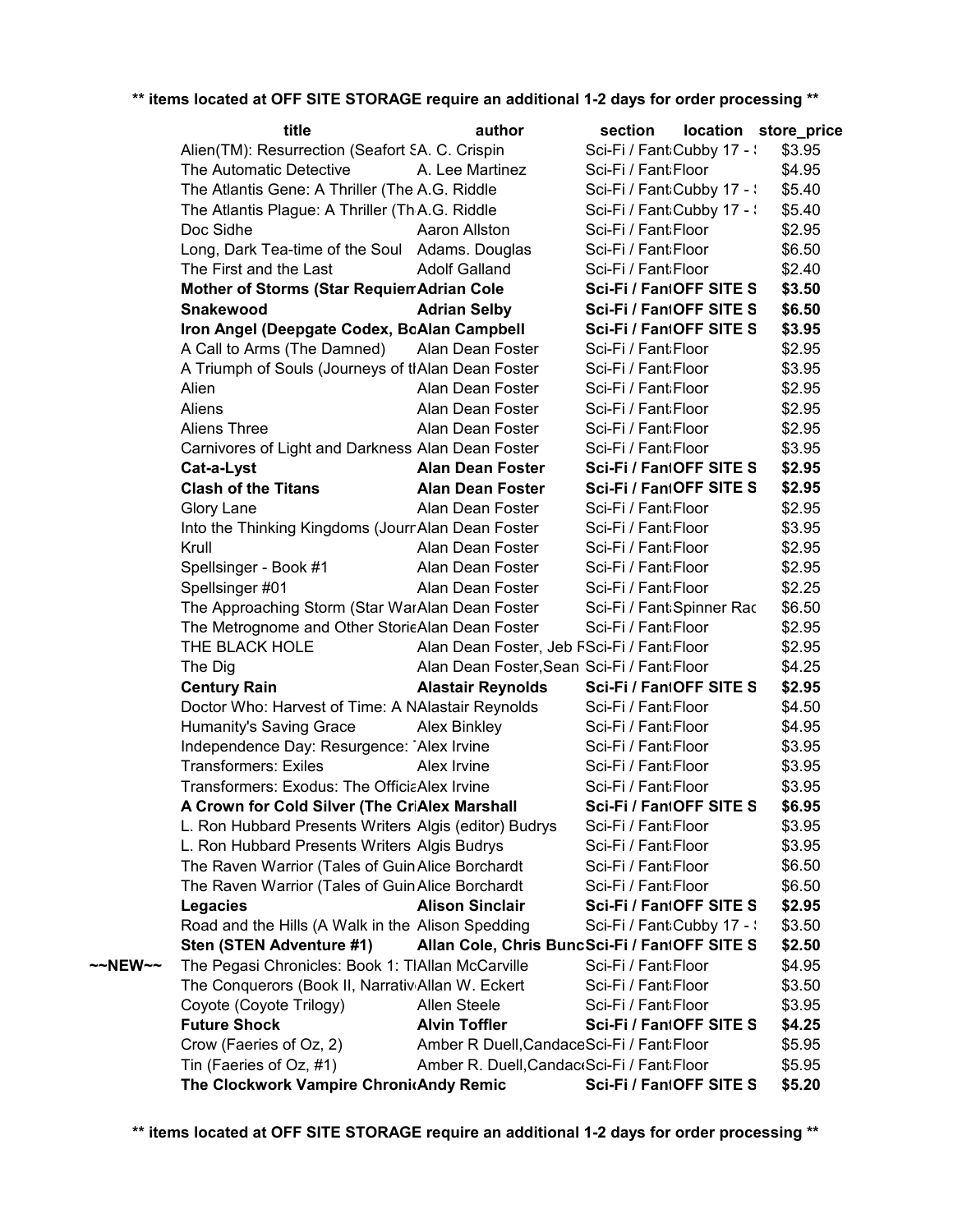|                     | The Martian (Mass Market MTI): Andy Weir                                |                      | Sci-Fi / FantOFF SITE S    | \$4.50 |
|---------------------|-------------------------------------------------------------------------|----------------------|----------------------------|--------|
|                     | Daughter of the Blood (Black JeAnne Bishop                              |                      | Sci-Fi / FantOFF SITE S    | \$3.95 |
|                     | <b>Heir to the Shadows</b>                                              | <b>Anne Bishop</b>   | Sci-Fi / FantOFF SITE S    | \$3.95 |
|                     | Marked In Flesh (A Novel of the Anne Bishop                             |                      | Sci-Fi / FantOFF SITE S    | \$4.50 |
| $\sim$ NEW $\sim$   | All the Weyrs of Pern (Dragonride Anne McCaffrey                        |                      | Sci-Fi / Fant Cubby 17 - \ | \$3.50 |
|                     | All the Weyrs of Pern: Dragonride Anne Mccaffrey                        |                      | Sci-Fi / Fant Floor        | \$6.50 |
| $\sim$ NEW $\sim$   | Crystal Line (Crystal Singer TrilogyAnne McCaffrey                      |                      | Sci-Fi / Fant Cubby 17 - \ | \$3.95 |
| $\sim$ NEW $\sim$   | Crystal Singer: A Novel (Crystal SiAnne Mccaffrey                       |                      | Sci-Fi / Fant Cubby 17 - \ | \$3.50 |
| $\sim$ NEW $\sim$   | Damia's Children (Rowan, Book 3 Anne McCaffrey                          |                      | Sci-Fi / Fant Cubby 17 - \ | \$6.50 |
|                     | Dragondrums (Harper Hall Trilogy Anne McCaffrey                         |                      | Sci-Fi / Fant Cubby 17 - \ | \$4.50 |
|                     | Dragondrums (Harper Hall Trilogy Anne McCaffrey                         |                      | Sci-Fi / Fant Floor        | \$2.95 |
| $\sim$ NEW $\sim$   | Dragonflight (Dragonriders of PerrAnne McCaffrey                        |                      | Sci-Fi / Fant Cubby 17 - : | \$3.25 |
| $\sim$ NEW $\sim$   | Dragonflight (Dragonriders of PerrAnne McCaffrey                        |                      | Sci-Fi / Fant Cubby 17 - : | \$3.25 |
| $\sim$ NEW $\sim$   | Dragonquest (Dragonriders of Per Anne McCaffrey                         |                      | Sci-Fi / Fant Cubby 17 - : | \$3.50 |
|                     | Dragonquest (Dragonriders of Per Anne McCaffrey                         |                      | Sci-Fi / Fant Floor        | \$2.95 |
| $\sim$ NEW $\sim$   | Dragonsdawn (Dragonriders of PeAnne McCaffrey                           |                      | Sci-Fi / Fant Cubby 17 - : | \$3.60 |
|                     | Dragonsdawn (Dragonriders of PeAnne McCaffrey                           |                      | Sci-Fi / Fant Floor        | \$2.95 |
|                     | Dragonseye (Pern)                                                       | Anne McCaffrey       | Sci-Fi / Fant Floor        | \$3.95 |
|                     | Dragonsinger (2) (Harper Hall of PAnne McCaffrey                        |                      | Sci-Fi / Fant Cubby 17 - : | \$4.50 |
|                     | Dragonsong (Volume One of the FAnne McCaffrey                           |                      | Sci-Fi / Fant Floor        | \$2.95 |
| $~\sim$ NEW $~\sim$ | Killashandra (Crystal Singer TrilogAnne McCaffrey                       |                      | Sci-Fi / Fant Cubby 17 - : | \$3.50 |
| $~\sim$ -NEW $\sim$ | Moreta: Dragonlady of Pern                                              | Anne McCaffrey       | Sci-Fi / Fant Cubby 17 - : | \$3.95 |
|                     | Moreta: Dragonlady of Pern                                              | Anne McCaffrey       | Sci-Fi / Fant Floor        | \$2.95 |
| $\sim$ NEW $\sim$   | Nerilka's Story (Dragonriders of PtAnne McCaffrey                       |                      | Sci-Fi / Fant Cubby 17 - : | \$3.95 |
|                     | Nerilka's Story (Dragonriders of PtAnne McCaffrey                       |                      | Sci-Fi / Fant Floor        | \$2.95 |
| $\sim$ NEW $\sim$   | Pegasus in Space                                                        | Anne McCaffrey       | Sci-Fi / Fant Cubby 17 - \ | \$3.95 |
| $\sim$ -NEW $\sim$  | Restoree: A Novel                                                       | Anne McCaffrey       | Sci-Fi / Fant Cubby 17 - : | \$3.50 |
| $\sim$ NEW $\sim$   | The Chronicles of Pern: First Fall Anne McCaffrey                       |                      | Sci-Fi / Fant Cubby 17 - : | \$3.95 |
|                     | The Chronicles of Pern: First Fall Anne McCaffrey                       |                      | Sci-Fi / Fant Floor        | \$2.95 |
|                     | The Coelura                                                             | Anne McCaffrey       | Sci-Fi / Fant Floor        | \$5.50 |
|                     | The Coelura                                                             | Anne McCaffrey       | Sci-Fi / Fant Floor        | \$2.95 |
|                     | The Dolphins of Pern (Dragonride Anne McCaffrey                         |                      | Sci-Fi / Fant Floor        | \$3.50 |
| $\sim$ NEW $\sim$   | The Dolphins of Pern (Dragonride Anne McCaffrey                         |                      | Sci-Fi / Fant Cubby 17 - : | \$3.50 |
|                     | The Girl Who Heard Dragons Anne McCaffrey                               |                      | Sci-Fi / FantOFF SITE S    | \$5.95 |
|                     | The Mystery of Ireta: Dinosaur PlaAnne McCaffrey                        |                      | Sci-Fi / Fant Floor        | \$3.95 |
| ~~NEW~~             | The Renegades of Pern (Dragonri Anne McCaffrey                          |                      | Sci-Fi / Fant Cubby 17 - \ | \$3.50 |
|                     | The Renegades of Pern (Dragonri Anne McCaffrey                          |                      | Sci-Fi / Fant Floor        | \$2.95 |
| $~\sim$ NEW $\sim$  | The White Dragon (Dragonriders cAnne McCaffrey                          |                      | Sci-Fi / Fant:Cubby 17 - : | \$3.95 |
|                     | PartnerShip (The Ship Who) Anne McCaffrey, Marg:Sci-Fi / FantOFF SITE S |                      |                            | \$2.95 |
|                     | <b>Blood Song (A Raven's Shadow Anthony Ryan</b>                        |                      | Sci-Fi / FantOFF SITE S    | \$3.95 |
|                     | <b>Blood Song (A Raven's Shadow Anthony Ryan</b>                        |                      | Sci-Fi / FantOFF SITE S    | \$3.95 |
|                     | Queen of Fire (A Raven's Shadow Anthony Ryan                            |                      | Sci-Fi / Fant Floor        | \$5.50 |
|                     | Queen of Fire (A Raven's ShadoAnthony Ryan                              |                      | Sci-Fi / FantOFF SITE S    | \$5.50 |
|                     | Solitude (Flamingo)                                                     | <b>Anthony Storr</b> | Sci-Fi / Fant Floor        | \$3.50 |
|                     | 2010: Odyssey Two                                                       | Arthur C. Clarke     | Sci-Fi / Fant Floor        | \$5.95 |
|                     | 3001: The Final Odyssey                                                 | Arthur C. Clarke     | Sci-Fi / Fant Cubby 17 - \ | \$3.95 |
|                     | 3001: The Final Odyssey                                                 | Arthur C. Clarke     | Sci-Fi / Fant Floor        | \$3.50 |
|                     | Across the Sea of Stars: An OmnilArthur C. Clarke                       |                      | Sci-Fi / Fant Floor        | \$6.50 |
|                     | <b>Fountains of Paradise</b>                                            | Arthur C. Clarke     | Sci-Fi / Fant Cubby 17 - : | \$2.95 |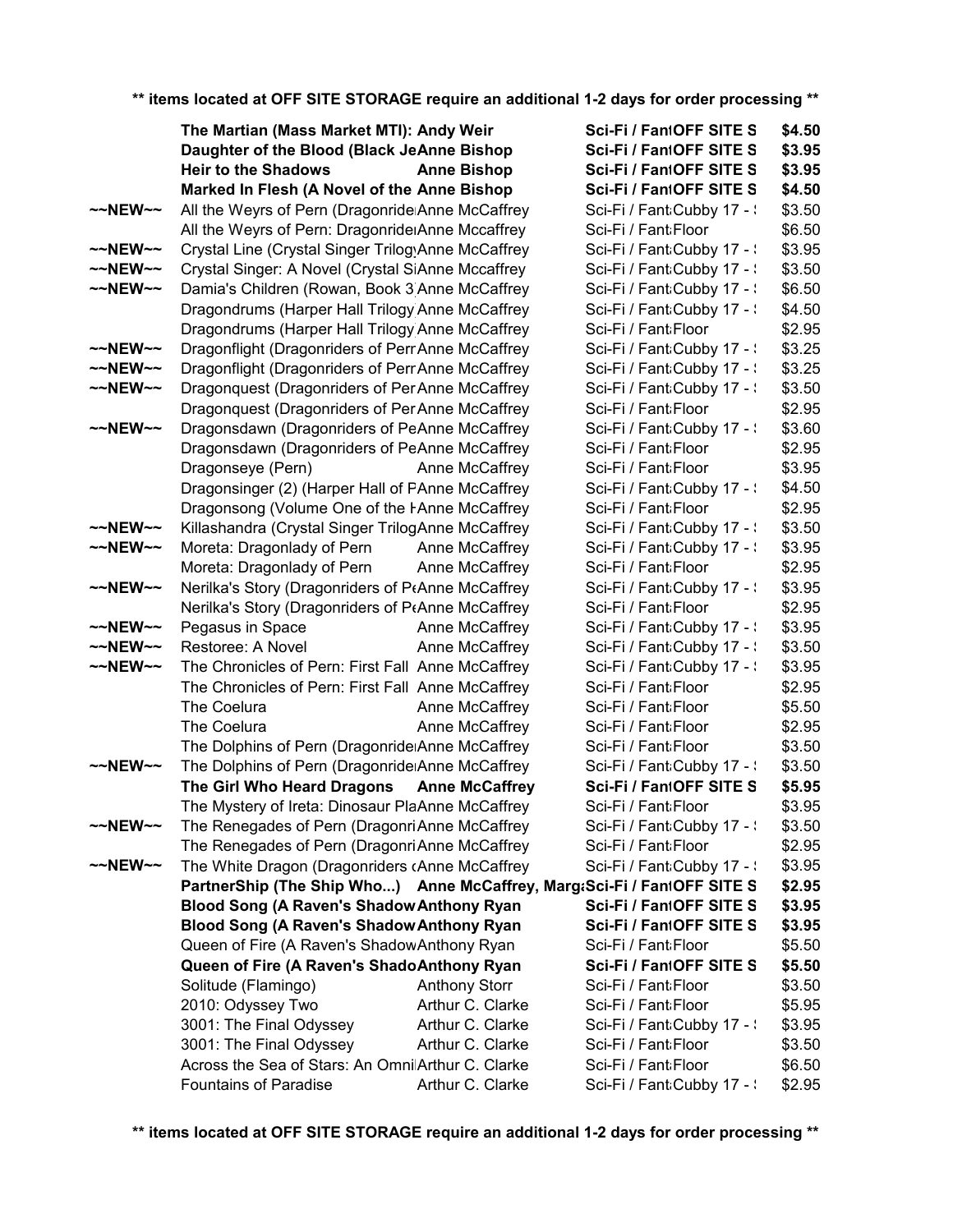|         | Prelude to Mars: An Omnibus ConArthur C. Clarke                                 |                          | Sci-Fi / Fant Cubby 17 - : | \$5.95 |
|---------|---------------------------------------------------------------------------------|--------------------------|----------------------------|--------|
|         | Rama Revealed                                                                   | Arthur C. Clarke         | Sci-Fi / Fant Floor        | \$3.95 |
|         | Rama Revealed                                                                   | Arthur C. Clarke         | Sci-Fi / Fant Floor        | \$3.95 |
|         | Rama Revealed                                                                   | Arthur C. Clarke         | Sci-Fi / Fant Floor        | \$3.95 |
|         | Rendezvous with Rama                                                            | Arthur C. Clarke         | Sci-Fi / Fant Cubby 17 - : | \$2.95 |
|         | Tales from the White Hart                                                       | Arthur C. Clarke         | Sci-Fi / Fant Cubby 17 - : | \$2.95 |
|         | The Space Dreamers                                                              | Arthur C. Clarke         | Sci-Fi / Fant Cubby 17 - : | \$2.95 |
|         | Rama II: The Sequel to Rendezvo Arthur C. Clarke, Gentry Sci-Fi / Fant:Floor    |                          |                            | \$3.95 |
|         | Rama II: The Sequel to Rendezvo Arthur C. Clarke, Gentry Sci-Fi / Fant Floor    |                          |                            | \$3.95 |
|         | The Technocrat War Book III of III Austen Andrews                               |                          | Sci-Fi / Fant Floor        | \$3.95 |
|         | <b>Ultima: The Technocrat War BookAusten Andrews</b>                            |                          | Sci-Fi / Fant Floor        | \$3.95 |
|         | You                                                                             | Austin Grossman          | Sci-Fi / Fant Floor        | \$6.50 |
|         | Circle of the Moon                                                              | Barbara Hambly           | Sci-Fi / Fant Floor        | \$5.50 |
|         | Dragonsbane (Winterlands, No. 1) Barbara Hambly                                 |                          | Sci-Fi / Fant Floor        | \$2.95 |
|         | Search the Seven Hills (The QuirirBarbara Hambly                                |                          | Sci-Fi / Fant Floor        | \$2.95 |
|         | The Armies of Daylight (Darwath, Barbara Hambly                                 |                          | Sci-Fi / Fant Floor        | \$2.95 |
|         | The Silent Tower (Windrose ChrorBarbara Hambly                                  |                          | Sci-Fi / Fant Floor        | \$2.95 |
|         | The Time of the Dark (The DarwatBarbara Hambly                                  |                          | Sci-Fi / Fant Floor        | \$2.95 |
|         | The Walls of Air (The Darwath TrilBarbara Hambly                                |                          | Sci-Fi / Fant Floor        | \$2.95 |
|         | The Enemy Papers                                                                | Barry B. Longyear        | Sci-Fi / Fant Floor        | \$5.95 |
|         | Basil Copper / The Great White S <sub>l</sub> Basil Copper                      |                          | Sci-Fi / Fant:Floor        | \$2.95 |
|         | Able One                                                                        | Ben Bova                 | Sci-Fi / Fant Floor        | \$6.50 |
|         | <b>Moonrise</b>                                                                 | <b>Ben Bova</b>          | Sci-Fi / FantOFF SITE S    | \$3.95 |
|         | Powersat                                                                        | Ben Bova                 | Sci-Fi / Fant Floor        | \$3.95 |
|         | Starcrossed                                                                     | Ben Bova                 | Sci-Fi / Fant Floor        | \$2.95 |
|         | The Sam Gunn Omnibus                                                            | Ben Bova                 | Sci-Fi / Fant Floor        | \$6.50 |
|         | <b>Triumph</b>                                                                  | <b>Ben Bova</b>          | Sci-Fi / FantOFF SITE S    | \$2.95 |
|         | <b>Venus</b>                                                                    | <b>Ben Bova</b>          | Sci-Fi / FantOFF SITE S    | \$6.50 |
|         | <b>Venus (Grand Tour)</b>                                                       | <b>Ben Bova</b>          | Sci-Fi / FantOFF SITE S    | \$3.50 |
|         | Chosen (Alex Verus) (An Alex VerBenedict Jacka                                  |                          | Sci-Fi / Fant Floor        | \$3.95 |
|         | Cursed (An Alex Verus Novel)                                                    | Benedict Jacka           | Sci-Fi / Fant Floor        | \$3.95 |
|         | Forged (An Alex Verus Novel) Benedict Jacka                                     |                          | Sci-Fi / FantOFF SITE S    | \$3.60 |
|         | Winds of Marque: Blackwood & ViBennett R. Coles                                 |                          | Sci-Fi / Fant Floor        | \$3.60 |
|         | Red Nexus (The Spectrum SerieBenoit Chartier                                    |                          | Sci-Fi / FantOFF SITE S    | \$5.50 |
|         | The Clockwork Crown (ClockwcBeth Cato                                           |                          | Sci-Fi / FantOFF SITE S    | \$5.25 |
|         | The Clockwork Dagger: A NovelBeth Cato                                          |                          | Sci-Fi / FantOFF SITE S    | \$5.25 |
|         | The Guardian                                                                    | <b>Bill Eidson</b>       | Sci-Fi / Fant Floor        | \$3.50 |
|         | Lord of Cragsclaw (Guardians of tIBill Fawcett, Neil RandallSci-Fi / Fant Floor |                          |                            | \$3.20 |
|         | Stargate 5: Resistance                                                          | <b>Bill McCay</b>        | Sci-Fi / Fant Floor        | \$2.50 |
|         | The Lure                                                                        | <b>Bill Napier</b>       | Sci-Fi / Fant Floor        | \$3.95 |
|         | Elantris                                                                        | <b>Brandon Sanderson</b> | Sci-Fi / Fant Cubby 17 - : | \$3.95 |
|         | Beyond the Shadows: The Night ABrent Weeks                                      |                          | Sci-Fi / Fant Cubby 17 - : | \$4.95 |
|         | The Black Prism (Lightbringer)                                                  | <b>Brent Weeks</b>       | Sci-Fi / Fant Floor        | \$3.95 |
|         | The Way of Shadows: The Night / Brent Weeks                                     |                          | Sci-Fi / Fant Floor        | \$4.25 |
|         | Fall of the White Ship Avatar                                                   | <b>Brian Daley</b>       | Sci-Fi / FantOFF SITE S    | \$3.50 |
|         | Jinx on a Terran Inheritance                                                    | <b>Brian Daley</b>       | Sci-Fi / FantOFF SITE S    | \$3.50 |
| ~~NEW~~ | The Han Solo Adventures: Han ScBrian Daley                                      |                          | Sci-Fi / Fant Standing Ra  | \$3.50 |
|         | <b>Dune House Corrino</b>                                                       | <b>Brian Herbert</b>     | Sci-Fi / FantOFF SITE S    | \$2.95 |
|         | Castaways of the Flying DutchmarBrian Jacques                                   |                          | Sci-Fi / Fant Floor        | \$3.95 |
|         |                                                                                 |                          |                            |        |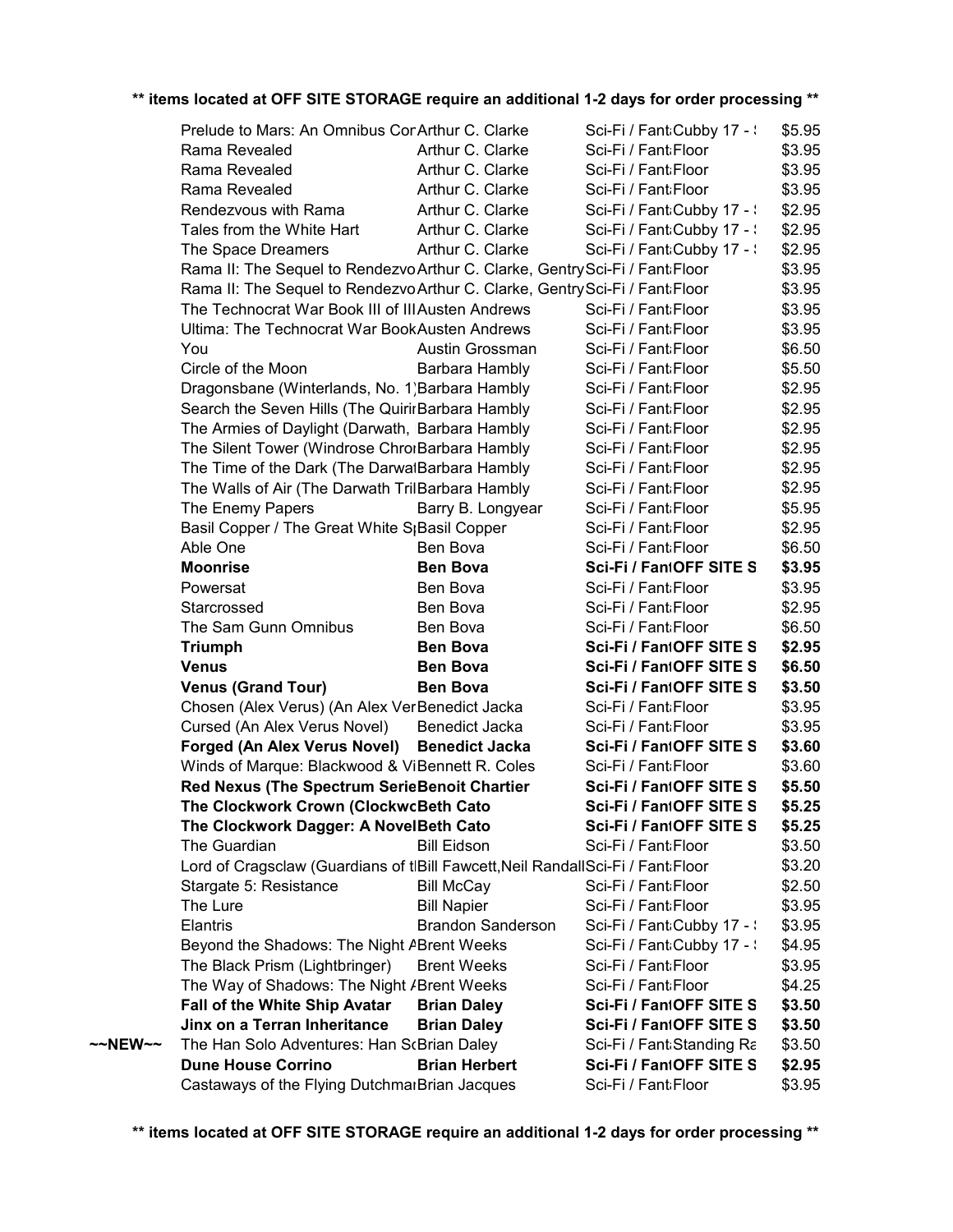|         | <b>Ship of Dreams</b>                                                          | <b>Brian Lumley</b>       | Sci-Fi / FantOFF SITE S                      | \$2.95 |
|---------|--------------------------------------------------------------------------------|---------------------------|----------------------------------------------|--------|
|         | Bloodheir (The Godless World)                                                  | <b>Brian Ruckley</b>      | Sci-Fi / Fant Floor                          | \$5.95 |
|         | Fall of Thanes (The Godless Worl Brian Ruckley                                 |                           | Sci-Fi / Fant Cubby 17 - :                   | \$5.50 |
|         | Once Around the Realms (Forgott Brian Thomsen                                  |                           | Sci-Fi / Fant Standing Ra                    | \$3.95 |
|         | <b>Wolfking</b>                                                                | <b>Bridget Wood</b>       | Sci-Fi / FantOFF SITE S                      | \$2.70 |
|         | A Good Old-Fashioned Future                                                    | <b>Bruce Sterling</b>     | Sci-Fi / FantOFF SITE S                      | \$2.95 |
|         | Snake Oil                                                                      | Bruno Lombardi            | Sci-Fi / Fant Floor                          | \$4.95 |
|         | Daughter of Magic                                                              | C. Dale Brittain          | Sci-Fi / Fant Floor                          | \$2.95 |
|         | Betrayer (Foreigner, Book 12)                                                  | C. J. Cherryh             | Sci-Fi / Fant Floor                          | \$5.95 |
|         | Chanur's Homecoming                                                            | C. J. Cherryh             | Sci-Fi / Fant Floor                          | \$3.50 |
|         | Conspirator (Foreigner, No. 10)                                                | C. J. Cherryh             | Sci-Fi / Fant Floor                          | \$5.95 |
|         | Deceiver: Foreigner #11                                                        | C. J. Cherryh             | Sci-Fi / Fant Floor                          | \$5.95 |
|         | Defender (Foreigner 5)                                                         | C. J. Cherryh             | Sci-Fi / Fant Floor                          | \$6.50 |
|         | Deliverer (Foreigner Universe)                                                 | C. J. Cherryh             | Sci-Fi / Fant Floor                          | \$5.95 |
|         | Destroyer (Foreigner 7)                                                        | C. J. Cherryh             | Sci-Fi / Fant Floor                          | \$5.95 |
|         | Explorer (Foreigner 6) (Daw Book:C. J. Cherryh                                 |                           | Sci-Fi / Fant Floor                          | \$6.50 |
|         | Fortress of Ice (Fortress Series)C. J. Cherryh                                 |                           | Sci-Fi / FantOFF SITE S                      | \$3.95 |
|         | Fortress of Owls                                                               | C. J. Cherryh             | Sci-Fi / Fant Floor                          | \$3.95 |
|         | Forty Thousand in Gehenna (AlliaiC. J. Cherryh                                 |                           | Sci-Fi / Fant Floor                          | \$4.50 |
|         | <b>Inheritor (Foreigner)</b>                                                   | C. J. Cherryh             | Sci-Fi / FantOFF SITE S                      | \$3.95 |
|         | Pretender (Foreigner 8)                                                        | C. J. Cherryh             | Sci-Fi / Fant Floor                          | \$5.95 |
|         | Soul of the City: Thieves' World, BC. J. Cherryh, Janet MoiSci-Fi / Fant Floor |                           |                                              | \$2.25 |
|         | Crown of Shadows                                                               | C. S. FRIEDMAN            | Sci-Fi / Fant Floor                          | \$2.95 |
|         | <b>When True Night Falls</b>                                                   | <b>C. S. FRIEDMAN</b>     | Sci-Fi / FantOFF SITE S                      | \$2.95 |
|         | That Hideous Strength                                                          | C. S. Lewis               | Sci-Fi / Fant Floor                          | \$2.95 |
|         | <b>Brothers of Earth</b>                                                       | C.J. Cherryh              | Sci-Fi / Fant Floor                          | \$5.95 |
|         | Mob Rules (The Underworld CycleCameron Haley                                   |                           | Sci-Fi / Fant Floor                          | \$4.50 |
|         | <b>The Space Prodigal</b>                                                      | <b>Carl Sherrell</b>      | Sci-Fi / FantOFF SITE S                      | \$3.25 |
|         | Breath and Bone (Valen, Book 2) Carol Berg                                     |                           | Sci-Fi / Fant Cubby 17 - :                   | \$5.50 |
|         | Guardians of the Keep: Book Two Carol Berg                                     |                           | Sci-Fi / Fant Cubby 17 - :                   | \$3.95 |
|         | The Soul Weaver: Book Three of tCarol Berg                                     |                           | Sci-Fi / Fant Cubby 17 - :                   | \$3.95 |
|         | <b>Exiles of the Rynth</b>                                                     |                           | Carole Nelson DouglasSci-Fi / FantOFF SITE S | \$2.95 |
|         | <b>Six of Swords</b>                                                           |                           | Carole Nelson DouglasSci-Fi / FantOFF SITE S | \$2.95 |
|         | A College of Magics                                                            | <b>Caroline Stevermer</b> | Sci-Fi / Fant Floor                          | \$2.95 |
|         | Kitty's Big Trouble (Kitty Norville) Carrie Vaughn                             |                           | Sci-Fi / Fant Floor                          | \$3.95 |
|         | The Veiled Web                                                                 | Catherine Asaro           | Sci-Fi / Fant Floor                          | \$3.95 |
|         | Greenmantle                                                                    | Charles de Lint           | Sci-Fi / Fant Floor                          | \$2.95 |
| ~~NEW~~ | Into the Green                                                                 | Charles de Lint           | Sci-Fi / Fant Cubby 17 - \                   | \$3.50 |
|         | Jack, the Giant Killer                                                         | <b>Charles De Lint</b>    | Sci-Fi / FantOFF SITE S                      | \$2.95 |
|         | Someplace to Be Flying                                                         | Charles de Lint           | Sci-Fi / Fant Floor                          | \$5.50 |
|         | Someplace To Be Flying (NewfordCharles de Lint                                 |                           | Sci-Fi / Fant Floor                          | \$3.95 |
|         |                                                                                |                           | Sci-Fi / Fant Floor                          | \$3.95 |
|         | Someplace To Be Flying (NewfordCharles de Lint                                 | <b>Charles de Lint</b>    | Sci-Fi / FantOFF SITE S                      |        |
|         | The Harp of the Grey Rose<br>The Harp of the Grey Rose: The LCharles De Lint   |                           |                                              | \$3.50 |
|         |                                                                                |                           | Sci-Fi / Fant Floor                          | \$3.50 |
|         | The Ivory and the Horn (Newford) Charles de Lint                               |                           | Sci-Fi / Fant Floor                          | \$3.95 |
|         | The Wild Wood                                                                  | Charles de Lint           | Sci-Fi / Fant Floor                          | \$4.95 |
|         | Triskell Tales: Twenty-Two Years Charles de Lint                               |                           | Sci-Fi / Fant Floor                          | \$5.95 |
|         | Waifs and Strays                                                               | Charles de Lint           | Sci-Fi / Fant:Floor                          | \$5.50 |
|         | Widdershins (Newford)                                                          | Charles de Lint           | Sci-Fi / Fant Floor                          | \$6.50 |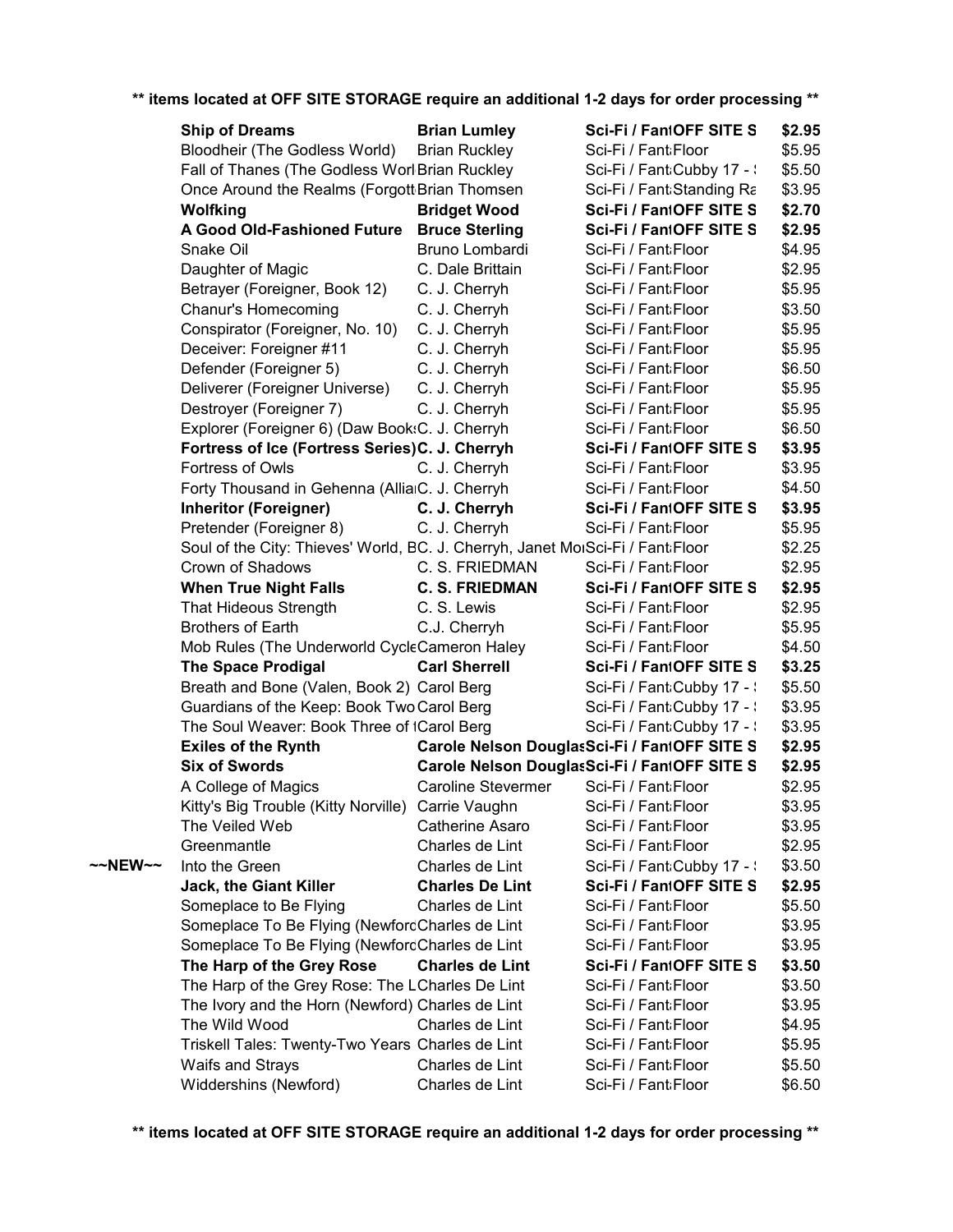| Widdershins (Newford)                                                       | Charles De Lint                             | Sci-Fi / Fant Floor                          | \$5.50 |
|-----------------------------------------------------------------------------|---------------------------------------------|----------------------------------------------|--------|
| Yarrow                                                                      | <b>Charles de Lint</b>                      | Sci-Fi / FantOFF SITE S                      | \$2.95 |
| <b>Winter in Aphelion: The AdventtChris Dixon</b>                           |                                             | Sci-Fi / FantOFF SITE S                      | \$3.50 |
| Scars (28) (The Horus Heresy)                                               | Chris Wraight                               | Sci-Fi / Fant:Spinner Rac                    | \$5.95 |
| Firstborn (StarCraft: Dark TemplarChristie Golden                           |                                             | Sci-Fi / Fant:Standing Ra                    | \$3.50 |
| Starcraft: Dark Templar--Shadow IChristie Golden                            |                                             | Sci-Fi / Fant:Standing Ra                    | \$3.50 |
| Starcraft: Twilight (The Dark TempChristie Golden                           |                                             | Sci-Fi / Fant:Standing Ra                    | \$3.50 |
| Alice (The Chronicles of Alice)                                             | Christina Henry                             | Sci-Fi / Fant Cubby 29 - I                   | \$4.95 |
| The Vang: The Battlemaster                                                  |                                             | Christopher B. RowleySci-Fi / FantOFF SITE S | \$2.95 |
| Mother Speaks (Earthdawn)                                                   | Christopher Kubasik                         | Sci-Fi / Fant Floor                          | \$3.95 |
| Poisoned Memories (Earthdawn) (Christopher Kubasik                          |                                             | Sci-Fi / Fant Floor                          | \$3.50 |
| The Longing Ring (Earthdawn)                                                | Christopher Kubasik                         | Sci-Fi / Fant Floor                          | \$3.95 |
| <b>The Founder</b>                                                          | <b>Christopher Rowley</b>                   | Sci-Fi / FantOFF SITE S                      | \$2.95 |
| The Crusading Wizard (Wizard i Christopher Stasheff                         |                                             | Sci-Fi / FantOFF SITE S                      | \$3.25 |
| The Feline Wizard (A Wizard in IChristopher Stasheff                        |                                             | Sci-Fi / FantOFF SITE S                      | \$3.95 |
| The Haunted Wizard (Wizard in IChristopher Stasheff Sci-Fi / FantOFF SITE S |                                             |                                              | \$3.25 |
| The Oathbound Wizard, Vol. 2 Christopher Stasheff Sci-Fi / FantOFF SITE S   |                                             |                                              | \$3.95 |
| The Sage (The Star Stone, BookChristopher Stasheff Sci-Fi / FantOFF SITE S  |                                             |                                              | \$3.15 |
| The Shaman (The Star Stone, BcChristopher Stasheff Sci-Fi / FantOFF SITE S  |                                             |                                              | \$2.70 |
| <b>The Warlock Enraged</b>                                                  |                                             | Christopher Stasheff Sci-Fi / FantOFF SITE S | \$2.95 |
| The Warlock Is Missing                                                      | <b>Christopher Stasheff</b>                 | Sci-Fi / FantOFF SITE S                      | \$2.95 |
| <b>The Warlock's Companion</b>                                              | <b>Christopher Stasheff</b>                 | Sci-Fi / FantOFF SITE S                      | \$2.95 |
| <b>Warlock Rock</b>                                                         |                                             | Christopher Stasheff Sci-Fi / FantOFF SITE S | \$2.95 |
| <b>Blackbirds</b>                                                           | <b>Chuck Wendig</b>                         | Sci-Fi / FantOFF SITE S                      | \$3.60 |
| The Warrior Heir ((The Heir ChronCinda Williams Chima                       |                                             | Sci-Fi / Fant Floor                          | \$4.50 |
| Dangerous Games (Forgotten ReaClayton Emery                                 |                                             | Sci-Fi / Fant:Standing Ra                    | \$3.95 |
| Mortal Consequences (Forgotten IClayton Emery                               |                                             | Sci-Fi / Fant:Standing Ra                    | \$3.95 |
| Abarat (Abarat, 1)                                                          | <b>Clive Barker</b>                         | Sci-Fi / FantOFF SITE S                      | \$2.95 |
| Everville                                                                   | <b>Clive Barker</b>                         | Sci-Fi / Fant Floor                          | \$5.50 |
| <b>Mister B. Gone</b>                                                       | <b>Clive Barker</b>                         | Sci-Fi / FantOFF SITE S                      | \$5.95 |
| Mister B. Gone                                                              | <b>Clive Barker</b>                         | Sci-Fi / Fant Floor                          | \$4.95 |
| <b>The Damnation Game</b>                                                   | <b>Clive Barker</b>                         | Sci-Fi / FantOFF SITE S                      | \$3.50 |
| <b>The Damnation Game</b>                                                   | <b>Clive Barker</b>                         | Sci-Fi / FantOFF SITE S                      | \$2.95 |
| <b>The Great and Secret Show</b>                                            | <b>Clive Barker</b>                         | Sci-Fi / FantOFF SITE S                      | \$2.95 |
| <b>The Thief of Always</b>                                                  | <b>Clive Barker</b>                         | Sci-Fi / FantOFF SITE S                      | \$3.95 |
| <b>WEAVEWORLD</b>                                                           | <b>CLIVE BARKER</b>                         | Sci-Fi / FantOFF SITE S                      | \$3.95 |
| Falling                                                                     | Colin Thubron                               | Sci-Fi / Fant Floor                          | \$3.95 |
| Turning Back the Sun                                                        | Colin Thubron                               | Sci-Fi / Fant Floor                          | \$3.95 |
| <b>Blackout (Oxford Time Travel)</b>                                        | <b>Connie Willis</b>                        | Sci-Fi / Fant Floor                          | \$4.95 |
| Fire Watch: A Novel                                                         | <b>Connie Willis</b>                        | Sci-Fi / Fant Floor                          | \$2.95 |
| <b>Eastern Standard Tribe</b>                                               | Cory Doctorow                               | Sci-Fi / Fant Floor                          | \$4.50 |
| For the Win                                                                 | <b>CORY DOCTOROW</b>                        | Sci-Fi / FantOFF SITE S                      | \$5.50 |
| Overclocked: Stories of the FutureCory Doctorow                             |                                             | Sci-Fi / Fant Floor                          | \$4.95 |
| Someone Comes to Town, SomecCory Doctorow                                   |                                             | Sci-Fi / Fant Floor                          | \$4.50 |
| The Rapture of the Nerds                                                    | Cory Doctorow, Charles 'Sci-Fi / Fant Floor |                                              | \$6.50 |
| Lords of Grass and Thunder                                                  | Curt Benjamin                               | Sci-Fi / Fant Cubby 17 - \                   | \$3.95 |
| <b>Prince of Dreams (Seven BrotheCurt Benjamin</b>                          |                                             | Sci-Fi / FantOFF SITE S                      | \$3.50 |
| The Gates of Heaven (Seven BroCurt Benjamin                                 |                                             | Sci-Fi / FantOFF SITE S                      | \$4.25 |
| The Gates of Heaven (Seven Brot Curt Benjamin                               |                                             | Sci-Fi / Fant:Cubby 17 - :                   | \$4.25 |
|                                                                             |                                             |                                              |        |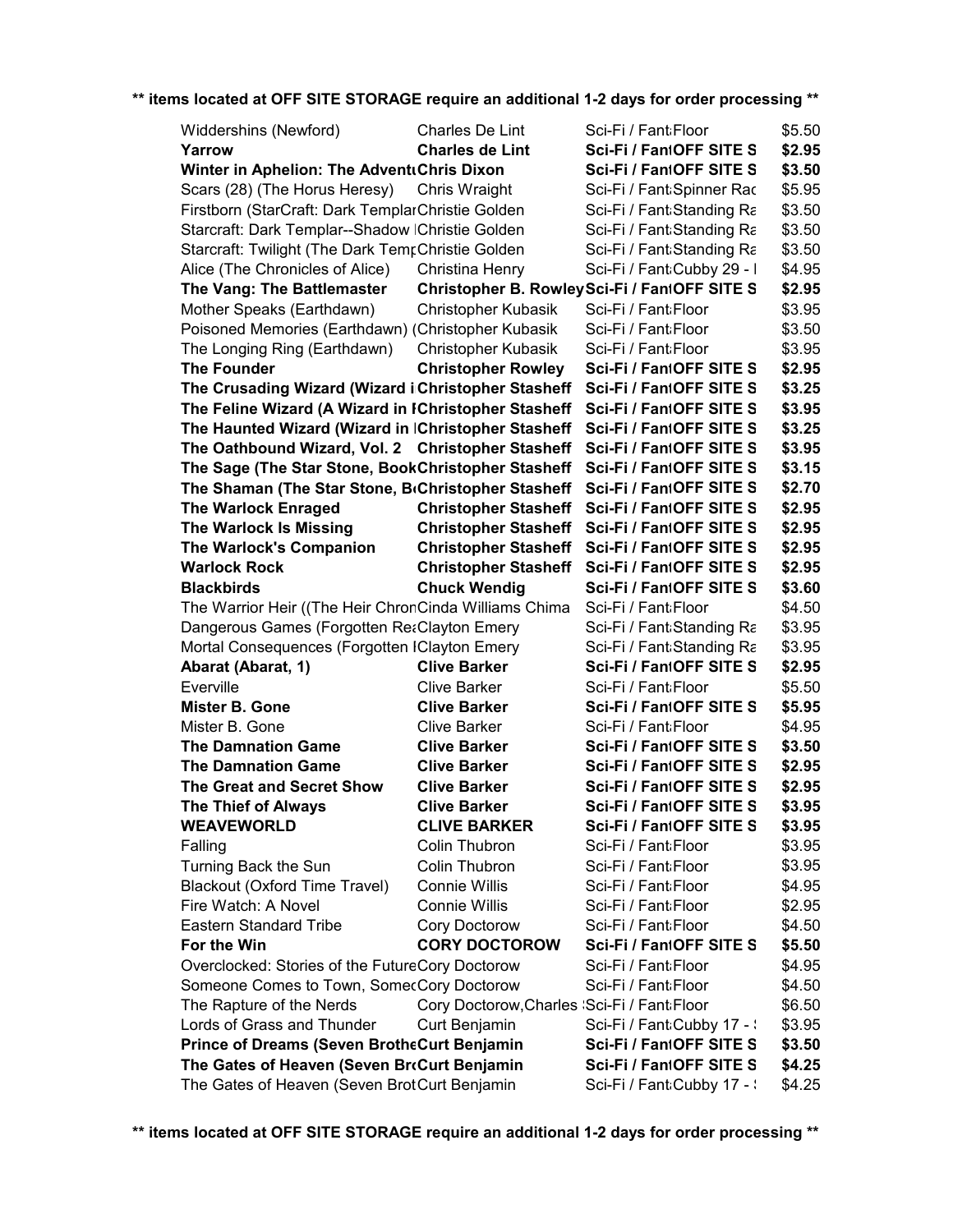| The Prince of Shadow (Seven BCurt Benjamin                                                                                                                             |                                             | Sci-Fi / FantOFF SITE S     | \$3.50 |
|------------------------------------------------------------------------------------------------------------------------------------------------------------------------|---------------------------------------------|-----------------------------|--------|
| Forgotten Worlds (The Silence, 2) D. Nolan Clark                                                                                                                       |                                             | Sci-Fi / Fant Floor         | \$5.50 |
| Forsaken Skies (The Silence, 1) D. Nolan Clark                                                                                                                         |                                             | Sci-Fi / Fant Floor         | \$5.50 |
| Fallen Heroes (Star Trek Deep SpDafydd ab Hugh                                                                                                                         |                                             | Sci-Fi / Fant Standing Ra   | \$2.95 |
| Doom: Hell On Earth                                                                                                                                                    | Dafydd ab Hugh, Brad Li Sci-Fi / Fant Floor |                             | \$2.95 |
| Doom: Hell On Earth                                                                                                                                                    | Dafydd ab Hugh, Brad Li Sci-Fi / Fant Floor |                             | \$2.95 |
| Doom: Hell On Earth                                                                                                                                                    | Dafydd ab Hugh, Brad Li Sci-Fi / Fant Floor |                             | \$2.95 |
| Knee-Deep in the Dead (Doom, B <sub>D</sub> afydd ab Hugh, Brad LiSci-Fi / Fant Floor                                                                                  |                                             |                             | \$2.95 |
| Know No Fear (19) (Horus HeresyDan Abnett                                                                                                                              |                                             | Sci-Fi / Fant:Spinner Rac   | \$3.95 |
| The Unremembered Empire: A LicDan Abnett                                                                                                                               |                                             | Sci-Fi / Fant Spinner Rac   | \$5.95 |
| Endymion (Hyperion Cantos, Bk. : Dan Simmons                                                                                                                           |                                             | Sci-Fi / Fant Floor         | \$3.95 |
| Flashback                                                                                                                                                              | Dan Simmons                                 | Sci-Fi / Fant Floor         | \$6.50 |
| Mr. Monster (John Cleaver, 2)                                                                                                                                          | Dan Wells                                   | Sci-Fi / Fant Floor         | \$5.95 |
| Robopocalypse: A Novel (Vintage Daniel H. Wilson                                                                                                                       |                                             | Sci-Fi / Fant Floor         | \$4.95 |
| Robopocalypse: A Novel (Vintage Daniel H. Wilson                                                                                                                       |                                             | Sci-Fi / Fant Floor         | \$4.95 |
| <b>Kill Decision</b>                                                                                                                                                   | <b>Daniel Suarez</b>                        | Sci-Fi / FantOFF SITE S     | \$2.50 |
| Ring of Fire (The Ring of Fire)                                                                                                                                        | Davd Weber, Mercedes ISci-Fi / Fant Floor   |                             | \$3.95 |
| Emperor and Clown (A Man of HisDave Duncan                                                                                                                             |                                             | Sci-Fi / Fant Cubby 17 - :  | \$3.95 |
| Lord of the Fire Lands: A Tale of tIDave Duncan                                                                                                                        |                                             | Sci-Fi / Fant Cubby 17 - :  | \$3.95 |
| Sir Stalwart (Book One of the KingDave Duncan                                                                                                                          |                                             | Sci-Fi / Fant Floor         | \$2.95 |
| The Alchemist's Apprentice                                                                                                                                             | Dave Duncan                                 | Sci-Fi / Fant:Cubby 17 - :  | \$5.50 |
| The Gilded Chain:: A Tale of the KDave Duncan                                                                                                                          |                                             | Sci-Fi / Fant Cubby 17 - :  | \$3.95 |
| <b>Lara Croft: Tomb Raider</b>                                                                                                                                         | <b>Dave Stern</b>                           | Sci-Fi / FantOFF SITE S     | \$2.95 |
| Star Trek Creator: The Authorized David Alexander                                                                                                                      |                                             | Sci-Fi / Fant: Standing Ra  | \$2.95 |
| <b>Crown Fire</b>                                                                                                                                                      | <b>David Annandale</b>                      | Sci-Fi / FantOFF SITE S     | \$4.50 |
| Acacia: The War with the Mein (AcDavid Anthony Durham Sci-Fi / Fant Floor                                                                                              |                                             |                             | \$3.95 |
| Eagle-Sage (The Lon Tobyn Chro David B. Coe                                                                                                                            |                                             | Sci-Fi / Fant Cubby 17 - :  | \$3.95 |
| Outlanders                                                                                                                                                             | DAVID B. COE                                | Sci-Fi / Fant:Cubby 17 - :  | \$3.95 |
| Weavers of War: Book Five of WirDavid B. Coe                                                                                                                           |                                             | Sci-Fi / Fant:Cubby 17 - :  | \$3.95 |
| <b>Mandala</b>                                                                                                                                                         | <b>David Bischoff</b>                       | Sci-Fi / FantOFF SITE S     | \$2.95 |
| Earth                                                                                                                                                                  | David Brin                                  | Sci-Fi / Fant Floor         | \$3.95 |
| Heaven's Reach (The Second U <sub>l</sub> David Brin                                                                                                                   |                                             | Sci-Fi / FantOFF SITE S     | \$2.95 |
| A Thief in the Night: Book Two of IDavid Chandler                                                                                                                      |                                             | Sci-Fi / Fant Floor         | \$3.50 |
| Soldiers of Ice (Forgotten Realms David Cook                                                                                                                           |                                             | Sci-Fi / Fant Spinner Rac   | \$3.95 |
|                                                                                                                                                                        |                                             |                             | \$3.95 |
| Horselords (Forgotten Realms: ThDavid Cook, Larry Elmon Sci-Fi / Fant Standing Ra<br>Horselords (Forgotten Realms: ThDavid Cook, Larry Elmor Sci-Fi / Fant Standing Ra |                                             |                             | \$3.95 |
|                                                                                                                                                                        |                                             |                             |        |
| Horselords (Forgotten Realms: ThDavid Cook,Larry Elmor Sci-Fi / Fant Standing Ra<br>A Dance of Cloaks (ShadowdanceDavid Dalglish                                       |                                             | Sci-Fi / Fant Floor         | \$3.95 |
|                                                                                                                                                                        |                                             |                             | \$4.95 |
| Lord of the Isles (Lord of the Isles)David Drake                                                                                                                       |                                             | Sci-Fi / Fant:Cubby 17 - :  | \$3.95 |
| Lord of the Isles (Lord of the Isl David Drake                                                                                                                         |                                             | Sci-Fi / FantOFF SITE S     | \$3.50 |
| Master of the Cauldron (Lord of th David Drake                                                                                                                         |                                             | Sci-Fi / Fant Cubby 17 - :  | \$3.95 |
| Servant of the Dragon (Lord of theDavid Drake                                                                                                                          |                                             | Sci-Fi / Fant Cubby 17 - :  | \$3.95 |
| <b>Space Gladiators</b>                                                                                                                                                | David Drake                                 | Sci-Fi / Fant Floor         | \$2.95 |
| Castle of Wizardry (The Belgariad David Eddings                                                                                                                        |                                             | Sci-Fi / Fant Floor         | \$3.95 |
| Demon Lord of Karanda (The MallDavid Eddings                                                                                                                           |                                             | Sci-Fi / Fant Floor         | \$3.95 |
| Demon Lord of Karanda (The MallDavid Eddings                                                                                                                           |                                             | Sci-Fi / Fantaxx old xx. sh | \$3.60 |
| Demon Lord of Karanda (The MallDavid Eddings                                                                                                                           |                                             | Sci-Fi / Fant Floor         | \$2.95 |
| Demon Lord of Karanda: The MtDavid Eddings                                                                                                                             |                                             | Sci-Fi / FantOFF SITE S     | \$3.50 |
| Domes of Fire (Book One of the TDavid Eddings                                                                                                                          |                                             | Sci-Fi / Fant:Cubby 17 - :  | \$6.95 |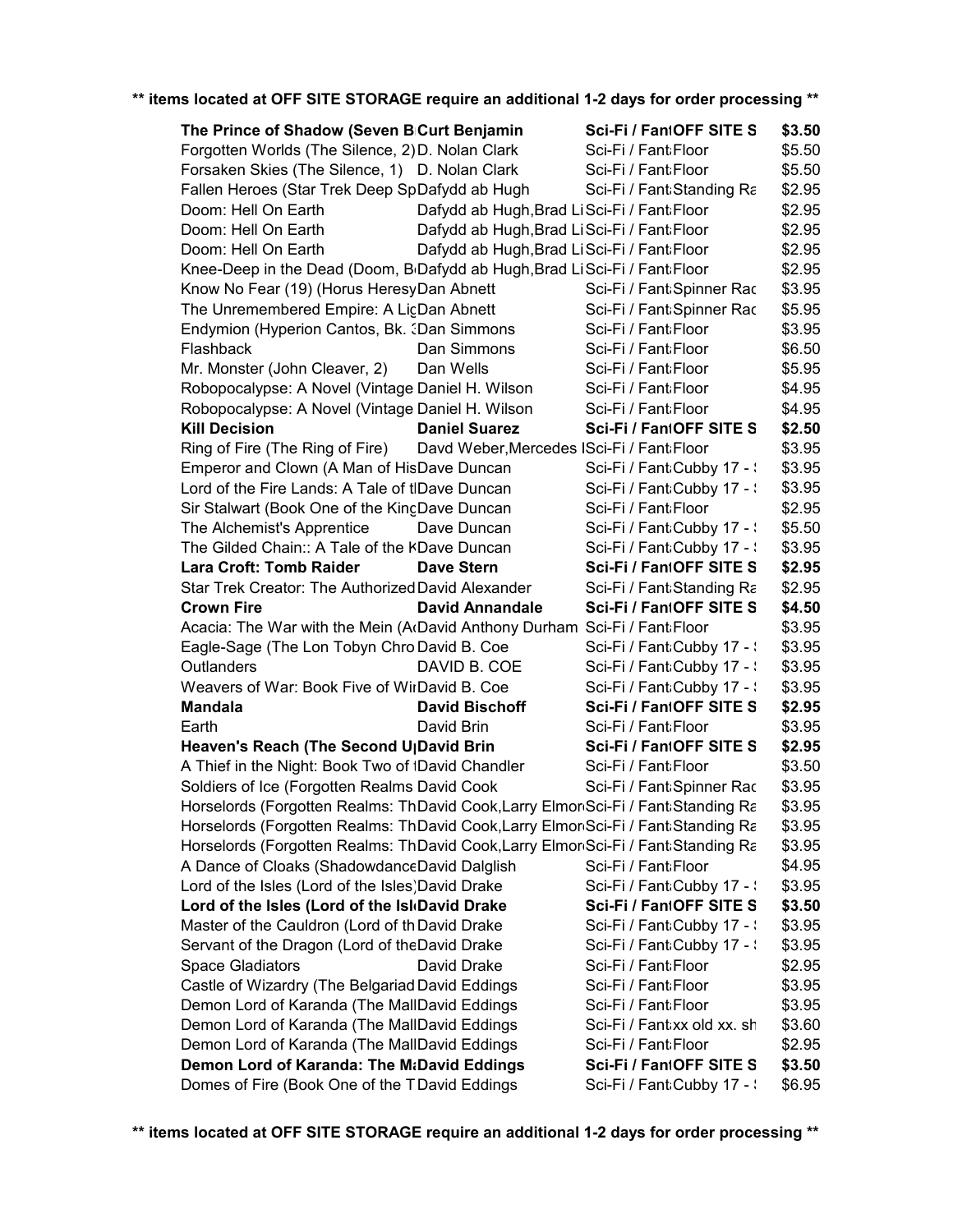| Domes of Fire (The Tamuli)                                                      | David Eddings | Sci-Fi / Fant Floor                        | \$3.50 |
|---------------------------------------------------------------------------------|---------------|--------------------------------------------|--------|
| Domes of Fire (The Tamuli)                                                      | David Eddings | Sci-Fi / Fant Floor                        | \$2.95 |
| Domes of Fire (The Tamuli)                                                      | David Eddings | Sci-Fi / Fant Floor                        | \$2.95 |
| Guardians of the West (The Mallo David Eddings                                  |               | Sci-Fi / Fant Floor                        | \$3.60 |
| Guardians of the West (The Mallo David Eddings                                  |               | Sci-Fi / Fant Floor                        | \$2.95 |
| Hidden City (The Tamuli)                                                        | David Eddings | Sci-Fi / Fant Floor                        | \$3.95 |
| Hidden City (The Tamuli)                                                        | David Eddings | Sci-Fi / Fant Floor                        | \$2.95 |
| <b>High Hunt</b>                                                                | David Eddings | Sci-Fi / Fant Floor                        | \$2.95 |
| King of the Murgos (The MalloreorDavid Eddings                                  |               | Sci-Fi / Fant Floor                        | \$3.60 |
| King of the Murgos (The MalloreDavid Eddings                                    |               | Sci-Fi / FantOFF SITE S                    | \$2.95 |
| Losers                                                                          | David Eddings | Sci-Fi / Fant Floor                        | \$3.50 |
| Losers                                                                          | David Eddings | Sci-Fi / Fant Floor                        | \$3.50 |
| <b>Magician's Gambit (The Belgari:David Eddings</b>                             |               | Sci-Fi / FantOFF SITE S                    | \$3.95 |
| Sorceress of Darshiva (The MallorDavid Eddings                                  |               | Sci-Fi / Fant Floor                        | \$3.95 |
| Sorceress of Darshiva (The MallorDavid Eddings                                  |               | Sci-Fi / Fant Floor                        | \$3.95 |
| <b>Sorceress of Darshiva: The MallDavid Eddings</b>                             |               | Sci-Fi / FantOFF SITE S                    | \$3.50 |
| The Ruby Knight (Book Two of Th David Eddings                                   |               | Sci-Fi / Fant Floor                        | \$7.95 |
| The Ruby Knight (Book Two of ThDavid Eddings                                    |               | Sci-Fi / Fant Floor                        | \$7.95 |
| The Ruby Knight (Book Two of the David Eddings                                  |               | Sci-Fi / Fant Floor                        | \$2.95 |
| The Sapphire Rose                                                               | David Eddings | Sci-Fi / Fant Floor                        | \$3.25 |
| The Sapphire Rose                                                               | David Eddings | Sci-Fi / Fant Floor                        | \$3.25 |
| The Sapphire Rose: Book 3 of TheDavid Eddings                                   |               | Sci-Fi / Fant Floor                        | \$7.95 |
| The Sapphire Rose: Book 3 of TheDavid Eddings                                   |               | Sci-Fi / Fant Floor                        | \$6.95 |
| The Seeress of Kell (The MalloreoDavid Eddings                                  |               | Sci-Fi / Fant Floor                        | \$3.60 |
| The Seeress of Kell (The Mallor David Eddings                                   |               | Sci-Fi / FantOFF SITE S                    | \$3.50 |
| The Seeress of Kell (The Mallor David Eddings                                   |               | Sci-Fi / FantOFF SITE S                    | \$2.95 |
| The Shining Ones (Book Two of TDavid Eddings                                    |               | Sci-Fi / Fant Floor                        | \$3.60 |
| The Shining Ones (Book Two of TDavid Eddings                                    |               | Sci-Fi / Fant Floor                        | \$3.50 |
| The Shining Ones (Tamuli, Book 2David Eddings                                   |               | Sci-Fi / Fant Floor                        | \$6.95 |
| Belgarath the Sorcerer (The BelgaDavid Eddings, Leigh EcSci-Fi / Fant Floor     |               |                                            | \$4.25 |
| Belgarath the Sorcerer (The BelgaDavid Eddings, Leigh EcSci-Fi / Fant Floor     |               |                                            | \$3.95 |
| Belgarath the Sorcerer (The Bel David Eddings, Leigh ISci-Fi / FantOFF SITE S   |               |                                            | \$3.95 |
| Belgarath the Sorcerer (The BelgaDavid Eddings, Leigh EcSci-Fi / Fant Floor     |               |                                            | \$3.75 |
| Crystal Gorge: Book Three of The David Eddings, Leigh EcSci-Fi / Fant Floor     |               |                                            | \$3.95 |
| Polgara the Sorceress (Malloreon)David Eddings, Leigh EcSci-Fi / Fant Floor     |               |                                            | \$3.50 |
| Polgara the Sorceress (MallorecDavid Eddings, Leigh ISci-Fi / FantOFF SITE S    |               |                                            | \$3.25 |
| The Diamond Throne                                                              |               | David Eddings, Leigh EcSci-Fi / Fant Floor | \$3.95 |
| The Diamond Throne                                                              |               | David Eddings, Leigh EcSci-Fi / Fant Floor | \$3.95 |
| The Elder Gods: Book One of the David Eddings, Leigh EcSci-Fi / Fant Floor      |               |                                            | \$3.95 |
| The Elder Gods: Book One of the David Eddings, Leigh EcSci-Fi / Fant:Floor      |               |                                            | \$3.60 |
| The Elder Gods: Book One of the David Eddings, Leigh EcSci-Fi / Fant Floor      |               |                                            | \$3.50 |
| The Redemption of Althalus                                                      |               | David Eddings, Leigh EcSci-Fi / Fant Floor | \$3.95 |
| The Redemption of Althalus                                                      |               | David Eddings, Leigh EcSci-Fi / Fant Floor | \$3.95 |
| The Treasured One: Book Two of David Eddings, Leigh EcSci-Fi / Fant:Cubby 17 -: |               |                                            | \$3.95 |
| The Treasured One: Book Two (David Eddings, Leigh ISci-Fi / FantOFF SITE S      |               |                                            | \$3.50 |
| The Younger Gods (The Dreamer:David Eddings, Leigh EcSci-Fi / Fant:Floor        |               |                                            | \$2.95 |
| The Elder Gods: Book One of thDavid Eddings, Leigh ESci-Fi / FantOFF SITE S     |               |                                            | \$3.95 |
| Night of the Dragonstar (DragonDavid F. Bischoff, ThonSci-Fi / FantOFF SITE S   |               |                                            | \$3.25 |
| Brotherhood of the Wolf (The RiDavid Farland                                    |               | Sci-Fi / FantOFF SITE S                    | \$3.95 |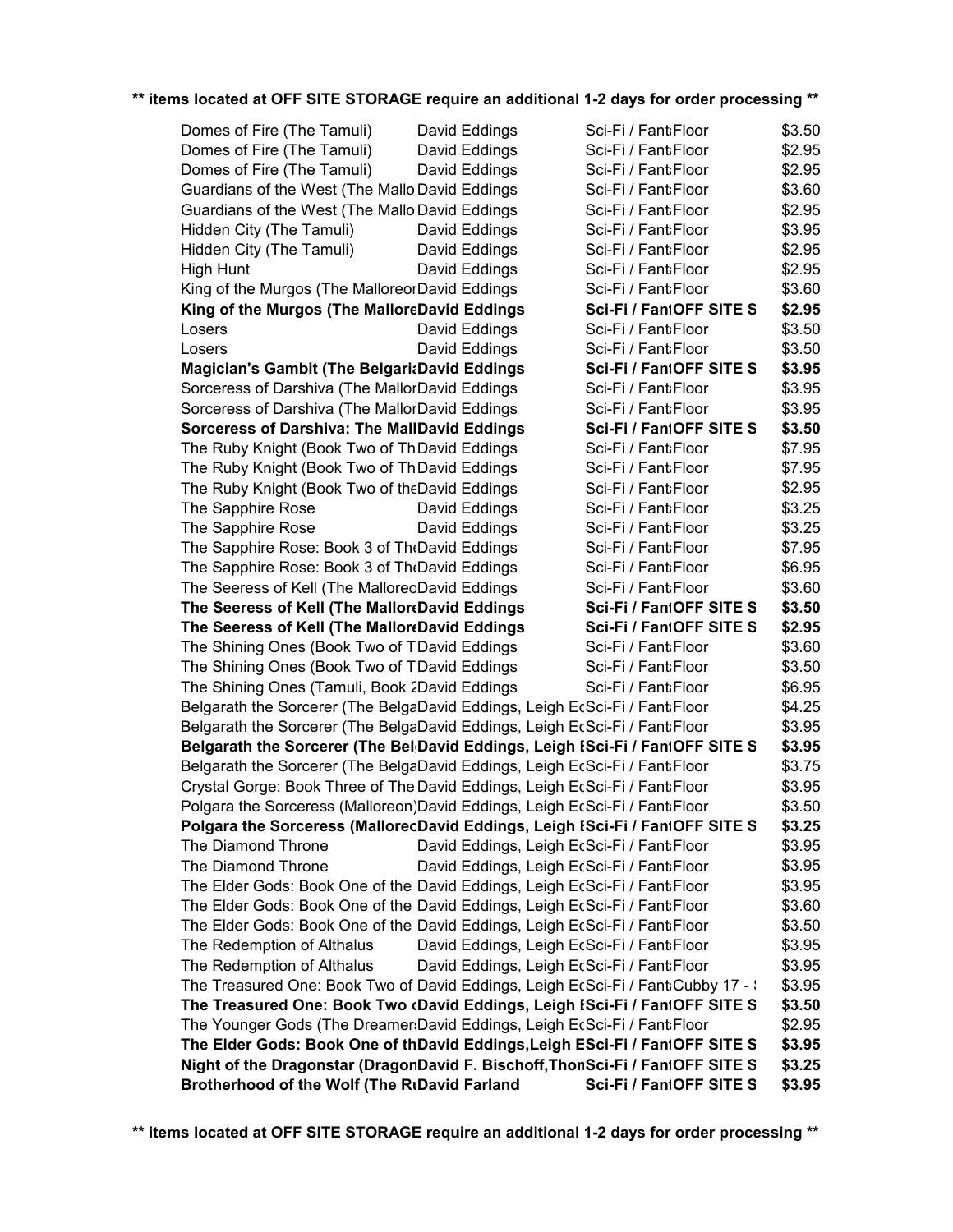| Sons of the Oak (Runelords)                                                        | <b>David Farland</b> | Sci-Fi / FantOFF SITE S                         | \$3.95 |
|------------------------------------------------------------------------------------|----------------------|-------------------------------------------------|--------|
| The Lair of Bones (The Runelords David Farland                                     |                      | Sci-Fi / Fant Cubby 17 - :                      | \$4.50 |
| The Lair of Bones (The RunelordDavid Farland                                       |                      | Sci-Fi / FantOFF SITE S                         | \$3.95 |
| The Runelords: The Sum Of All David Farland                                        |                      | Sci-Fi / FantOFF SITE S                         | \$6.50 |
| The Runelords: The Sum of All McDavid Farland                                      |                      | Sci-Fi / Fant Floor                             | \$4.50 |
| Wizardborn (The Runelords, Bo David Farland                                        |                      | Sci-Fi / FantOFF SITE S                         | \$3.95 |
| Wizardborn (The Runelords, Bo David Farland                                        |                      | Sci-Fi / FantOFF SITE S                         | \$3.95 |
| Year's Best SF 11                                                                  |                      | David G. Hartwell, Katl Sci-Fi / FantOFF SITE S | \$3.95 |
| Hero in the Shadows (Drenai Tale David Gemmell                                     |                      | Sci-Fi / Fant Floor                             | \$3.95 |
| Midnight Falcon (The Rigante SeriDavid Gemmell                                     |                      | Sci-Fi / Fant Floor                             | \$2.95 |
| <b>Quest for Lost Heroes</b>                                                       | David Gemmell        | Sci-Fi / Fant Floor                             | \$2.95 |
| RAVENHEART: A Novel of the RiDavid Gemmell                                         |                      | Sci-Fi / Fant Floor                             | \$2.95 |
| Sword in the Storm (The Rigante <i>Savid Gemmell</i>                               |                      | Sci-Fi / Fant Floor                             | \$4.95 |
| Sword in the Storm (The Rigante {David Gemmell                                     |                      | Sci-Fi / Fant Cubby 17 - :                      | \$3.95 |
| The King Beyond the Gate (DrenaDavid Gemmell                                       |                      | Sci-Fi / Fant Floor                             | \$3.95 |
| Waylander II: In the Realm of the 'David Gemmell                                   |                      | Sci-Fi / Fant Floor                             | \$3.50 |
| Wolf in Shadow                                                                     | David Gemmell        | Sci-Fi / Fant Floor                             | \$3.95 |
| The Flying Sorcerers                                                               | David Gerrold        | Sci-Fi / Fant Floor                             | \$3.25 |
| The Reaver Road                                                                    | David J. Duncan      | Sci-Fi / Fant Cubby 17 - :                      | \$2.95 |
| Steel Gauntlet (Starfist, Book 3) David Sherman, Dan CSci-Fi / FantOFF SITE S      |                      |                                                 | \$2.95 |
| Jedi Trial (Star Wars: Clone Wars David Sherman, Dan CraSci-Fi / Fant: Spinner Rac |                      |                                                 | \$6.50 |
| At All Costs (Honor Harrington #1 David Weber                                      |                      | Sci-Fi / Fant Floor                             | \$3.95 |
| <b>On Basilisk Station</b>                                                         | David Weber          | Sci-Fi / FantOFF SITE S                         |        |
|                                                                                    |                      |                                                 | \$3.60 |
| The Honor of the Queen (Honor David Weber                                          |                      | Sci-Fi / FantOFF SITE S                         | \$3.60 |
| The Short Victorious War (Honor IDavid Weber                                       |                      | Sci-Fi / Fant Floor                             | \$3.15 |
| March to the Sea (March Upcount David Weber, John RingSci-Fi / Fant Floor          |                      |                                                 | \$3.50 |
| 1634: The Baltic War (9) (The Rin David Weber, Eric Flint Sci-Fi / Fant Floor      |                      |                                                 | \$3.95 |
| Cauldron of Ghosts (3) (Crown of David Weber, Eric Flint Sci-Fi / Fant Floor       |                      |                                                 | \$3.95 |
| Anasazi                                                                            | Dean Ing             | Sci-Fi / FantOFF SITE S                         | \$2.95 |
| <b>Wild Country</b>                                                                | Dean Ing             | Sci-Fi / FantOFF SITE S                         | \$2.95 |
| Robin Hood - Mark of the Black ArDebbie Viguie, James R. Sci-Fi / Fant Floor       |                      |                                                 | \$4.95 |
| Captured (Chronicles of Bren, BocDennis Jernigan                                   |                      | Sci-Fi / Fant Floor                             | \$4.95 |
| <b>Caverns of Socrates</b>                                                         |                      | Dennis L. McKiernan Sci-Fi / FantOFF SITE S     | \$3.95 |
| Into the Forge (Hel's Crucible, BDennis L. McKiernan Sci-Fi / FantOFF SITE S       |                      |                                                 | \$3.95 |
| Red Slippers: More Tales of MitlDennis L. McKiernan Sci-Fi / FantOFF SITE S        |                      |                                                 | \$3.95 |
| Shadows of Doom (Iron Tower IDennis L. McKiernan                                   |                      | Sci-Fi / FantOFF SITE S                         | \$3.62 |
| <b>Shadows of Doom (Iron Tower 1Dennis L. McKiernan</b>                            |                      | Sci-Fi / FantOFF SITE S                         | \$2.95 |
| <b>Shadows of Doom: The Iron TovDennis L. McKiernan</b>                            |                      | Sci-Fi / FantOFF SITE S                         | \$2.95 |
| Silver Wolf, Black Falcon                                                          | Dennis L. McKiernan  | Sci-Fi / Fant Floor                             | \$6.50 |
| <b>Tales of Mithgar</b>                                                            | Dennis L. McKiernan  | Sci-Fi / FantOFF SITE S                         | \$3.95 |
| The Brega Path (Silver Call Duo Dennis L. McKiernan                                |                      | Sci-Fi / FantOFF SITE S                         | \$2.98 |
| The Brega Path: Silver Call Duo Dennis L. McKiernan                                |                      | Sci-Fi / FantOFF SITE S                         | \$2.95 |
| The Dark Tide (Iron Tower Trilo(Dennis L. McKiernan                                |                      | Sci-Fi / FantOFF SITE S                         | \$3.60 |
| The Dark Tide (Iron Tower Trilo(Dennis L. McKiernan                                |                      | Sci-Fi / FantOFF SITE S                         | \$2.95 |
| The Dark Tide: The Iron Tower IDennis L. McKiernan                                 |                      | Sci-Fi / FantOFF SITE S                         | \$2.95 |
| The Darkest Day (Iron Tower TriDennis L. McKiernan                                 |                      | Sci-Fi / FantOFF SITE S                         | \$2.95 |
| The Darkest Day (Iron Tower TriDennis L. McKiernan                                 |                      | Sci-Fi / FantOFF SITE S                         | \$2.95 |
| The Darkest Day: The Iron ToweDennis L. McKiernan                                  |                      | Sci-Fi / FantOFF SITE S                         | \$2.95 |
| The Dragonstone: A Novel of MiDennis L. McKiernan                                  |                      | Sci-Fi / FantOFF SITE S                         | \$3.95 |
|                                                                                    |                      |                                                 |        |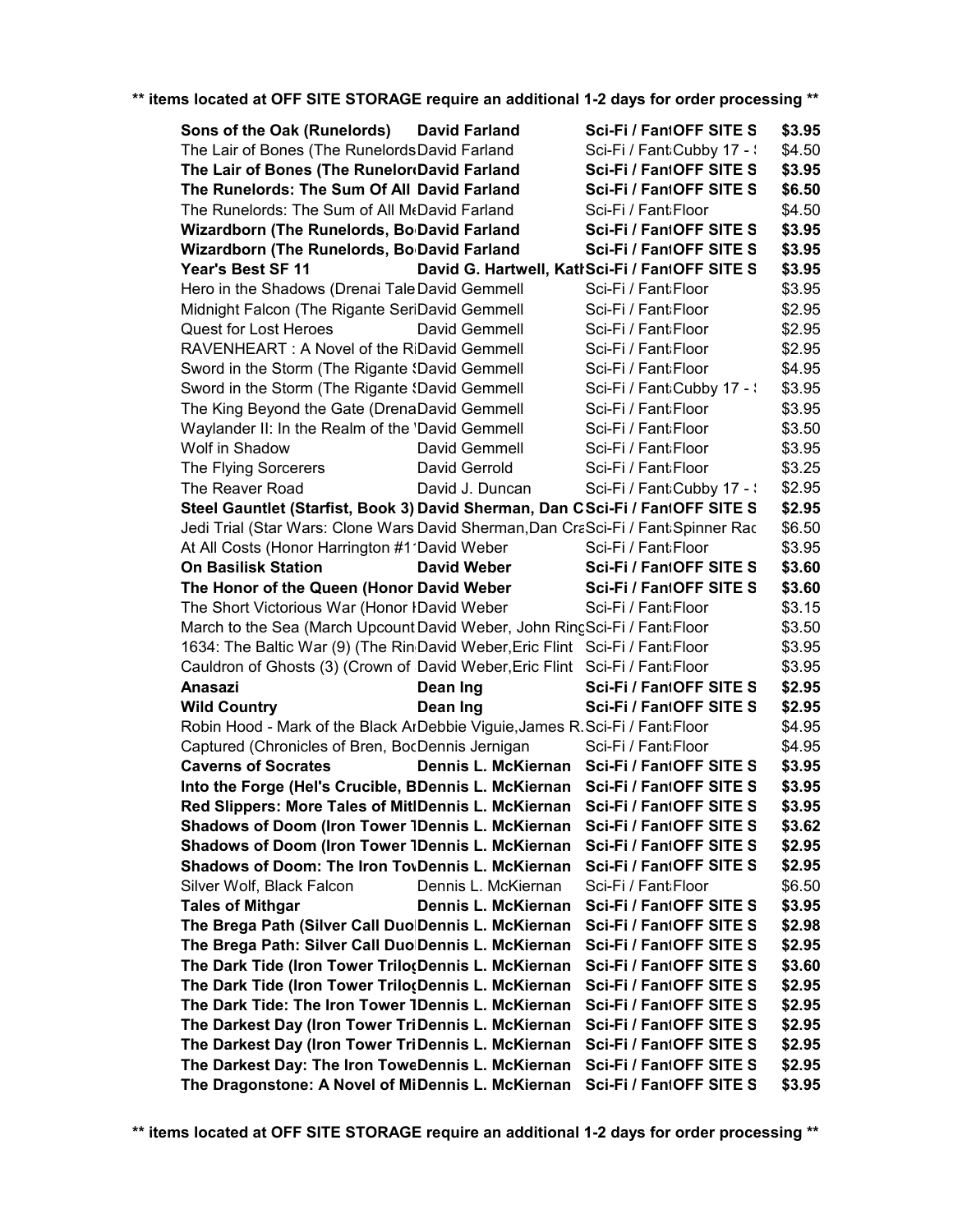|         | The Eye of the Hunter                                                            | Dennis L. McKiernan   | Sci-Fi / Fant Floor        | \$6.50 |
|---------|----------------------------------------------------------------------------------|-----------------------|----------------------------|--------|
|         | The Eye of the Hunter (Mithgar) Dennis L. McKiernan                              |                       | Sci-Fi / FantOFF SITE S    | \$3.60 |
|         | The Iron Tower Omnibus (Mithg Dennis L. McKiernan Sci-Fi / FantOFF SITE S        |                       |                            | \$3.95 |
|         | The Silver Call (Mithgar)                                                        | Dennis L. McKiernan   | Sci-Fi / FantOFF SITE S    | \$3.95 |
|         | Trek To Kraggen-Cor: Silver CalDennis L. McKiernan                               |                       | Sci-Fi / FantOFF SITE S    | \$2.95 |
|         | Voyage of the Fox Rider: A NoveDennis L. McKiernan                               |                       | Sci-Fi / FantOFF SITE S    | \$3.95 |
|         | <b>Flight to Thlassa Mey</b>                                                     | <b>Dennis McCarty</b> | Sci-Fi / FantOFF SITE S    | \$3.62 |
|         | Lords of Thlassa Mey                                                             | Dennis McCarty        | Sci-Fi / Fant Floor        | \$3.62 |
|         | Warriors of Thlassa Mey                                                          | Dennis McCarty        | Sci-Fi / Fant Floor        | \$2.95 |
|         | DRAGONDOOM (Spectra Super FDennis McKiernan                                      |                       | Sci-Fi / Fant Floor        | \$3.95 |
|         | DRAGONDOOM (Spectra Super Dennis McKiernan                                       |                       | Sci-Fi / FantOFF SITE S    | \$2.70 |
|         | The Chrestomanci Quartet (CharnDiana Wynne Jones                                 |                       | Sci-Fi / Fant Floor        | \$4.50 |
|         | <b>Best Destiny (Star Trek)</b>                                                  | Diane Carey           | Sci-Fi / Fant:Standing Ra  | \$2.95 |
|         | The Search (Star Trek Deep SpacDiane Carey, Ira S. BehiSci-Fi / Fant Standing Ra |                       |                            | \$2.95 |
|         | The Price of Valor (The Shadow CDjango Wexler                                    |                       | Sci-Fi / Fant Floor        | \$3.95 |
|         | The Shadow Throne (The ShadowDjango Wexler                                       |                       | Sci-Fi / Fant Floor        | \$3.95 |
|         | Theros Ironfeld (Dragonlance WarDon Perrin                                       |                       | Sci-Fi / Fant Standing Ra  | \$3.95 |
|         | The Making of the RepresentativDoris Lessing                                     |                       | Sci-Fi / FantOFF SITE S    | \$2.95 |
|         | The Marriages Between Zones IDoris Lessing                                       |                       | Sci-Fi / FantOFF SITE S    | \$2.95 |
|         | The Sentimental Agents in the VDoris Lessing                                     |                       | Sci-Fi / FantOFF SITE S    | \$2.95 |
|         | The Sirian Experiments (Canop DORIS LESSING                                      |                       | Sci-Fi / FantOFF SITE S    | \$3.95 |
|         | Dirk Gently's Holistic Detective Ag Douglas Adams                                |                       | Sci-Fi / Fant Floor        | \$2.95 |
|         | Dirk Gently's Holistic Detective Ag Douglas Adams                                |                       | Sci-Fi / Fant Floor        | \$2.95 |
|         | Life, the Universe and Everything Douglas Adams                                  |                       | Sci-Fi / Fant Cubby 17 - : | \$2.95 |
|         | Life, the Universe and Everything Douglas Adams                                  |                       | Sci-Fi / Fant Cubby 17 - : | \$2.95 |
| ~~NEW~~ | The Dirk Gently Omnibus                                                          | Douglas Adams         | Sci-Fi / Fant Floor        | \$7.50 |
|         | The Long Dark Tea-Time of the ScDouglas Adams                                    |                       | Sci-Fi / Fant Floor        | \$3.95 |
|         | The Restaurant at the End of the IDouglas Adams                                  |                       | Sci-Fi / Fant Floor        | \$2.95 |
|         | The Restaurant at the End of the IDouglas Adams                                  |                       | Sci-Fi / Fant Cubby 17 - : | \$2.95 |
|         | Microserfs                                                                       | Douglas Coupland      | Sci-Fi / Fant Floor        | \$5.25 |
|         | Black Wizards (Forgotten Realms Douglas Niles                                    |                       | Sci-Fi / Fant Standing Ra  | \$3.95 |
|         | <b>Black Wizards (Forgotten Realms Douglas Niles</b>                             |                       | Sci-Fi / Fant Standing Ra  | \$3.95 |
|         | CORAL KINGDOM, THE (Forgott Douglas Niles                                        |                       | Sci-Fi / Fant Standing Ra  | \$3.95 |
|         | CORAL KINGDOM, THE (Forgott Douglas Niles                                        |                       | Sci-Fi / Fant:Standing Ra  | \$3.95 |
|         | Darkenheight: The Watershed TrilDouglas Niles                                    |                       | Sci-Fi / Fant Floor        | \$3.95 |
|         | Darkwalker on Moonshae (ForgottDouglas Niles                                     |                       | Sci-Fi / Fant:Standing Ra  | \$3.95 |
|         | Darkwalker on Moonshae (ForgottDouglas Niles                                     |                       | Sci-Fi / Fant:Standing Ra  | \$3.95 |
|         | Darkwalker on Moonshae (ForgottDouglas Niles                                     |                       | Sci-Fi / Fant:Standing Ra  | \$3.95 |
|         | Darkwell (Forgotten Realms, MoorDouglas Niles                                    |                       | Sci-Fi / Fant:Standing Ra  | \$3.95 |
|         | Darkwell (Forgotten Realms, MoorDouglas Niles                                    |                       | Sci-Fi / Fant:Standing Ra  | \$3.95 |
|         | Emperor of Ansalon (DragonlanceDouglas Niles                                     |                       | Sci-Fi / Fant:Standing Ra  | \$3.95 |
|         | Feathered Dragon (Forgotten ReaDouglas Niles                                     |                       | Sci-Fi / Fant:Standing Ra  | \$3.95 |
|         | Fistandantilus Reborn (DragonlandDouglas Niles                                   |                       | Sci-Fi / Fant:Standing Ra  | \$3.95 |
|         | Ironhelm: The Maztica Trilogy, Bo Douglas Niles                                  |                       | Sci-Fi / Fant:Standing Ra  | \$3.95 |
|         | PROPHET OF MOONSHAE (ForcDouglas Niles                                           |                       | Sci-Fi / Fant:Standing Ra  | \$3.95 |
|         | The Dragons: Dragonlance: Lost I Douglas Niles                                   |                       | Sci-Fi / Fant:Spinner Rac  | \$2.95 |
|         | The Druid Queen (Forgotten Real Douglas Niles                                    |                       | Sci-Fi / Fant:Standing Ra  | \$3.95 |
|         | The Druid Queen (Forgotten RealrDouglas Niles                                    |                       | Sci-Fi / Fant:Standing Ra  | \$3.95 |
|         | The Kagonesti (Dragonlance Lost Douglas Niles                                    |                       | Sci-Fi / Fant Standing Ra  | \$3.95 |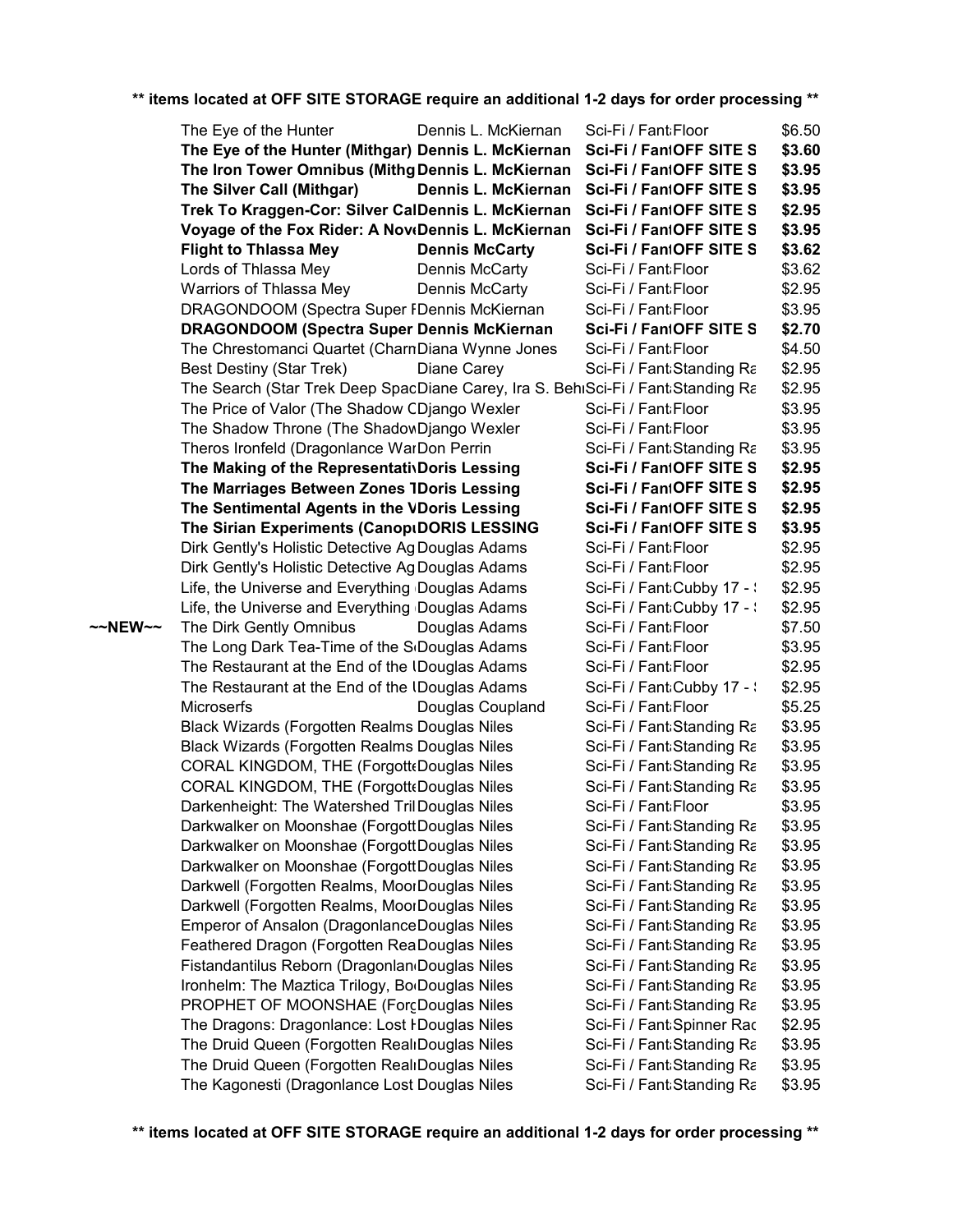| The Kinslayer Wars (Dragonlance Douglas Niles                                                           |                             |                                                        |                  |
|---------------------------------------------------------------------------------------------------------|-----------------------------|--------------------------------------------------------|------------------|
|                                                                                                         |                             | Sci-Fi / Fant:Standing Ra                              | \$3.95           |
| The Kinslayer Wars (Dragonlance Douglas Niles                                                           |                             | Sci-Fi / Fant:Standing Ra                              | \$3.95<br>\$3.95 |
| Viperhand: Forgotten Realms (MaDouglas Niles<br>Children of the Lens : lensman 06 E E Doc Smith         |                             | Sci-Fi / Fant:Standing Ra                              | \$2.95           |
|                                                                                                         | <b>E</b> Hoffman Price      | Sci-Fi / Fant Floor                                    | \$2.95           |
| <b>Operation Misfit</b>                                                                                 | E. E. "Doc" Smith           | Sci-Fi / FantOFF SITE S<br>Sci-Fi / FantOFF SITE S     |                  |
| <b>Skylark of Valeron</b>                                                                               |                             |                                                        | \$2.95           |
| THE CLOCKWORK TRAITOR<br>Stranglers' Moon Family D'AlemE. E. Doc & Goldin Ste Sci-Fi / FantOFF SITE S   |                             | E. E. & Goldin StephenSci-Fi / FantOFF SITE S          | \$2.95<br>\$2.95 |
| <b>Masters of the Vortex</b>                                                                            | E. E. Doc Smith             | Sci-Fi / FantOFF SITE S                                | \$2.95           |
| <b>First Lensman</b>                                                                                    | E. E. Smith                 | Sci-Fi / FantOFF SITE S                                | \$2.95           |
| ECLIPSING BINARIES [Family dE. E."Doc" Smith with Sci-Fi / FantOFF SITE S                               |                             |                                                        | \$2.95           |
| <b>Operation Exile</b>                                                                                  | E. Hoffmann Price           | Sci-Fi / FantOFF SITE S                                | \$2.95           |
| <b>Billy Bathgate</b>                                                                                   | E.L. Doctorow               | Sci-Fi / Fant Floor                                    | \$5.95           |
| Crown of Fire: Forgotten Realms, Ed Greenwood                                                           |                             | Sci-Fi / Fant Standing Ra                              | \$3.95           |
| Dark Lord (Falconfar)                                                                                   | Ed Greenwood                | Sci-Fi / Fant Floor                                    | \$3.95           |
| Elminster: The Making of a Mage (Ed Greenwood                                                           |                             | Sci-Fi / Fant:Standing Ra                              | \$3.95           |
| Shadows of Doom (Forgotten ReaEd Greenwood                                                              |                             | Sci-Fi / Fant Standing Ra                              | \$3.95           |
| Stormlight (Forgotten Realms: TheEd Greenwood                                                           |                             | Sci-Fi / Fant:Spinner Rac                              | \$3.95           |
| TEMPTATION OF ELMINSTER, TEd Greenwood                                                                  |                             | Sci-Fi / Fant Floor                                    | \$6.50           |
| A Princess of Mars                                                                                      | <b>Edgar Rice Burroughs</b> | Sci-Fi / Fant Floor                                    | \$4.95           |
| The Golden Bird (Puffin Books)                                                                          | <b>Edith Brill</b>          | Sci-Fi / Fant Floor                                    | \$2.95           |
| Lord Soth (Dragonlance Warriors, Edo Van Belkom                                                         |                             | Sci-Fi / Fant:Standing Ra                              | \$3.95           |
| <b>Magic in Ithkar</b>                                                                                  |                             | edt: Norton, Andre, Ad Sci-Fi / FantOFF SITE S         | \$4.50           |
| <b>Skylark Three</b>                                                                                    |                             | Edward E. "Doc" Smitt Sci-Fi / FantOFF SITE S          | \$2.95           |
| <b>Appointment at Bloodstar</b>                                                                         |                             | Edward E. ("Doc") SmiSci-Fi / FantOFF SITE S           | \$2.95           |
|                                                                                                         |                             |                                                        |                  |
|                                                                                                         |                             |                                                        |                  |
| <b>Planet Of Treachery</b>                                                                              |                             | Edward E. Doc Smith, Sci-Fi / FantOFF SITE S           | \$2.95<br>\$6.95 |
| The Best fantasy stories from the IEdward L. Ferman, StevSci-Fi / Fant Floor                            |                             |                                                        | \$3.95           |
| Daughter of the Drow (Forgotten FEIaine Cunningham<br>Elfshadow (Forgotten Realms: SoiElaine Cunningham |                             | Sci-Fi / Fant:Standing Ra<br>Sci-Fi / Fant:Spinner Rac | \$3.95           |
|                                                                                                         | Elaine Cunningham           | Sci-Fi / Fant:Standing Ra                              | \$3.95           |
| Elfsong (Harpers)<br>Elfsong (Harpers)                                                                  | Elaine Cunningham           | Sci-Fi / Fant Standing Ra                              | \$3.95           |
| Elfsong (Harpers)                                                                                       | Elaine Cunningham           | Sci-Fi / Fant:Spinner Rac                              | \$3.95           |
| Forgotten Realms: Elfshadow                                                                             | Elaine Cunningham           | Sci-Fi / Fant:Standing Ra                              | \$3.95           |
| Silver Shadows (Forgotten Realm: Elaine Cunningham                                                      |                             | Sci-Fi / Fant Standing Ra                              | \$3.95           |
| Silver Shadows (Forgotten Realm: Elaine Cunningham                                                      |                             | Sci-Fi / Fant:Spinner Rac                              | \$3.95           |
| The Magehound (Forgotten Realn Elaine Cunningham                                                        |                             | Sci-Fi / Fant Standing Ra                              | \$3.95           |
| THORNHOLD (Forgotten Realms: Elaine Cunningham                                                          |                             | Sci-Fi / Fant:Spinner Rac                              | \$3.95           |
| The Singer's Crown                                                                                      | Elaine Isaak                | Sci-Fi / Fant Floor                                    | \$3.60           |
| The Crimson Sword (Legend of Eldon Thompson                                                             |                             | Sci-Fi / FantOFF SITE S                                | \$4.05           |
| The Obsidian Key (Legend of AsEldon Thompson                                                            |                             | Sci-Fi / FantOFF SITE S                                | \$3.60           |
| The Troll's Grindstone (Wizard's VElizabeth Boyer                                                       |                             | Sci-Fi / Fant Floor                                    | \$3.25           |
| The Wizard and the Warlord                                                                              | <b>Elizabeth Boyer</b>      | Sci-Fi / FantOFF SITE S                                | \$2.95           |
| <b>The Conquest</b>                                                                                     | <b>Elizabeth Chadwick</b>   | Sci-Fi / FantOFF SITE S                                | \$2.50           |
| Destiny: Child of the Sky (The SynElizabeth Haydon                                                      |                             | Sci-Fi / Fant Floor                                    | \$3.95           |
| Elegy for a Lost Star (The Symph Elizabeth Haydon                                                       |                             | Sci-Fi / Fant Cubby 17 - :                             | \$3.95           |
| Prophecy: Child of Earth                                                                                | Elizabeth Haydon            | Sci-Fi / Fant Floor                                    | \$3.95           |
| Prophecy: Child of Earth                                                                                | Elizabeth Haydon            | Sci-Fi / Fant Cubby 17 - :                             | \$3.95           |
| Prophecy: Child of Earth (SymphoElizabeth Haydon<br>Rhapsody: Child of Blood                            | Elizabeth Haydon            | Sci-Fi / Fant Floor<br>Sci-Fi / Fant Floor             | \$5.95<br>\$3.95 |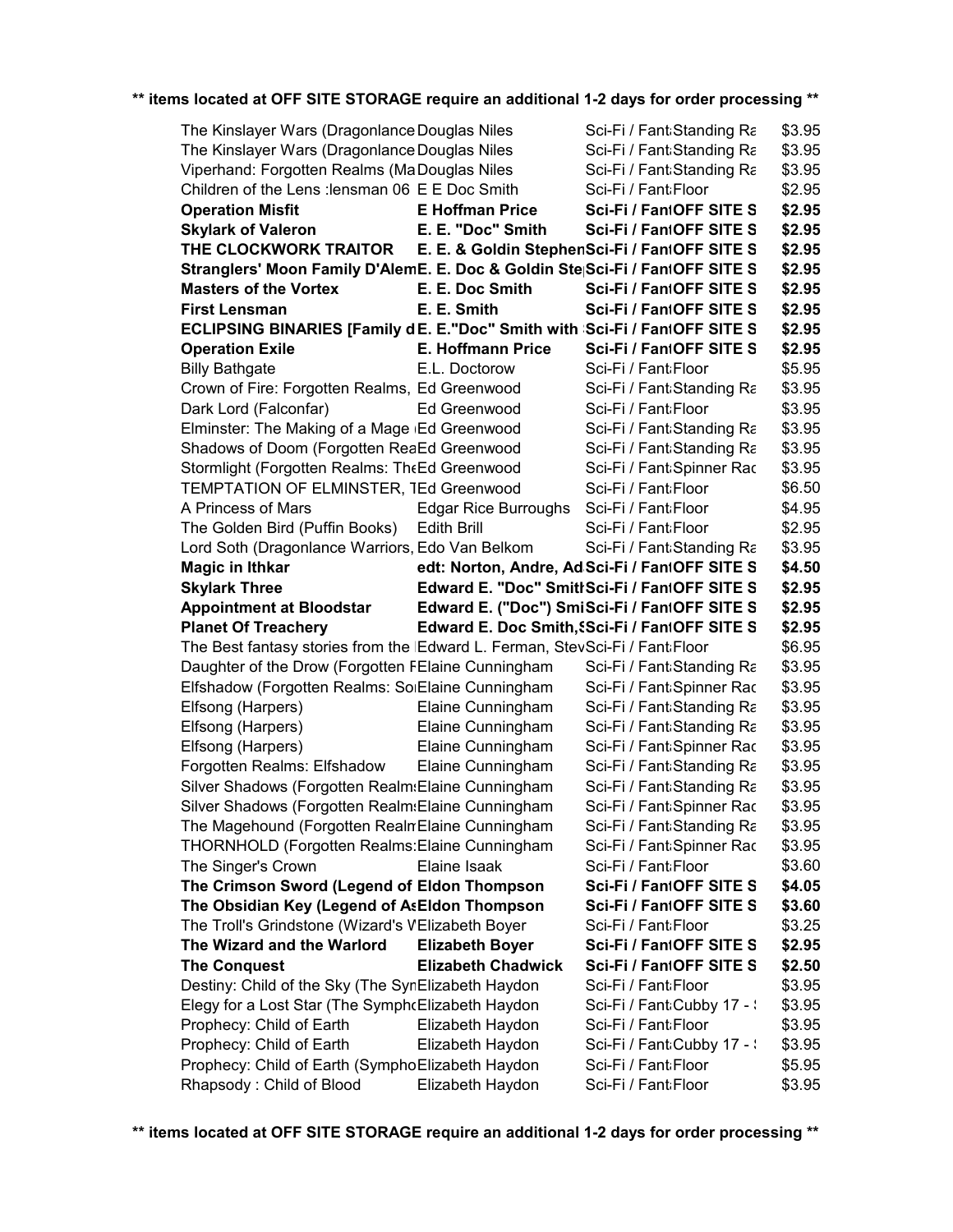|         | Rhapsody: Child of Blood                                                         | Elizabeth Haydon                              | Sci-Fi / Fant Cubby 17 - : | \$3.95 |  |
|---------|----------------------------------------------------------------------------------|-----------------------------------------------|----------------------------|--------|--|
|         | Rhapsody: Child of Blood                                                         | Elizabeth Haydon                              | Sci-Fi / Fant Floor        | \$5.95 |  |
|         | <b>Black Feathers: Dark Avian Tales: Ellen Datlow</b>                            |                                               | Sci-Fi / Fant Floor        | \$6.50 |  |
|         | Snow White, Blood Red                                                            | Ellen Datlow, Terri Windl Sci-Fi / Fant Floor |                            | \$3.95 |  |
|         | HEDRICK, THE THEOCRAT (DR/Ellen Dodg Severson                                    |                                               | Sci-Fi / Fant Standing Ra  | \$3.95 |  |
|         | Swordspoint (Riverside)                                                          | Ellen Kushner                                 | Sci-Fi / Fant Floor        | \$2.95 |  |
|         | Finder: A Novel of the Borderland Emma Bull                                      |                                               | Sci-Fi / Fant Floor        | \$5.95 |  |
|         | War for the Oaks                                                                 | Emma Bull                                     | Sci-Fi / Fant Floor        | \$2.50 |  |
|         | 1634: The Galileo Affair (The RingEric Flint, Andrew Dennis Sci-Fi / Fant Floor  |                                               |                            | \$3.95 |  |
|         | <b>Pyramid Scheme</b>                                                            | Eric Flint, Dave Freer                        | Sci-Fi / Fant Floor        | \$2.95 |  |
|         | 1636: The Devil's Opera (13) (The Eric Flint, David Carrico Sci-Fi / Fant: Floor |                                               |                            | \$3.95 |  |
|         | Boundary                                                                         | Eric Flint, Ryk E. Spoor Sci-Fi / Fant Floor  |                            | \$3.95 |  |
|         | The Ring of Five Dragons (The FEric Van Lustbader                                |                                               | Sci-Fi / FantOFF SITE S    | \$2.95 |  |
|         | The Ring of Five Dragons (The PeEric Van Lustbader                               |                                               | Sci-Fi / Fant Floor        | \$6.95 |  |
|         | Downshadow: Ed Greenwood Pre Erik Scott de Bie                                   |                                               | Sci-Fi / Fant:Standing Ra  | \$3.95 |  |
|         | The Fate of the Tearling: A Novel Erika Johansen                                 |                                               | Sci-Fi / Fant Floor        | \$6.25 |  |
|         | The God Catcher: Ed Greenwood Erin M. Evans                                      |                                               | Sci-Fi / Fant Standing Ra  | \$3.95 |  |
|         | Armada                                                                           | <b>Ernest Cline</b>                           | Sci-Fi / Fant Floor        | \$4.50 |  |
|         | <b>Villains by Necessity</b>                                                     | Eve Forward                                   | Sci-Fi / Fant Floor        | \$2.95 |  |
|         | Blood and Memory: The QuickenirFiona McIntosh                                    |                                               | Sci-Fi / Fant Cubby 17 - : | \$4.95 |  |
|         | Bridge of Souls: The Quickening EFiona McIntosh                                  |                                               | Sci-Fi / Fant Cubby 17 - : | \$3.95 |  |
|         | Myrren's Gift: The Quickening BocFiona McIntosh                                  |                                               | Sci-Fi / Fant Cubby 17 - : | \$5.50 |  |
|         | <b>Blood Ritual</b>                                                              | Frances Gordon                                | Sci-Fi / Fant Floor        | \$3.95 |  |
|         | Hangman's Curse (The Veritas PriFrank E. Peretti                                 |                                               | Sci-Fi / Fant Floor        | \$6.50 |  |
|         | Destination: Void: Prequel to the FFrank Herbert                                 |                                               | Sci-Fi / Fant Floor        | \$2.95 |  |
|         | The Heaven Makers                                                                | <b>Frank Herbert</b>                          | Sci-Fi / Fant Floor        | \$2.95 |  |
|         | Man Of Two Worlds                                                                | Frank Herbert, Brian Her Sci-Fi / Fant Floor  |                            | \$3.95 |  |
|         | The Swarm: A Novel                                                               | <b>Frank Schatzing</b>                        | Sci-Fi / Fant Floor        | \$6.50 |  |
|         | The Lady Or The Tiger (Tor ClasFrank Stockton                                    |                                               | Sci-Fi / FantOFF SITE S    | \$3.95 |  |
|         | <b>Star Fleet Technical Manual</b>                                               | Franz (Delete)                                | Sci-Fi / Fant Floor        | \$6.50 |  |
|         | Berserker (Saberhagen's BerserFred Saberhagen                                    |                                               | Sci-Fi / FantOFF SITE S    | \$2.95 |  |
|         | Fourth Book of Lost Swords: FaFred Saberhagen                                    |                                               | Sci-Fi / FantOFF SITE S    | \$5.95 |  |
|         | Holmes-dracula File                                                              | Fred Saberhagen                               | Sci-Fi / Fant:Floor        | \$3.75 |  |
|         | Second Book of Lost Swords: SFred Saberhagen                                     |                                               | Sci-Fi / FantOFF SITE S    | \$2.95 |  |
|         | The Fifth Book of Lost Swords: Fred Saberhagen                                   |                                               | Sci-Fi / FantOFF SITE S    | \$2.95 |  |
|         | The Last Book of Swords: Shiel Fred Saberhagen                                   |                                               | Sci-Fi / FantOFF SITE S    | \$2.95 |  |
|         | <b>Thorn</b>                                                                     | <b>Fred Saberhagen</b>                        | Sci-Fi / FantOFF SITE S    | \$3.95 |  |
|         | STARCHILD: Starchild Trilogy #2 Frederik & Williamson J:Sci-Fi / Fant:Floor      |                                               |                            | \$2.95 |  |
| ~~NEW~~ | Gateway                                                                          | <b>Frederik Pohl</b>                          | Sci-Fi / Fant Cubby 17 - \ | \$2.95 |  |
| ~~NEW~~ | <b>Heechee Rendezvous</b>                                                        | <b>Frederik Pohl</b>                          | Sci-Fi / Fant Cubby 17 - : | \$2.95 |  |
|         | Shadow of the Xel'Naga (StarcraftGabriel Mesta                                   |                                               | Sci-Fi / Fant Floor        | \$3.50 |  |
|         | Shadow of the Xel'Naga (Starcraft Gabriel Mesta                                  |                                               | Sci-Fi / Fant:Standing Ra  | \$3.50 |  |
|         | Dark Lady's Chosen (Chronicles oGail Z. Martin                                   |                                               | Sci-Fi / Fant Cubby 17 - : | \$3.95 |  |
|         | The Blood King (Chronicles of the Gail Z. Martin                                 |                                               | Sci-Fi / Fant Cubby 17 - \ | \$3.95 |  |
|         | Icefire                                                                          | Garfield Reeves-Steven: Sci-Fi / Fant: Floor  |                            | \$3.95 |  |
|         | The Moon of Comrath                                                              | Garner, Alan                                  | Sci-Fi / Fant Floor        | \$2.95 |  |
|         | Aztec Autumn                                                                     | <b>Gary Jennings</b>                          | Sci-Fi / Fant Cubby 17 - \ | \$3.95 |  |
|         | Deliverance Lost (18) (Horus HereGav Thorpe                                      |                                               | Sci-Fi / Fant:Spinner Rac  | \$4.50 |  |
|         | Shadow King: A Tale of the SundeGav Thorpe                                       |                                               | Sci-Fi / Fant:Spinner Rac  | \$3.95 |  |
|         |                                                                                  |                                               |                            |        |  |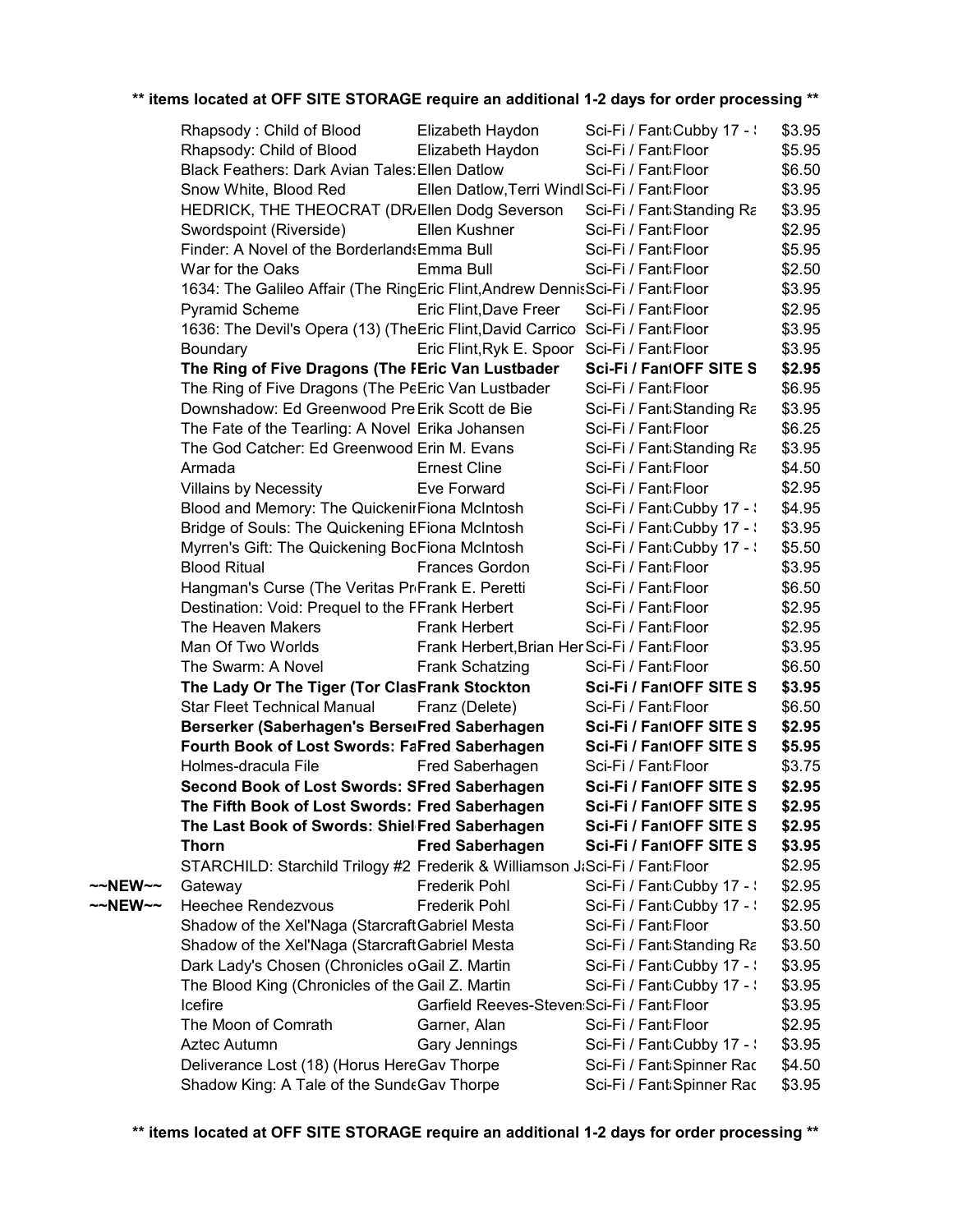| The Unforgiven (Warhammer)                                   | Gav Thorpe                         | Sci-Fi / Fant Spinner Rac                           | \$5.50           |
|--------------------------------------------------------------|------------------------------------|-----------------------------------------------------|------------------|
| <b>Soldier of Arete</b>                                      | <b>Gene Wolfe</b>                  | Sci-Fi / FantOFF SITE S                             | \$2.23           |
| <b>Soldier of the Mist</b>                                   | <b>Gene Wolfe</b>                  | Sci-Fi / FantOFF SITE S                             | \$2.25           |
| Who's Who & What's What In Sci Gene Wright                   |                                    | Sci-Fi / Fant:DVD shelve                            | \$5.95           |
| Who's Who & What's What In Sci Gene Wright                   |                                    | Sci-Fi / Fant:DVD shelve                            | \$5.95           |
| The Tranquility Wars                                         | Gentry Lee                         | Sci-Fi / Fant:Floor                                 | \$3.95           |
| <b>Mars Crossing</b>                                         | Geoffrey A. Landis                 | Sci-Fi / Fant Floor                                 | \$6.50           |
| <b>Star Wars</b>                                             | George Lucas                       | Sci-Fi / Fant Spinner Rac                           | \$6.50           |
| Hunter's Run                                                 |                                    | George R. R. Martin, GaiSci-Fi / Fant: Cubby 17 - : | \$6.50           |
| <b>Fire at the Center</b>                                    | George W. Proctor                  | Sci-Fi / FantOFF SITE S                             | \$2.95           |
| Stranger from the Depths                                     | <b>Gerry Turner</b>                | Sci-Fi / Fant Floor                                 | \$3.95           |
| Surrender to the Will of the Night (Glen Cook                |                                    | Sci-Fi / Fant Floor                                 | \$3.60           |
| <b>The Dragon Never Sleeps</b>                               | <b>Glen Cook</b>                   | Sci-Fi / FantOFF SITE S                             | \$2.95           |
| The Silver Spike: The Chronicles (Glen Cook                  |                                    | Sci-Fi / Fant Cubby 17 - :                          | \$3.50           |
| The Tyranny of the Night (Instrum Glen Cook                  |                                    | Sci-Fi / Fant Cubby 17 - :                          | \$6.50           |
| The Tyranny of the Night: Book Glen Cook                     |                                    | Sci-Fi / FantOFF SITE S                             | \$4.95           |
| <b>Working God's Mischief: Book FGlen Cook</b>               |                                    | Sci-Fi / FantOFF SITE S                             | \$4.25           |
| <b>Stormlord Rising</b>                                      | <b>Glenda Larke</b>                | Sci-Fi / FantOFF SITE S                             | \$3.94           |
| Stormlord's Exile (Stormlord, 3)                             | Glenda Larke                       | Sci-Fi / Fant Floor                                 | \$3.50           |
| The Last Stormlord                                           | Glenda Larke                       | Sci-Fi / Fant Floor                                 | \$4.05           |
| The Dragon Knight (A Tor book) Gordon R. Dickson             |                                    | Sci-Fi / Fant Floor                                 | \$3.50           |
| The Dragon Knight (A Tor book) Gordon R. Dickson             |                                    | Sci-Fi / Fant Floor                                 | \$3.50           |
| The Dragon, the Earl, and the TrcGordon R. Dickson           |                                    | Sci-Fi / Fant Floor                                 | \$4.95           |
| The Dragon, The Earl, and the T Gordon R. Dickson            |                                    | Sci-Fi / FantOFF SITE S                             | \$3.95           |
| Three to Dorsai!: Three novels fGordon R. Dickson            |                                    | Sci-Fi / FantOFF SITE S                             | \$5.95           |
| Angel Exterminatus (23) (Horus H <sub>'</sub> Graham McNeill |                                    | Sci-Fi / Fant:Spinner Rac                           | \$5.95           |
| Darwin's Children: A Novel (DarwilGreg Bear                  |                                    | Sci-Fi / Fant Floor                                 | \$2.95           |
| <b>Darwin's Radio</b>                                        | <b>Greg Bear</b>                   | Sci-Fi / FantOFF SITE S                             | \$2.50           |
| Dead Lines: A Novel of Life Af Greg Bear                     |                                    | Sci-Fi / Fant:Floor                                 | \$3.95           |
| Legacy (Eon)                                                 | Greg Bear                          | Sci-Fi / Fant Floor                                 | \$3.60           |
| Mariposa                                                     | Greg Bear                          | Sci-Fi / Fant Floor                                 | \$6.50           |
| Rogue Planet (Star Wars)                                     | Greg Bear                          | Sci-Fi / Fant Standing Ra                           | \$3.95           |
| Tangents                                                     | Greg Bear                          | Sci-Fi / Fant Floor                                 | \$5.25           |
| The Wind from a Burning Woman Greg Bear                      |                                    | Sci-Fi / Fant Floor                                 | \$2.95           |
| Star Trek: The Original Series: FolGreg Cox                  |                                    | Sci-Fi / Fant Standing Ra                           | \$3.95           |
| <b>Across the Sea of Suns</b>                                | <b>Gregory Benford</b>             | Sci-Fi / FantOFF SITE S                             | \$2.95           |
| Cosm                                                         | <b>Gregory Benford</b>             | Sci-Fi / Fant Floor                                 | \$6.50           |
| <b>Great Sky River (Galactic Cente Gregory Benford</b>       |                                    | Sci-Fi / FantOFF SITE S                             | \$2.95           |
| In the Ocean of Night                                        | <b>Gregory Benford</b>             | Sci-Fi / FantOFF SITE S                             | \$2.95           |
| <b>Sailing Bright Eternity</b>                               | <b>Gregory Benford</b>             | Sci-Fi / Fant Floor                                 | \$2.95           |
| A Song for Arbonne                                           | <b>Guy Gavriel Kay</b>             | Sci-Fi / FantOFF SITE S                             | \$3.95           |
| <b>Lions Of Al Rassan</b>                                    | <b>Guy Gavriel Kay</b>             | Sci-Fi / FantOFF SITE S                             | \$3.95           |
| Lord of Emperors (The Sarantine IGuy Gavriel Kay             |                                    | Sci-Fi / Fant Cubby 17 - :                          | \$3.95           |
| Sailing to Sarantium (Sarantine McGuy Gavriel Kay            |                                    | Sci-Fi / Fant Floor                                 | \$4.25           |
| Sarantine Mosaic #1 Sailing To SaGuy Gavriel Kay             |                                    | Sci-Fi / Fant Floor                                 | \$5.25           |
| The Last Light of the Sun<br>Ysabel                          | <b>Guy Gavriel Kay</b>             | Sci-Fi / FantOFF SITE S<br>Sci-Fi / Fant Floor      | \$4.50<br>\$4.50 |
| Ysabel                                                       | Guy Gavriel Kay<br>Guy Gavriel Kay | Sci-Fi / Fant Floor                                 | \$4.50           |
| Ysabel: A Novel                                              | <b>Guy Gavriel Kay</b>             | Sci-Fi / FantOFF SITE S                             | \$3.95           |
|                                                              |                                    |                                                     |                  |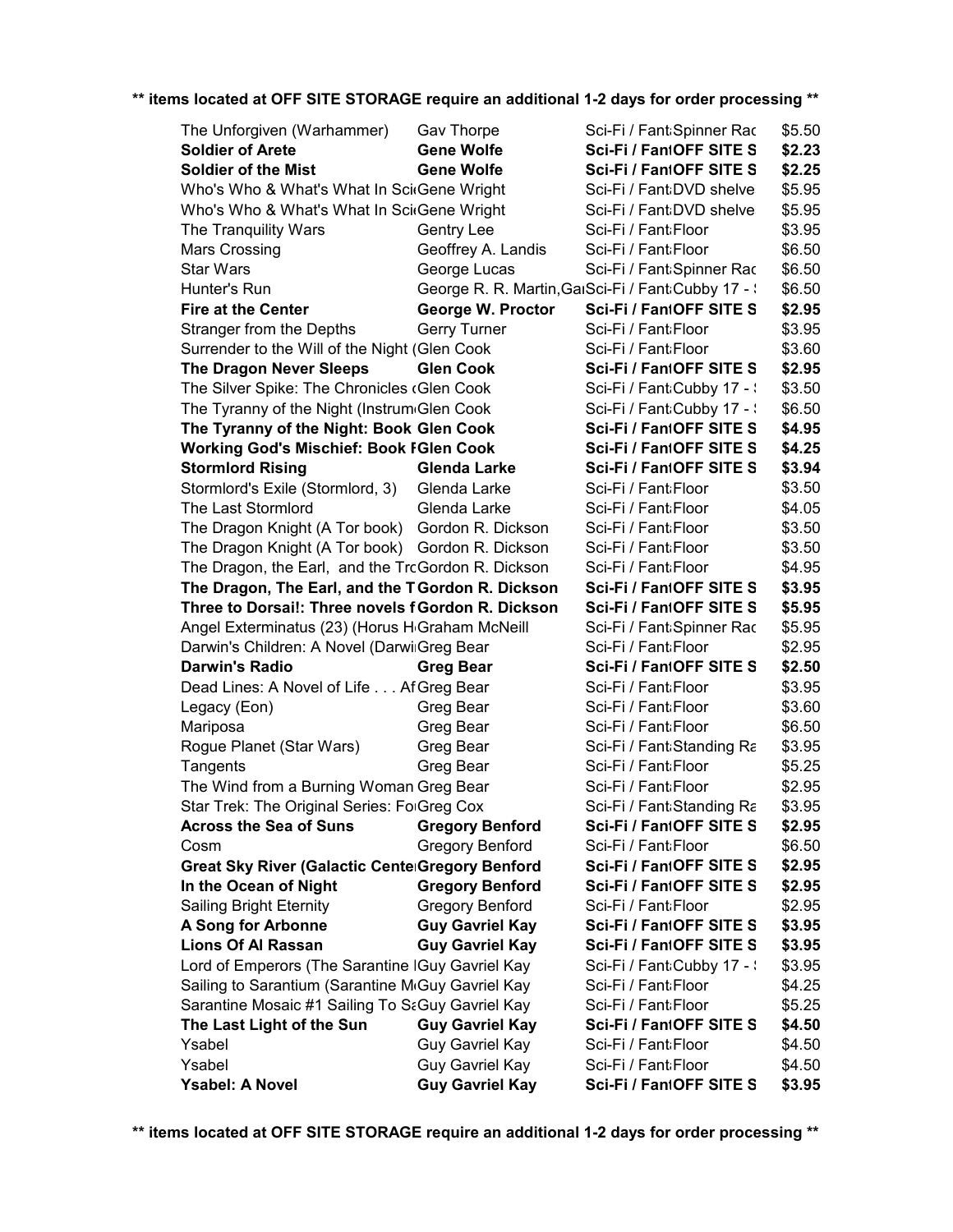CYCLE OF FIRE. **Blue Hal.** Clement Sci-Fi / Fant:Floor \$2.95 **OFF SITE STORAGE \$3.95 Alchymist Ian Irvine Sci-Fi / Fantasy OFF SITE STORAGE \$2.95 Ares Express Ian McDonald Sci-Fi / Fantasy** END OF ETERNITY Isaac Asimov Sci-Fi / Fant،Cubby 17 -  $\frac{1}{2}$  \$2.95 **~~NEW~~** The Lord of the Rings J. R. R Tolkien Sci-Fi / FantaFloor \$5.50 The Time Machine and The War cH. G. Wells Sci-Fi / Fantacubby 17 - Sci-Fi / Fantasy Cubby 17 - Sci-Fi April 20 CLOSE TO CRITICAL by Hal ClerHal Clement Sci-Fi / FantaFloor Iceworld **Hal Clement** Sci-Fi / FantiFloor Mission of Gravity - Galaxy SciencHal Clement Sci-Fi / FantaFloor Space Lash (formerly Small Chand Hal Clement Sci-Fi / Fanta Floor Starlight **Hal Clement** Sci-Fi / Fanti Floor The Fractal Prince (Jean le Flamb Hannu Rajaniemi Sci-Fi / FantaFloor The Quantum Thief Hannu Rajaniemi Sci-Fi / FantaFloor Return to Eden (West of Eden, BoHarry Harrison Sci-Fi / FantaFloor Skyfall **Harry Harrison** Sci-Fi / FantaFloor Winter in Eden **Harry Harrison** Sci-Fi / Fanta Floor Advance and Retreat (Baen FantaHarry Turtledove Sci-Fi / FantaFloor **An Emperor for the Legion (VideHarry Turtledove** Fox and Empire **Harry Turtledove** Sci-Fi / FantiCubby 17 - Sci-Fi April 2022 **Fox and Empire <b>Series Harry Turtledove Into the Darkness (World at WarHarry Turtledove Ruled Britannia Harry Turtledove** The Center Cannot Hold (America Harry Turtledove Sci-Fi / Fanta Floor **The Misplaced Legion by Harry Turtledove** The Stolen Throne (Time of TroubHarry Turtledove Sci-Fi / FantaFloor **Wisdom of the Fox (Baen Fanta: Harry Turtledove** Fall of a Kingdom (Farsala Trilogy Hilari Bell Sci-Fi / Fanta Floor The Martian Way and Other Storiel. Asimov Sci-Fi / Fant Cubby 17 - Sci-Fi April 2022 Night of Knives: A Novel of the Malan C. Esslemont Sci-Fi / Fanta Cubby 17 - Sci-Fi April 2022 **Stonewielder: A Novel of the Malan C. Esslemont** Chimaera (The Well of Echoes, Volan Irvine Sci-Fi / Fanta Floor Geomancer **Ian Irvine** Sci-Fi / Fanti Floor The Dervish House The Ian McDonald Sci-Fi / Fant Floor The Wyvern's Spur (Finder's Stondnc. TSR Sci-Fi / Fantastanding Rack Brown Brown - Forgotten Rack B Earth Is Room Enough Isaac Asimov Sci-Fi / FantaCubby 17 - Sci-Fi April 2022 Foundation, Book 1 Isaac Asimov Sci-Fi / Fant Cubby 17 - Sci-Fi April 2022 **Gold: The Final Science Fiction Isaac Asimov** Isaac Asimov Presents the Best SIsaac Asimov Sci-Fi / FantaFloor The Gods Themselves Isaac Asimov Sci-Fi / FantiCubby 17 - Sci-Fi April 2022 The Stars, Like Dust Isaac Asimov Sci-Fi / FantiCubby 17 - Sci-Fi / FantiCubby 17 - Sci-Fi April 202 7th Son: Descent J. C. Hutchins Sci-Fi / FantaFloor Newton's Cannon (The Age of UniJ. Gregory Keyes Sci-Fi / FantaFloor The Waterborn (Children of the ClJ. Gregory Keyes Sci-Fi / FantaFloor Ninth City Burning **J. Patrick Black** Sci-Fi / FantaFloor The Fellowship of the Ring (The LJ. R. R. Tolkien Sci-Fi / Fanta Floor The Return of the King (Lord of the J. R. R. Tolkien Sci-Fi / Fant Floor Unfinished Tales **J. R. R. Tolkien** Sci-Fi / Fanti Floor Bodies of Water **J. S. Borthwick** Sci-Fi / FantaFloor A Man Betrayed (Book of Words) J. V. Jones Sci-Fi / Fant:Cubby 17 - Sci-Fi / Fant:Cubby 17 - Sci-Fi / Fant:Cubby 17

\$3.60 \$2.95 \$2.95 \$2.95 \$2.95 \$2.95 \$4.25 \$5.95 \$5.95 \$2.95 \$2.95 \$3.95 **Sci-Fi/FantOFF SITE S \$2.95** \$3.95 Sci-Fi / FantOFF SITE S \$2.95 **Sci-Fi/FantOFF SITE S \$3.95 Sci-Fi/FantOFF SITE S \$5.25** \$3.50 Sci-Fi / FantOFF SITE S \$2.95 \$3.95 Sci-Fi / FantOFF SITE S \$2.95 \$3.50 \$2.95 \$3.95 Sci-Fi / Fan1OFF SITE S \$5.50 \$3.95 \$3.25 \$5.50 \$2.50 \$2.95 \$2.95 **Sci-Fi/FantOFF SITE S \$3.95** \$4.25 \$2.95 \$2.95 \$5.50 \$3.95 \$5.95 \$5.50 \$4.95 \$4.95 \$4.95 \$2.95 \$3.95 Sci-Fi / FantaFloor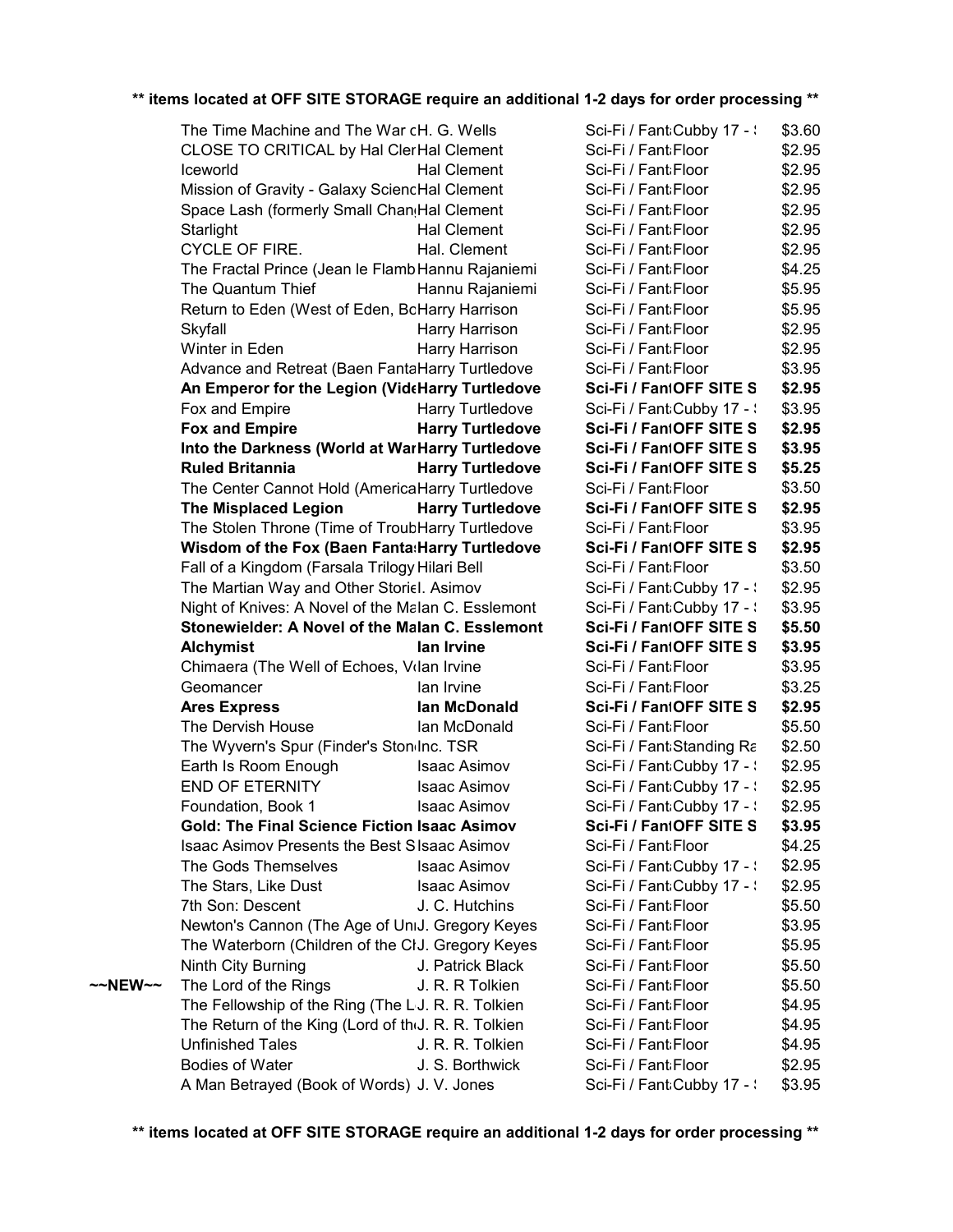|         | Master & Fool (Book of Words)                                                                   | J.V. Jones                                  | Sci-Fi / Fant:Cubby 17 - :                          | \$3.95           |
|---------|-------------------------------------------------------------------------------------------------|---------------------------------------------|-----------------------------------------------------|------------------|
|         | Master & Fool (Book of Words)                                                                   | J.V. Jones                                  | Sci-Fi / Fant Floor                                 | \$2.95           |
|         | Day of the Tyrant                                                                               | J.E. (created by) PourneSci-Fi / FantaFloor |                                                     | \$3.95           |
|         | Emissary (Star Trek Deep Space IJ.M. Dillard, Michael Pill Sci-Fi / Fant Standing Ra            |                                             |                                                     | \$2.95           |
|         | Charon: A Dragon at the Gate (TJack L. Chalker                                                  |                                             | Sci-Fi / FantOFF SITE S                             | \$3.50           |
|         | Lilith: A Snake in the Grass (The Jack L. Chalker                                               |                                             | Sci-Fi / FantOFF SITE S                             | \$2.95           |
|         | Defenders of Ar (Guardians of the Jack Lovejoy                                                  |                                             | Sci-Fi / Fant Floor                                 | \$3.95           |
|         | Omega                                                                                           | Jack McDevitt                               | Sci-Fi / Fant Floor                                 | \$3.95           |
|         | <b>Seeker</b>                                                                                   | <b>Jack McDevitt</b>                        | Sci-Fi / FantOFF SITE S                             | \$3.50           |
|         | Devil's Hand (Sentinels)                                                                        | Jack McKinney                               | Sci-Fi / Fant Floor                                 | \$2.95           |
|         | <b>Big Planet</b>                                                                               | Jack Vance                                  | Sci-Fi / Fant Floor                                 | \$4.50           |
|         | Kushiel's Dart                                                                                  | Jacqueline Carey                            | Sci-Fi / Fant Floor                                 | \$4.25           |
|         | <b>Kushiel's Mercy</b>                                                                          | <b>Jacqueline Carey</b>                     | Sci-Fi / FantOFF SITE S                             | \$2.50           |
|         | Kushiel's Scion (Kushiel's Lega Jacqueline Carey                                                |                                             | Sci-Fi / FantOFF SITE S                             | \$4.25           |
|         | Kushiel's Scion (Kushiel's Legacy) Jacqueline Carey                                             |                                             | Sci-Fi / Fant Cubby 17 - :                          | \$4.25           |
| ~~NEW~~ | Havemercy                                                                                       |                                             | Jaida Jones, Danielle BeSci-Fi / Fant: Cubby 17 - : | \$3.95           |
|         | Mistshore: Ed Greenwood Presen Jaleigh Johnson                                                  |                                             | Sci-Fi / Fant:Standing Ra                           | \$3.95           |
|         | <b>The Source</b>                                                                               | James A. Michener                           | Sci-Fi / FantOFF SITE S                             | \$3.95           |
|         | Panther in the Sky: A Novel bas James Alexander ThonSci-Fi / FantOFF SITE S                     |                                             |                                                     | \$3.95           |
|         | <b>Children of the Serpent (Outlandames Axler</b>                                               |                                             | Sci-Fi / FantOFF SITE S                             | \$2.50           |
|         | Cosmic Rift (Outlanders)                                                                        | James Axler                                 | Sci-Fi / Fant Floor                                 | \$2.95           |
|         | Doomstar Relic (Outlanders)                                                                     | James Axler                                 | Sci-Fi / Fant Floor                                 | \$2.95           |
|         | Road Wars (Deathlands)                                                                          | James Axler                                 | Sci-Fi / Fant Floor                                 | \$2.95           |
|         | Wings of Death (Outlanders)                                                                     | James Axler                                 | Sci-Fi / Fant Floor                                 | \$2.95           |
|         | Hinterland: Book Two of the Gods James Clemens<br>Shadowfall: Book One of the GodsJames Clemens |                                             | Sci-Fi / Fant Floor<br>Sci-Fi / Fant Floor          | \$3.95<br>\$3.95 |
|         |                                                                                                 |                                             | Sci-Fi / Fant Floor                                 | \$3.95           |
|         | Wit'ch Storm (The Banned and the James Clemens<br>Sea Strike                                    | James H. Cobb                               | Sci-Fi / Fant Floor                                 | \$3.95           |
|         | The Hub : Dangerous Territory James H. Schmitz                                                  |                                             | Sci-Fi / FantOFF SITE S                             | \$2.95           |
|         | Return of the Jedi (Star Wars, Epi James Kahn                                                   |                                             | Sci-Fi / Fant:Spinner Rac                           | \$6.50           |
|         | Crusade (Forgotten Realms: The IJames Lowder                                                    |                                             | Sci-Fi / Fant Standing Ra                           | \$3.95           |
|         | Crusade (Forgotten Realms: The IJames Lowder                                                    |                                             | Sci-Fi / Fant Standing Ra                           | \$3.95           |
|         | Prince of Lies (Forgotten Realms) James Lowder                                                  |                                             | Sci-Fi / Fant Spinner Rac                           | \$3.95           |
|         | REALMS OF INFAMY (Forgotten IJames Lowder                                                       |                                             | Sci-Fi / Fant Standing Ra                           | \$3.95           |
|         | The Ring of Winter                                                                              | James Lowder                                | Sci-Fi / Fant:Standing Ra                           | \$3.95           |
|         | The Ring of Winter                                                                              | James Lowder                                | Sci-Fi / Fant:Spinner Rac                           | \$3.95           |
|         | Dark Lord: The Rise of Darth Vad(James Luceno                                                   |                                             | Sci-Fi / Fant Floor                                 | \$6.50           |
|         | POOL OF RADIANCE (Forgotten James M. Ward                                                       |                                             | Sci-Fi / Fant:Standing Ra                           | \$2.50           |
|         | Pools of Darkness (Forgotten ReaJames M. Ward, Anne K Sci-Fi / Fant Standing Ra                 |                                             |                                                     | \$3.95           |
|         | The Elfin Ship                                                                                  | James P. Blaylock                           | Sci-Fi / FantOFF SITE S                             | \$3.50           |
| ~~NEW~~ | Voyage from Yesteryear                                                                          | James P. Hogan                              | Sci-Fi / Fant Cubby 17 - :                          | \$2.95           |
|         | <b>Wildlife</b>                                                                                 | <b>James Patrick Kelly</b>                  | Sci-Fi / FantOFF SITE S                             | \$2.95           |
|         | Storm Dragon: The Draconic PropJames Wyatt                                                      |                                             | Sci-Fi / Fant Floor                                 | \$6.50           |
|         | Wolf's Head, Wolf's Heart (Wolf, EJane Lindskold                                                |                                             | Sci-Fi / Fant Cubby 17 - \                          | \$3.95           |
|         | The Golden Sword (Silistra #2) Janet E. Morris                                                  |                                             | Sci-Fi / FantOFF SITE S                             | \$3.50           |
|         | <b>High Couch of Silistra (The SilisJanet Morris</b>                                            |                                             | Sci-Fi / FantOFF SITE S                             | \$2.95           |
|         | <b>Tempus</b>                                                                                   | <b>Janet Morris</b>                         | Sci-Fi / FantOFF SITE S                             | \$2.95           |
|         | Forged By Fire: Book Three of the Janine Cross                                                  |                                             | Sci-Fi / Fant Floor                                 | \$5.50           |
|         | Shadowed By Wings: Book Two oJanine Cross                                                       |                                             | Sci-Fi / Fant Floor                                 | \$3.95           |
|         |                                                                                                 |                                             |                                                     |                  |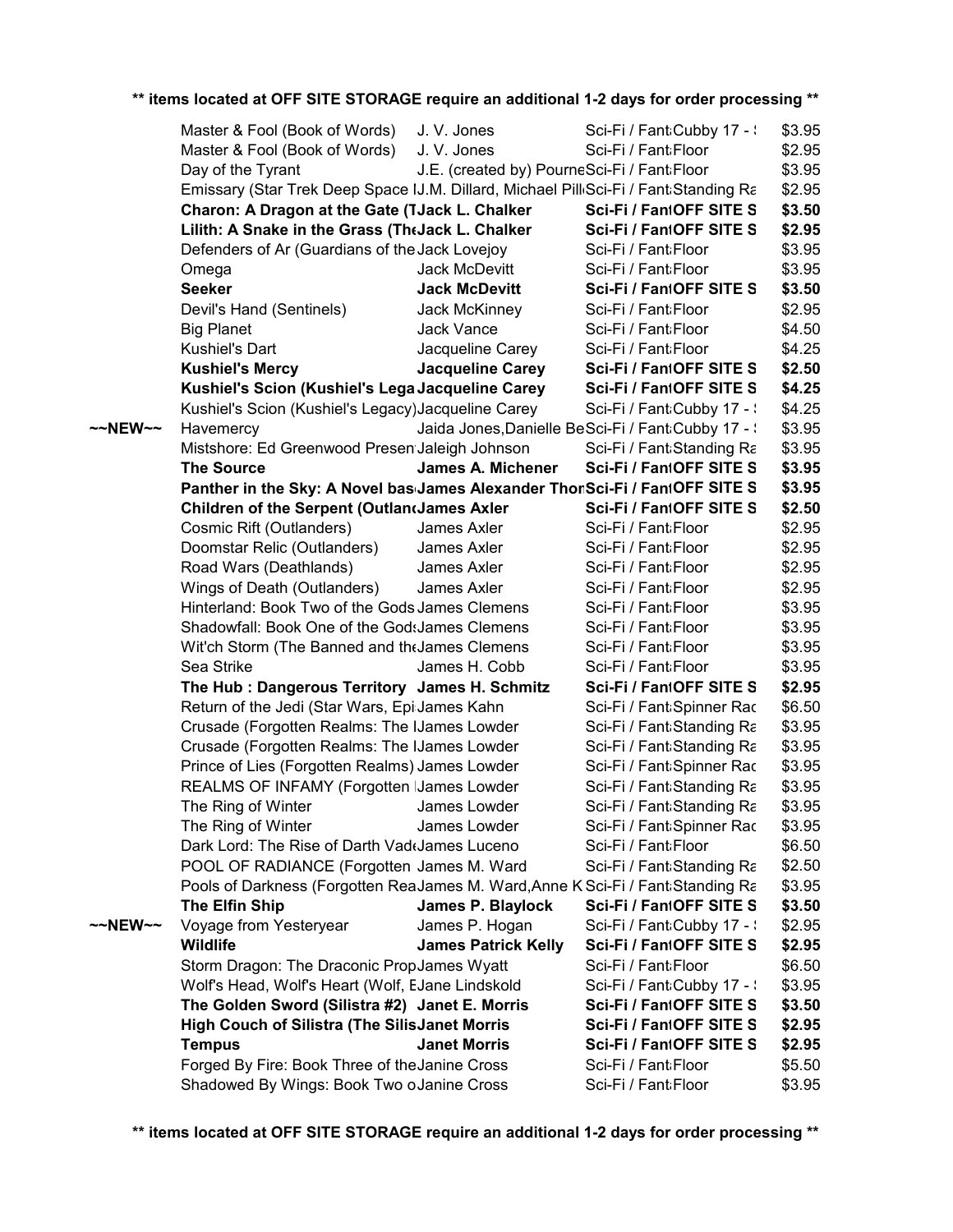|                                                                                 | Touched By Venom: Book One of Janine Cross | Sci-Fi / Fant Floor                             | \$3.95           |
|---------------------------------------------------------------------------------|--------------------------------------------|-------------------------------------------------|------------------|
| Curse of the Mistwraith (Wars of LJanny Wurts                                   |                                            | Sci-Fi / Fant Floor                             | \$3.50           |
| Peril's Gate (Wars of Light and ShJanny Wurts                                   |                                            | Sci-Fi / Fant:Cubby 17 - :                      | \$3.95           |
| <b>Sorcerer's Legacy</b>                                                        | <b>Janny Wurts</b>                         | Sci-Fi / FantOFF SITE S                         | \$3.50           |
| Sorcerer's Legacy                                                               | Janny Wurts                                | Sci-Fi / Fant Floor                             | \$2.25           |
| Empress Unborn (Savage EmpirJean Lorrah                                         |                                            | Sci-Fi / FantOFF SITE S                         | \$2.95           |
| RED MAGIC (Forgotten Realms NJean Rabe                                          |                                            | Sci-Fi / Fant:Spinner Rac                       | \$3.95           |
| The Dawning of a New Age (Drag Jean Rabe                                        |                                            | Sci-Fi / Fant: Standing Ra                      | \$3.95           |
| Dark Birthright                                                                 | Jeanne Treat                               | Sci-Fi / Fant Floor                             | \$4.95           |
| Liberty's Crusade (StarCraft, BookJeff Grubb                                    |                                            | Sci-Fi / Fant:Floor                             | \$3.95           |
| Liberty's Crusade (StarCraft, BookJeff Grubb                                    |                                            | Sci-Fi / Fant:Standing Ra                       | \$3.50           |
| Lord Toede (Dragonlance: Villains Jeff Grubb                                    |                                            | Sci-Fi / Fant: Standing Ra                      | \$3.95           |
| The Last Guardian (Warcraft, BooJeff Grubb                                      |                                            | Sci-Fi / Fant Spinner Rac                       | \$3.95           |
| Azure Bonds (Forgotten Realms) Jeff Grubb, Kate Novak Sci-Fi / Fant Standing Ra |                                            |                                                 | \$2.25           |
| Annihilation                                                                    | Jeff VanderMeer                            | Sci-Fi / Fant Floor                             | \$4.95           |
| The Infinity Link                                                               | Jeffrey A. Carver                          | Sci-Fi / Fant Floor                             | \$4.50           |
| Harshini (The Hythrun Chronicles: Jennifer Fallon                               |                                            | Sci-Fi / Fant:Cubby 17 - :                      | \$3.95           |
| Lord of the Shadows (The SecondJennifer Fallon                                  |                                            | Sci-Fi / Fant:Cubby 17 - :                      | \$3.95           |
| Medalon: Book One of the HythrurJennifer Fallon                                 |                                            | Sci-Fi / Fant:Cubby 17 - :                      | \$3.95           |
| The Gods of Amyrantha (The TideJennifer Fallon                                  |                                            | Sci-Fi / Fant Floor                             | \$3.95           |
| Treason Keep: Book Two of the HJennifer Fallon                                  |                                            | Sci-Fi / Fant Cubby 17 - \                      | \$3.95           |
| Legacy of the Wolf: Cheysuli OmnJennifer Roberson                               |                                            | Sci-Fi / Fant Floor                             | \$4.50           |
| The Regime: Evil Advances / BefoJerry B. Jenkins, Tim LalSci-Fi / Fant Floor    |                                            |                                                 | \$6.50           |
| After Armageddon (There Will Be Jerry Pournelle                                 |                                            | Sci-Fi / Fant Floor                             | \$3.95           |
| Warrior (There Will Be War VolumJerry Pournelle                                 |                                            | Sci-Fi / Fant Floor                             | \$3.95           |
|                                                                                 |                                            |                                                 |                  |
| <b>Lucifer's Hammer</b>                                                         |                                            | Jerry Pournelle, Larry  Sci-Fi / FantOFF SITE S | \$3.60           |
| Another Beast's Skin                                                            | Jessika Grewe Glover                       | Sci-Fi / Fant:Floor                             | \$6.50           |
| <b>Aeronaut's Windlass</b>                                                      | Jim Butcher                                | Sci-Fi / Fant Floor                             | \$4.95           |
| Captain's Fury (Codex Alera, Bool Jim Butcher                                   |                                            | Sci-Fi / Fant Floor                             | \$4.50           |
| Death Masks: Book Five of The DiJim Butcher                                     |                                            | Sci-Fi / Fant Floor                             | \$4.95           |
| First Lord's Fury (Codex Alera, Bo Jim Butcher                                  |                                            | Sci-Fi / Fant Floor                             | \$6.50           |
| First Lord's Fury (Codex Alera, Bo Jim Butcher                                  |                                            | Sci-Fi / Fant Floor                             | \$4.50           |
| Furies of Calderon (Codex Alera, IJim Butcher                                   |                                            | Sci-Fi / Fant Floor                             | \$4.95           |
| Furies of Calderon (Codex Alera, IJim Butcher                                   |                                            | Sci-Fi / Fant Cubby 17 - :                      | \$4.95           |
| Furies of Calderon (Codex Alera, IJim Butcher                                   |                                            | Sci-Fi / Fant Floor                             | \$4.50           |
| Princeps' Fury (Codex Alera, BookJim Butcher                                    |                                            | Sci-Fi / Fant Cubby 17 - \                      | \$6.50           |
| Princeps' Fury (Codex Alera)                                                    | Jim Butcher                                | Sci-Fi / Fant Floor                             | \$4.95           |
| Summer Knight (Dresden Files)                                                   | Jim Butcher                                | Sci-Fi / Fant Floor                             | \$4.95           |
| Turn Coat (The Dresden Files, BoJim Butcher                                     |                                            | Sci-Fi / Fant Floor                             | \$6.95           |
| Turn Coat (The Dresden Files, BoJim Butcher                                     |                                            | Sci-Fi / Fant Floor                             | \$4.50           |
| Apollo 13: Lost Moon                                                            | Jim Lovell                                 | Sci-Fi / Fant Cubby 17 - \                      | \$3.95           |
| Cowboys & Aliens                                                                | Joan D. Vinge                              | Sci-Fi / Fant Cubby 17 - :                      | \$3.95           |
| Dust                                                                            | Joan Frances Turner                        | Sci-Fi / Fant Floor                             | \$6.50           |
| Half the World (Shattered Sea)                                                  | Joe Abercrombie                            | Sci-Fi / Fant Floor                             | \$6.50           |
| <b>Tool of the Trade</b>                                                        | Joe Haldeman                               | Sci-Fi / FantOFF SITE S                         | \$2.95           |
| There Is No Darkness                                                            | Joe Haldeman, Jack C. FSci-Fi / Fant Floor |                                                 | \$2.95           |
| The Road Home (A Guardians of IJoel Rosenberg                                   |                                            | Sci-Fi / Fant Floor                             | \$5.95           |
| The Testing (1)<br>Finity                                                       | Joelle Charbonneau<br>John Barnes          | Sci-Fi / Fant Floor<br>Sci-Fi / Fant Floor      | \$4.50<br>\$3.95 |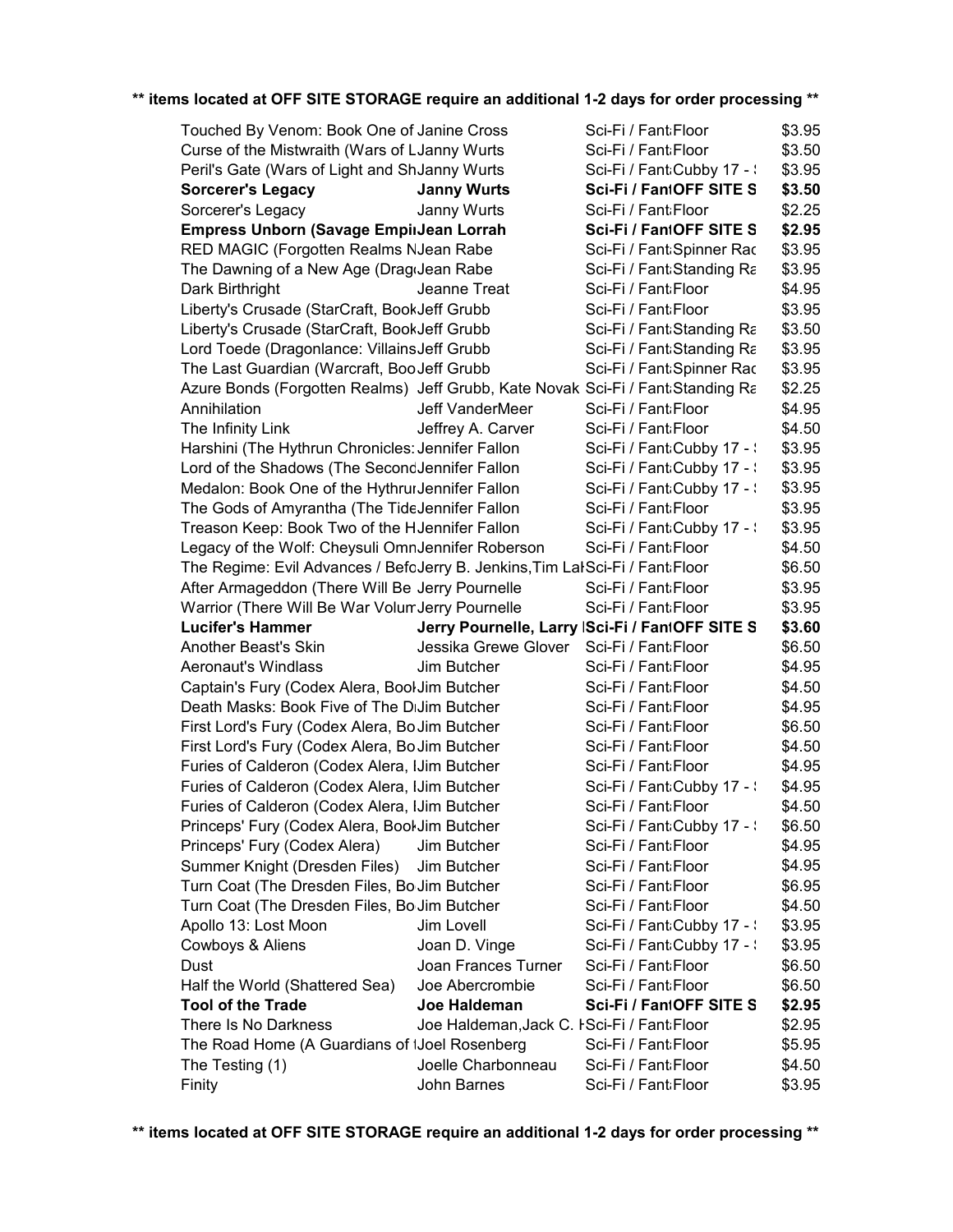| The Far Islands and Other Tales cJohn Buchan, John Bell, ISci-Fi / Fant Floor |                                             |                                             | \$5.50 |
|-------------------------------------------------------------------------------|---------------------------------------------|---------------------------------------------|--------|
| Count to a Trillion                                                           | John C. Wright                              | Sci-Fi / Fant Floor                         | \$6.50 |
| The City of Gold and Lead (2) (The John Christopher                           |                                             | Sci-Fi / Fant Floor                         | \$2.95 |
| The Pool of Fire (3) (The Tripods) John Christopher                           |                                             | Sci-Fi / Fant Floor                         | \$2.95 |
| The White Mountains (1) (The TripJohn Christopher                             |                                             | Sci-Fi / Fant Floor                         | \$2.95 |
| Homecoming                                                                    | <b>John Dalmas</b>                          | Sci-Fi / FantOFF SITE S                     | \$2.95 |
| <b>The Yngling</b>                                                            | <b>John Dalmas</b>                          | Sci-Fi / FantOFF SITE S                     | \$2.95 |
| Soldier of Light                                                              | John de Lancie, Tom Co Sci-Fi / Fant: Floor |                                             | \$5.95 |
| <b>Castle Kidnapped</b>                                                       | <b>John DeChancie</b>                       | Sci-Fi / FantOFF SITE S                     | \$2.50 |
| Cosmic Coincidences: Dark Matte John Gribbin, Martin ReeSci-Fi / Fant:Floor   |                                             |                                             | \$3.95 |
| King of the Wood                                                              |                                             | John Maddox Roberts Sci-Fi / FantOFF SITE S | \$2.95 |
| <b>Space Angel</b>                                                            |                                             | John Maddox Roberts Sci-Fi / FantOFF SITE S | \$2.95 |
| <b>Spacer: Window of the Mind</b>                                             |                                             | John Maddox Roberts Sci-Fi / FantOFF SITE S | \$2.95 |
| The Devil's Armor (Bronze KniglJohn Marco                                     |                                             | Sci-Fi / FantOFF SITE S                     | \$4.50 |
| The Devil's Armor (Bronze Knight) John Marco                                  |                                             | Sci-Fi / Fant Cubby 17 - :                  | \$4.25 |
| The Eyes of God                                                               | <b>John Marco</b>                           | Sci-Fi / FantOFF SITE S                     | \$4.25 |
| The Eyes of God                                                               | John Marco                                  | Sci-Fi / Fant Cubby 17 - :                  | \$4.25 |
| The Eyes of God                                                               | <b>John Marco</b>                           | Sci-Fi / FantOFF SITE S                     | \$3.62 |
| The Grand Design - Book Two of John Marco                                     |                                             | Sci-Fi / Fant Floor                         | \$4.05 |
| The Jackal of Nar-Book One of TJohn Marco                                     |                                             | Sci-Fi / Fant Floor                         | \$3.60 |
| The Saints of the Sword: Book John Marco                                      |                                             | Sci-Fi / FantOFF SITE S                     | \$3.60 |
| The Sword of Angels (Bronze KnicJohn Marco                                    |                                             | Sci-Fi / Fant Cubby 17 - :                  | \$3.95 |
| There Will Be Dragons                                                         | John Ringo                                  | Sci-Fi / Fant Floor                         | \$3.95 |
| The Ghost Brigades (Old Man's John Scalzi                                     |                                             | Sci-Fi / FantOFF SITE S                     | \$3.95 |
| Antimatter (Star Trek Deep Space John Vornholt                                |                                             | Sci-Fi / Fant Standing Ra                   | \$2.95 |
| Contamination (Star Trek: The Ne John Vornholt                                |                                             | Sci-Fi / Fant Standing Ra                   | \$2.95 |
| Swords & Dark Magic: The New SJonathan Strahan                                |                                             | Sci-Fi / Fant Floor                         | \$4.25 |
| Swords & Dark Magic: The New Jonathan Strahan                                 |                                             | Sci-Fi / FantOFF SITE S                     | \$4.25 |
| Heroes of the Valley                                                          | Jonathan Stroud                             | Sci-Fi / Fant Floor                         | \$5.95 |
| Dreams of Stone: Unbalanced EJonathan Wylie                                   |                                             | Sci-Fi / FantOFF SITE S                     | \$3.20 |
| The Age Of Chaos (The UnbalanJonathan Wylie                                   |                                             | Sci-Fi / FantOFF SITE S                     | \$3.50 |
| The Centre of the Circle (ServantsJONATHAN WYLIE                              |                                             | Sci-Fi / Fant Floor                         | \$3.25 |
| The First Named (Servants Of ArkJonathan Wylie                                |                                             | Sci-Fi / Fant Floor                         | \$2.95 |
| The Lightless Kingdom (Unbala Jonathan Wylie                                  |                                             | Sci-Fi / FantOFF SITE S                     | \$3.50 |
| The Mage-Born Child (Servants JONATHAN WYLIE                                  |                                             | Sci-Fi / FantOFF SITE S                     | \$3.20 |
| Contact Harvest (Halo)                                                        | Joseph Staten                               | Sci-Fi / Fant:Floor                         | \$5.50 |
| <b>A Strange and Ancient Name</b>                                             | <b>Josepha Sherman</b>                      | Sci-Fi / FantOFF SITE S                     | \$2.70 |
| Wild Magic: Book Two of Fool's GJude Fisher                                   |                                             | Sci-Fi / Fant Cubby 17 - :                  | \$3.95 |
| The Amazon and the Warrior                                                    | Judith Hand                                 | Sci-Fi / Fant Cubby 17 - :                  | \$3.95 |
| The Golden Torc                                                               | Julian May                                  | Sci-Fi / Fant Floor                         | \$3.95 |
| The Nonborn King                                                              | Julian May                                  | Sci-Fi / Fant Floor                         | \$3.95 |
| Survival: Species Imperative #1 Julie E. Czerneda                             |                                             | Sci-Fi / FantOFF SITE S                     | \$3.95 |
| Eastern Tide (Aldabreshin CompJuliet E. McKenna                               |                                             | Sci-Fi / FantOFF SITE S                     | \$3.95 |
| Northern Storm (Aldabreshin CcJuliet E. McKenna                               |                                             | Sci-Fi / FantOFF SITE S                     | \$3.95 |
| The Thief's Gamble                                                            | Juliet E. McKenna                           | Sci-Fi / Fant Cubby 17 - :                  | \$3.95 |
| Western Shore: Book Three (Th Juliet E. McKenna                               |                                             | Sci-Fi / FantOFF SITE S                     | \$3.60 |
| Son of the Shadows (The SevenJuliet Marillier                                 |                                             | Sci-Fi / FantOFF SITE S                     | \$3.95 |
| Southern Fire (Aldabreshin Con Juliet McKenna                                 |                                             | Sci-Fi / FantOFF SITE S                     | \$3.95 |
| <b>Hard Spell (Occult Crimes Unit IJustin Gustainis</b>                       |                                             | Sci-Fi / FantOFF SITE S                     | \$3.95 |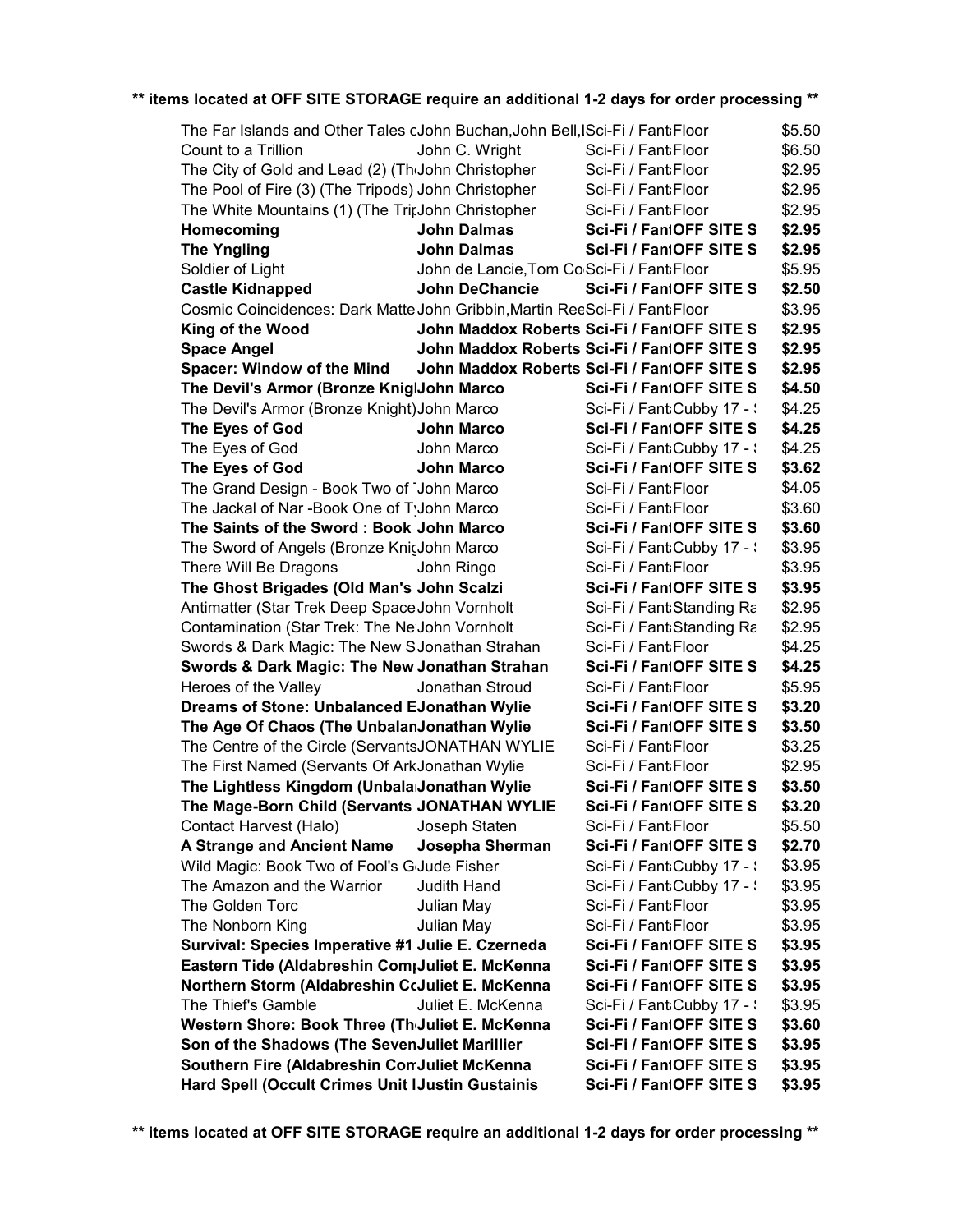|         | The Perfect Assassin: Book 1 in thK. A. Doore                                 |                       | Sci-Fi / Fant Floor        | \$5.50  |  |
|---------|-------------------------------------------------------------------------------|-----------------------|----------------------------|---------|--|
|         | Colours in the Steel (Fencer, BoK. J. Parker                                  |                       | Sci-Fi / FantOFF SITE S    | \$3.60  |  |
|         | The Belly of the Bow (Fencer, B <sub>'</sub> K. J. Parker                     |                       | Sci-Fi / FantOFF SITE S    | \$3.30  |  |
|         | The Proof House (The Fencer Tril <sub>'</sub> K. J. Parker                    |                       | Sci-Fi / Fant Cubby 17 - : | \$3.95  |  |
|         | The Proof House (The Fencer TrK. J. Parker                                    |                       | Sci-Fi / FantOFF SITE S    | \$3.60  |  |
|         | Slave Ship (Star Wars: The BountK. W. Jeter                                   |                       | Sci-Fi / Fant:Standing Ra  | \$3.95  |  |
|         | Nightwalker (The Warlocks of TalvK.V. Johansen                                |                       | Sci-Fi / Fant Floor        | \$3.95  |  |
|         | Hard Merchandise (Star Wars: Th <sub>'</sub> K.W. Jeter                       |                       | Sci-Fi / Fant Standing Ra  | \$3.95  |  |
|         | Warped (Star Trek: Deep Space NK.W. Jeter                                     |                       | Sci-Fi / Fant Standing Ra  | \$2.95  |  |
|         | The Pig, the Prince & the Unicorn Karen A. Brush                              |                       | Sci-Fi / Fant Floor        | \$2.95  |  |
|         | <b>Enemy Glory</b>                                                            | Karen Michalson       | Sci-Fi / Fant Floor        | \$11.23 |  |
|         | The Awakened Mage: Kingmaker, Karen Miller                                    |                       | Sci-Fi / Fant Cubby 17 - : | \$3.95  |  |
|         | Gears of War: Anvil Gate                                                      | <b>Karen Traviss</b>  | Sci-Fi / Fant Floor        | \$4.95  |  |
|         | Gears of War: Aspho Fields                                                    | <b>Karen Traviss</b>  | Sci-Fi / Fant Floor        | \$4.95  |  |
|         | Gears of War: Jacinto's Remnant Karen Traviss                                 |                       | Sci-Fi / Fant Floor        | \$4.95  |  |
|         | Gears of War: The Slab                                                        | <b>Karen Traviss</b>  | Sci-Fi / Fant Floor        | \$5.95  |  |
|         | Halo: Glasslands                                                              | <b>Karen Traviss</b>  | Sci-Fi / Fant Floor        | \$5.95  |  |
|         | HALO: The Thursday War                                                        | <b>Karen Traviss</b>  | Sci-Fi / Fant Floor        | \$5.50  |  |
|         | Sun of Suns (Virga, Book 1)                                                   | <b>Karl Schroeder</b> | Sci-Fi / FantOFF SITE S    | \$6.50  |  |
|         | <b>Shadows On A Sword (The CrusKarleen Bradford</b>                           |                       | Sci-Fi / FantOFF SITE S    | \$3.50  |  |
|         | Child of Flame (Crown of Stars BoKate Elliott                                 |                       | Sci-Fi / Fant Floor        | \$4.25  |  |
|         | Shadow Gate: Book Two of Cross Kate Elliott                                   |                       | Sci-Fi / Fant Floor        | \$3.95  |  |
|         | The Burning Stone                                                             | Kate Elliott          | Sci-Fi / Fant Floor        | \$5.95  |  |
|         | The Burning Stone (Crown of Star Kate Elliott                                 |                       | Sci-Fi / Fant Floor        | \$4.50  |  |
|         | The Gathering Storm                                                           | <b>Kate Elliott</b>   | Sci-Fi / Fant Floor        | \$5.95  |  |
| ~~NEW~~ | The Tower of Ravens: Book One (Kate Forsyth                                   |                       | Sci-Fi / Fant:Cubby 17 - : | \$3.95  |  |
|         | Masquerades (The Harpers, Book Kate Novak                                     |                       | Sci-Fi / Fant:Spinner Rac  | \$3.95  |  |
|         | SONG OF THE SAURIALS (The FKate Novak                                         |                       | Sci-Fi / Fant:Spinner Rac  | \$3.95  |  |
|         | A Time of Exile (Deverry Series, BKatharine Kerr                              |                       | Sci-Fi / Fant Floor        | \$3.60  |  |
|         | A Time of Omens (Novel of the W Katharine Kerr                                |                       | Sci-Fi / Fant Floor        | \$3.60  |  |
|         | Daggerspell (Deverry Series, BoolKatharine Kerr                               |                       | Sci-Fi / Fant Floor        | \$3.60  |  |
|         | Darkspell (Deverry Series, BookKatharine Kerr                                 |                       | Sci-Fi / FantOFF SITE S    | \$3.60  |  |
|         | Days of Air and Darkness (Devern Katharine Kerr                               |                       | Sci-Fi / Fant Floor        | \$3.60  |  |
|         | Days of Blood and Fire - A NoveKatharine Kerr                                 |                       | Sci-Fi / FantOFF SITE S    | \$3.60  |  |
|         | The Black Raven (Dragon Mage, IKatharine Kerr                                 |                       | Sci-Fi / Fant Floor        | \$3.95  |  |
|         | The Bristling Wood (Deverry SerieKatharine Kerr                               |                       | Sci-Fi / Fant:Floor        | \$3.60  |  |
|         | The Dragon Revenant (Deverry 'Katharine Kerr                                  |                       | Sci-Fi / FantOFF SITE S    | \$3.60  |  |
|         | Saint Camber (Legends of CambeKatherine Kurtz                                 |                       | Sci-Fi / Fant Floor        | \$2.95  |  |
|         | This Shared Dream: A Novel (DanKathleen Ann Goonan                            |                       | Sci-Fi / Fant Floor        | \$3.95  |  |
|         | People of the Earth (The First Nor Kathleen O'Neal Gear, VSci-Fi / Fant Floor |                       |                            | \$3.95  |  |
|         | People of the Earth (The First Nor Kathleen O'Neal Gear, VSci-Fi / Fant Floor |                       |                            | \$3.50  |  |
|         | People of the Fire (The First NorthKathleen O'Neal Gear, VSci-Fi / Fant:Floor |                       |                            | \$3.95  |  |
|         | Prince of Fire and Ashes: Book Katya Reimann                                  |                       | Sci-Fi / FantOFF SITE S    | \$2.95  |  |
|         | Diplomat at Arms (Relief)                                                     | Keith Laumer          | Sci-Fi / Fant Floor        | \$2.95  |  |
|         | Honor of the Regiment: Bolos 1 Keith Laumer                                   |                       | Sci-Fi / FantOFF SITE S    | \$2.95  |  |
|         | The Breaking Earth                                                            | Keith Laumer          | Sci-Fi / Fant Floor        | \$2.95  |  |
|         | Serenity                                                                      | Keith R.A. DeCandido  | Sci-Fi / Fant Floor        | \$3.95  |  |
|         | <b>Bard</b>                                                                   | <b>Keith Taylor</b>   | Sci-Fi / FantOFF SITE S    | \$2.95  |  |
|         |                                                                               |                       |                            |         |  |
|         | Bard II: THE RETURN OF FELIMKeith Taylor                                      |                       | Sci-Fi / FantOFF SITE S    | \$2.95  |  |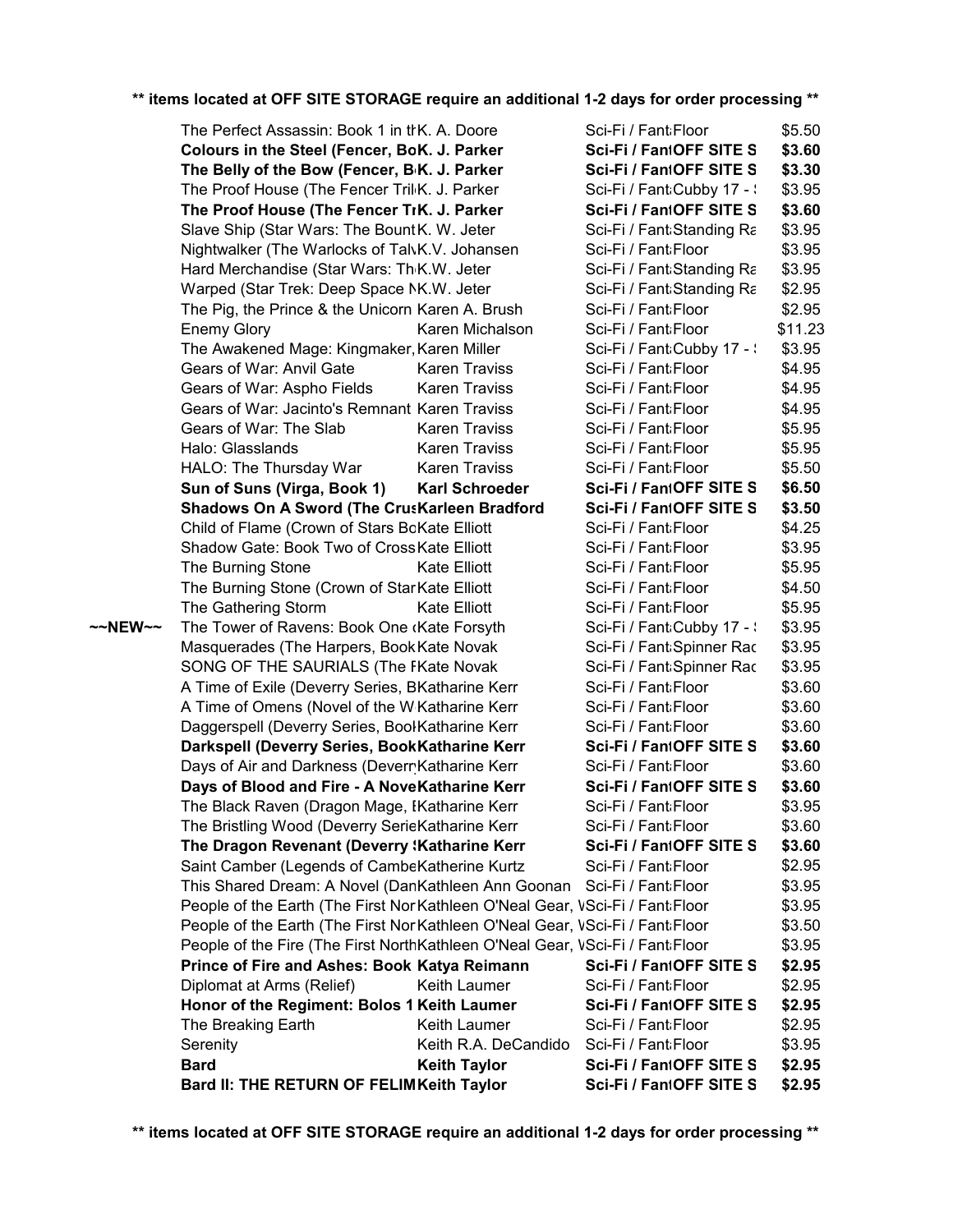| <b>BARD III: The Wild Sea</b>                                                       | <b>Keith Taylor</b>    | Sci-Fi / FantOFF SITE S    | \$2.95 |
|-------------------------------------------------------------------------------------|------------------------|----------------------------|--------|
| Raven's Gathering: Bard IV                                                          | <b>Keith Taylor</b>    | Sci-Fi / FantOFF SITE S    | \$2.95 |
| Industrial Magic: Women of the OKelley Armstrong                                    |                        | Sci-Fi / Fant Floor        | \$3.50 |
| Whiteout                                                                            | Ken Follett            | Sci-Fi / Fant:B5           | \$6.50 |
| Legends Reborn (Exiles Saga)                                                        | Kenneth Flint          | Sci-Fi / Fant Cubby 17 - : | \$3.95 |
| <b>Deadly Desire (Riley Jenson)</b>                                                 | <b>Keri Arthur</b>     | Sci-Fi / FantOFF SITE S    | \$3.60 |
| Full Moon Rising (Riley Jenson Keri Arthur                                          |                        | Sci-Fi / FantOFF SITE S    | \$3.60 |
| <b>Kissing Sin</b>                                                                  | <b>Keri Arthur</b>     | Sci-Fi / FantOFF SITE S    | \$3.95 |
| Mercy Burns (Myth and Magic) Keri Arthur                                            |                        | Sci-Fi / FantOFF SITE S    | \$3.60 |
| <b>Moon Sworn</b>                                                                   | <b>Keri Arthur</b>     | Sci-Fi / FantOFF SITE S    | \$3.60 |
| The Perseus Breed                                                                   | Kevin Egan             | Sci-Fi / Fant Floor        | \$3.50 |
| Hounded: The Iron Druid ChronickKevin Hearne                                        |                        | Sci-Fi / Fant Floor        | \$3.95 |
| Hounded: The Iron Druid Chron Kevin Hearne                                          |                        | Sci-Fi / FantOFF SITE S    | \$3.95 |
| Hunted (Iron Druid Chronicles) Kevin Hearne                                         |                        | Sci-Fi / FantOFF SITE S    | \$3.95 |
| <b>Trapped (Iron Druid Chronicles) Kevin Hearne</b>                                 |                        | Sci-Fi / FantOFF SITE S    | \$3.95 |
| Tricked (Iron Druid Chronicles) Kevin Hearne                                        |                        | Sci-Fi / FantOFF SITE S    | \$3.95 |
| The Brothers Majere (Dragonlanc Kevin Stein                                         |                        | Sci-Fi / Fant Standing Ra  | \$2.95 |
| The Fox Woman                                                                       | Kij Johnson            | Sci-Fi / Fant Floor        | \$5.95 |
| Venus on the Half-Shelf                                                             | <b>Kilgore Trout</b>   | Sci-Fi / Fant Cubby 17 - : | \$2.95 |
| Forty Signs of Rain (Science in <i>Kim Stanley Robinson Sci-Fi / FantOFF SITE S</i> |                        |                            | \$3.95 |
| Rosa and the Veil of Gold                                                           | <b>Kim Wilkins</b>     | Sci-Fi / Fant Cubby 17 - : | \$5.50 |
| First Rider's Call: Green Rider #Kristen Britain                                    |                        | Sci-Fi / FantOFF SITE S    | \$3.95 |
| Green Rider                                                                         | Kristen Britain        | Sci-Fi / Fant Floor        | \$4.95 |
| <b>Green Rider</b>                                                                  | <b>KRISTEN BRITAIN</b> | Sci-Fi / FantOFF SITE S    | \$2.50 |
| Alector's Choice (Corean ChroniclL. E. Modesitt                                     |                        | Sci-Fi / Fant Floor        | \$3.95 |
| Legacies (Corean Chronicles, BocL. E. Modesitt                                      |                        | Sci-Fi / Fant Cubby 17 - : | \$3.95 |
| Magi'i of Cyador (The Saga of RecL. E. Modesitt                                     |                        | Sci-Fi / Fant Cubby 17 - : | \$3.95 |
| <b>Timegods' World</b>                                                              | L. E. Modesitt         | Sci-Fi / FantOFF SITE S    | \$4.50 |
| Wellspring of Chaos (Saga of RecL. E. Modesitt                                      |                        | Sci-Fi / Fant Floor        | \$6.50 |
| Wellspring of Chaos (Saga of RecL. E. Modesitt                                      |                        | Sci-Fi / Fant Floor        | \$3.95 |
| Dawn for a Distant Earth: The For(L. E. Modesitt Jr.                                |                        | Sci-Fi / Fant Floor        | \$3.95 |
| Fall of Angels (Saga of Recluce) L. E. Modesitt Jr.                                 |                        | Sci-Fi / Fant Cubby 17 - : | \$4.50 |
| Of Tangible Ghosts (Ghost trilo(L. E. Modesitt Jr.                                  |                        | Sci-Fi / FantOFF SITE S    | \$2.95 |
| The Death of Chaos (Saga of RecL. E. Modesitt Jr.                                   |                        | Sci-Fi / Fant Cubby 17 - : | \$3.50 |
| The Magic of Recluce (Recluce : L. E. Modesitt Jr.                                  |                        | Sci-Fi / FantOFF SITE S    | \$3.50 |
| The Silent Warrior: The Forever L. E. Modesitt Jr.                                  |                        | Sci-Fi / FantOFF SITE S    | \$2.95 |
| The Soprano Sorceress: The FirstL. E. Modesitt Jr.                                  |                        | Sci-Fi / Fant Floor        | \$3.95 |
| The Soprano Sorceress: The FirstL. E. Modesitt Jr.                                  |                        | Sci-Fi / Fant Cubby 17 - \ | \$3.50 |
| The Spellsong War: The Second IL. E. Modesitt Jr.                                   |                        | Sci-Fi / Fant Floor        | \$3.95 |
| The Towers of the Sunset (ReclucL. E. Modesitt Jr.                                  |                        | Sci-Fi / Fant Floor        | \$4.50 |
| The White Order (Saga of RecluctL. E. Modesitt Jr.                                  |                        | Sci-Fi / Fant Cubby 17 - \ | \$3.95 |
| Lando Calrissian and the StarCaviL. Neil Smith                                      |                        | Sci-Fi / Fant Floor        | \$3.25 |
| Star Wars: The Lando Calrissian /L. Neil Smith                                      |                        | Sci-Fi / Fant Standing Ra  | \$3.50 |
| An Alien Affair (Mission Earth, Vol L. Ron Hubbard                                  |                        | Sci-Fi / Fant Floor        | \$3.50 |
| An Alien Affair (Mission Earth, VL. Ron Hubbard                                     |                        | Sci-Fi / FantOFF SITE S    | \$3.50 |
| Battlefield Earth: A Saga of the YeL. Ron Hubbard                                   |                        | Sci-Fi / Fant Cubby 17 - : | \$4.50 |
| Black Genesis (Mission Earth SeriL. Ron Hubbard                                     |                        | Sci-Fi / Fant Floor        | \$3.50 |
| Death Quest (Mission Earth Serie:L. Ron Hubbard                                     |                        | Sci-Fi / Fant Floor        | \$3.50 |
| <b>Death's Deputy</b>                                                               | L. Ron Hubbard         | Sci-Fi / FantOFF SITE S    | \$2.95 |
|                                                                                     |                        |                            |        |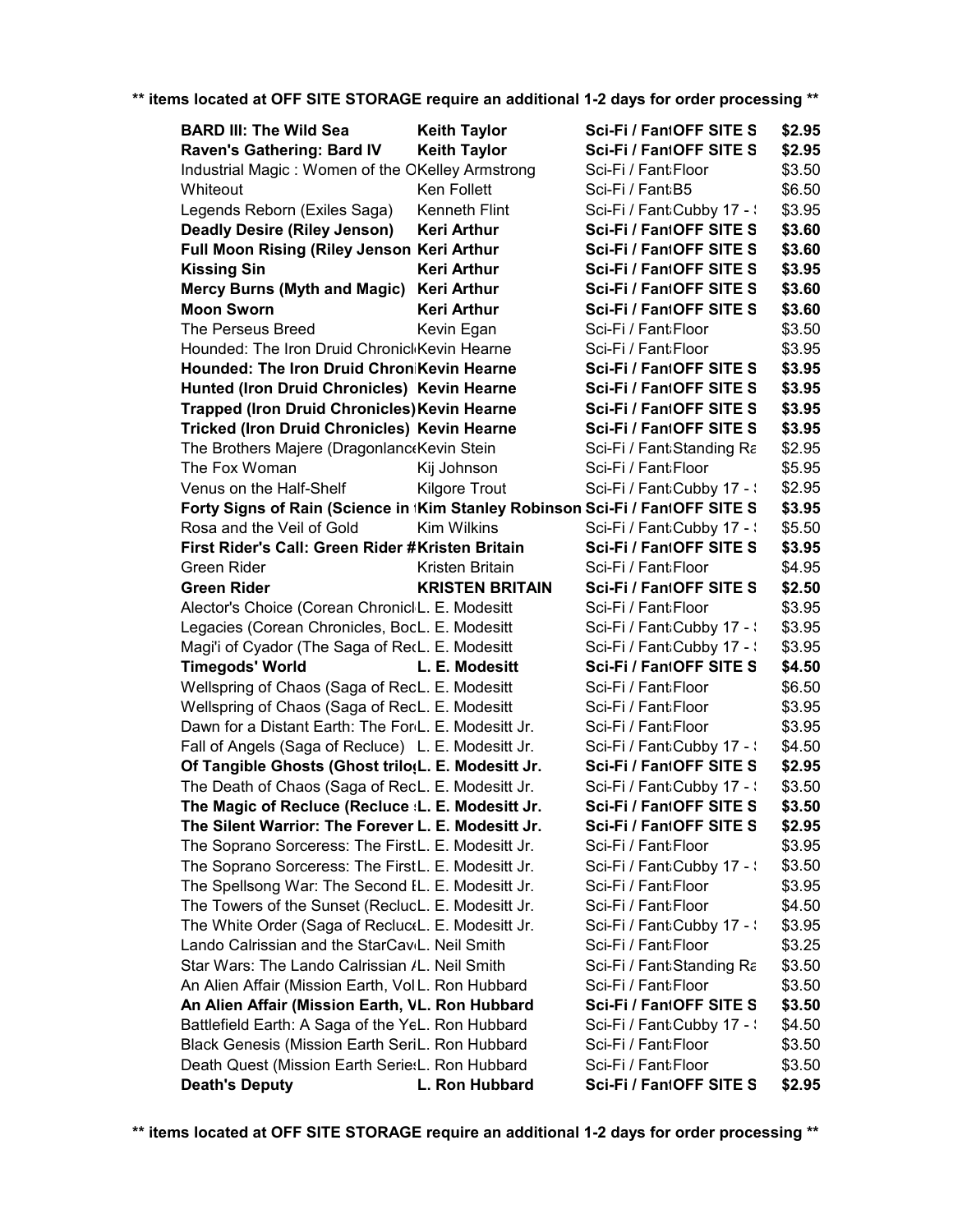|         | Disaster (Mission Earth, Vol 8) L. Ron Hubbard                                 |                                         | Sci-Fi / Fant Floor                             | \$3.50 |
|---------|--------------------------------------------------------------------------------|-----------------------------------------|-------------------------------------------------|--------|
|         | Fortune of Fear (Mission Earth, BcL. Ron Hubbard                               |                                         | Sci-Fi / Fant:Floor                             | \$3.50 |
|         | L. Ron Hubbard Presents Writers L. Ron Hubbard                                 |                                         | Sci-Fi / Fant:Floor                             | \$3.95 |
|         | The Doomed Planet (Mission EartL. Ron Hubbard                                  |                                         | Sci-Fi / Fant:Floor                             | \$3.95 |
|         | The Enemy Within (Mission Earth, L. Ron Hubbard                                |                                         | Sci-Fi / Fant Floor                             | \$3.50 |
|         | The Invaders Plan                                                              | L. Ron Hubbard                          | Sci-Fi / Fant:Floor                             | \$3.50 |
|         | The Invaders Plan                                                              | L. Ron Hubbard                          | Sci-Fi / FantOFF SITE S                         | \$2.95 |
|         | The Iron Duke: A Novel of RoguesL. Ron Hubbard                                 |                                         | Sci-Fi / Fant:Floor                             | \$2.95 |
|         | Villainy Victorious (Mission Earth SL. Ron Hubbard                             |                                         | Sci-Fi / Fant Floor                             | \$3.50 |
|         | Voyage of Vengeance (Mission E¿L. Ron Hubbard                                  |                                         | Sci-Fi / Fant Floor                             | \$3.50 |
|         | L. Ron Hubbard Presents Writers L. Ron Hubbard, Brandol Sci-Fi / Fant Floor    |                                         |                                                 | \$5.50 |
|         | <b>The Pixilated Peeress</b>                                                   | L. Sprague De Camp                      | Sci-Fi / Fant:Floor                             | \$2.95 |
|         | Years In The Making: The Time-TiL. Sprague De Camp                             |                                         | Sci-Fi / Fant Floor                             | \$5.95 |
|         | Sagas of Conan: Conan the Sword. Sprague de Camp, LinSci-Fi / Fant Floor       |                                         |                                                 | \$2.95 |
|         | <b>Father Time (Doctor Who)</b>                                                | <b>Lance Parkin</b>                     | Sci-Fi / FantOFF SITE S                         | \$3.50 |
|         | <b>Destiny's Road</b>                                                          | <b>Larry Niven</b>                      | Sci-Fi / FantOFF SITE S                         | \$3.50 |
|         | <b>Protector</b>                                                               | <b>Larry Niven</b>                      | Sci-Fi / FantOFF SITE S                         | \$2.95 |
|         | Ringworld: A Novel                                                             | <b>Larry Niven</b>                      | Sci-Fi / Fant Floor                             | \$3.95 |
|         | <b>The Ringworld Engineers</b>                                                 | <b>Larry Niven</b>                      | Sci-Fi / FantOFF SITE S                         | \$3.95 |
|         | <b>The Ringworld Throne</b>                                                    | <b>Larry Niven</b>                      | Sci-Fi / FantOFF SITE S                         | \$3.60 |
|         | Fleet of Worlds (Known Space) Larry Niven, Edward M.Sci-Fi / FantOFF SITE S    |                                         |                                                 | \$6.50 |
|         | Juggler of Worlds: 200 Years B Larry Niven, Edward M. Sci-Fi / FantOFF SITE S  |                                         |                                                 | \$3.50 |
|         | <b>Escape from Hell (Inferno)</b>                                              |                                         | Larry Niven, Jerry Pour Sci-Fi / FantOFF SITE S | \$3.25 |
|         | The Gripping Hand (Mote SeriesLarry Niven, Jerry PourSci-Fi / FantOFF SITE S   |                                         |                                                 | \$6.50 |
|         | The Mote in God's Eye                                                          |                                         | Larry Niven, Jerry Pour Sci-Fi / FantOFF SITE S | \$3.50 |
|         | Blood from Stone (Retrievers, BocLaura Anne Gilman                             |                                         | Sci-Fi / Fant Floor                             | \$4.95 |
|         | In Legend Born (Sileria)                                                       | Laura Resnick                           | Sci-Fi / Fant Cubby 17 - :                      | \$4.25 |
|         | The Destroyer Goddess: In Fire F(Laura Resnick                                 |                                         | Sci-Fi / Fant:Cubby 17 - :                      | \$3.95 |
|         | <b>Earth Lies Sleeping (1)</b>                                                 | <b>Laurence James</b>                   | Sci-Fi / FantOFF SITE S                         | \$2.95 |
|         | The Bookman (The Bookman HistLavie Tidhar                                      |                                         | Sci-Fi / Fant Floor                             | \$4.95 |
|         | Blood of a Dragon                                                              | Lawrence Watt Evans Sci-Fi / Fant:Floor |                                                 | \$2.95 |
| ~~NEW~~ | Out of this World (Three Worlds TLawrence Watt-Evans Sci-Fi / Fant:Cubby 17 -: |                                         |                                                 | \$3.95 |
|         | Out of this World (Three Worlds TLawrence Watt-Evans Sci-Fi / Fant Floor       |                                         |                                                 | \$3.25 |
|         | <b>Shining Steel</b>                                                           |                                         | Lawrence Watt-Evans Sci-Fi / FantOFF SITE S     | \$2.25 |
|         | The Misenchanted Sword (LegeLawrence Watt-Evans Sci-Fi / FantOFF SITE S        |                                         |                                                 | \$3.60 |
|         | The Summer Palace: Volume Thr Lawrence Watt-Evans Sci-Fi / Fant Floor          |                                         |                                                 | \$2.95 |
|         | The Unwilling Warlord: (#3)                                                    | Lawrence Watt-Evans Sci-Fi / Fant:Floor |                                                 | \$2.95 |
|         | The Abode of Life (Timescape, StiLee Correy                                    |                                         | Sci-Fi / Fant Standing Ra                       | \$2.95 |
|         | Conrad's Quest for Rubber (AdvLeo A. Frankowski                                |                                         | Sci-Fi / FantOFF SITE S                         | \$2.95 |
|         | The Cross-Time Engineer (AdventLeo A. Frankowski                               |                                         | Sci-Fi / Fant Floor                             | \$2.95 |
|         | The High-Tech Knight (Adventure:Leo A. Frankowski                              |                                         | Sci-Fi / Fant Floor                             | \$2.95 |
|         | The Radiant Warrior (Adventures Leo A. Frankowski                              |                                         | Sci-Fi / Fant:Floor                             | \$2.95 |
|         | The Valiant                                                                    | Lesley Livingston                       | Sci-Fi / Fant:Floor                             | \$6.50 |
|         | Across the Nightingale Floor (TaleLian Hearn                                   |                                         | Sci-Fi / Fant:Floor                             | \$4.50 |
|         | Brilliance of the Moon: Tales of the Lian Hearn                                |                                         | Sci-Fi / Fant Floor                             | \$4.50 |
|         | Grass for His Pillow (Tales of the (Lian Hearn                                 |                                         | Sci-Fi / Fant:Floor                             | \$4.50 |
|         | Steelflower (Steelflower Chronicle:Lilith Saintcrow                            |                                         | Sci-Fi / Fant:Floor                             | \$4.95 |
|         | Fortune's Wheel (Sholan AlliancLisanne Norman                                  |                                         | Sci-Fi / FantOFF SITE S                         | \$3.50 |
|         | The Armlet of the Gods                                                         | Lloyd Arthur Eshbach                    | Sci-Fi / Fant Floor                             | \$2.95 |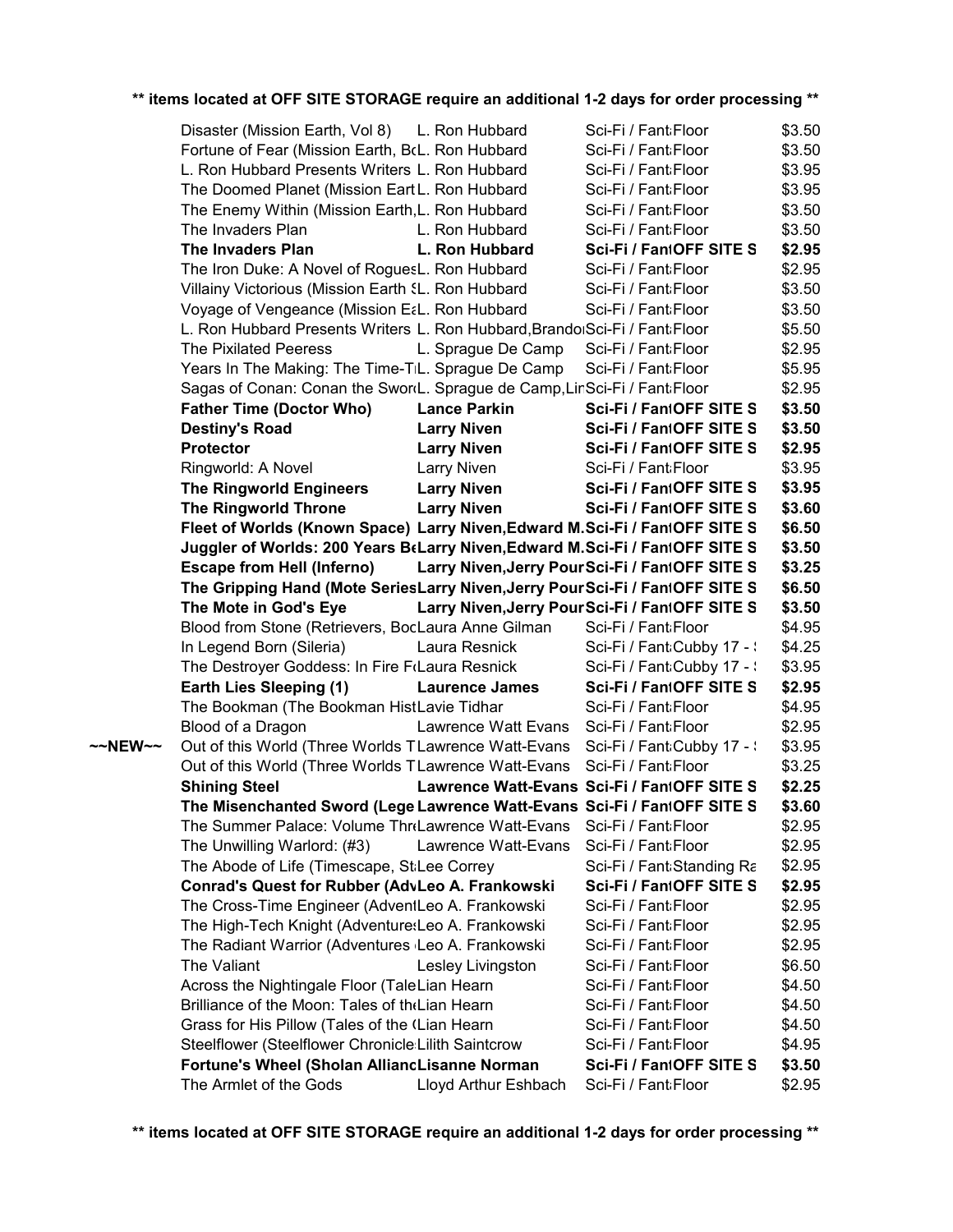| The Sorceress of Scath                                                                        | Lloyd Arthur Eshbach | Sci-Fi / Fant Floor                          | \$2.95 |
|-----------------------------------------------------------------------------------------------|----------------------|----------------------------------------------|--------|
| A Civil Campaign                                                                              | Lois McMaster Bujold | Sci-Fi / Fant Floor                          | \$2.95 |
| Beguilement (The Sharing Knife, ELois McMaster Bujold                                         |                      | Sci-Fi / Fant Floor                          | \$3.95 |
| Cordelia's Honor                                                                              | Lois McMaster Bujold | Sci-Fi / Fant Cubby 17 - :                   | \$3.95 |
| <b>Ethan of Athos</b>                                                                         |                      | Lois McMaster Bujold Sci-Fi / FantOFF SITE S | \$2.95 |
| Paladin of Souls (Chalion seriesLois McMaster Bujold Sci-Fi / FantOFF SITE S                  |                      |                                              | \$3.50 |
| The Curse of Chalion                                                                          | Lois McMaster Bujold | Sci-Fi / Fant Cubby 17 - :                   | \$3.50 |
| The Hallowed Hunt (Chalion, BoolLois McMaster Bujold                                          |                      | Sci-Fi / Fant Floor                          | \$6.50 |
| Shadows Past: A Borderlands NovLorna Freeman                                                  |                      | Sci-Fi / Fant Floor                          | \$3.95 |
| The Proving Trail: A Novel                                                                    | Louis L'Amour        | Sci-Fi / Fant Floor                          | \$2.25 |
| Space: Frontier of the Mind, FroLudwig Auer                                                   |                      | Sci-Fi / FantOFF SITE S                      | \$4.95 |
| The Grim Company                                                                              | Luke Scull           | Sci-Fi / Fant Floor                          | \$3.50 |
| <b>Riddle of the Seven Realms</b>                                                             | <b>Lyndon Hardy</b>  | Sci-Fi / FantOFF SITE S                      | \$2.95 |
| <b>Secret of the Sixth Magic</b>                                                              | <b>Lyndon Hardy</b>  | Sci-Fi / FantOFF SITE S                      | \$2.95 |
| Daughter of the Bright Moon                                                                   | <b>Lynn Abbey</b>    | Sci-Fi / FantOFF SITE S                      | \$2.95 |
| Sanctuary: An Epic Novel of ThiLynn Abbey                                                     |                      | Sci-Fi / FantOFF SITE S                      | \$3.95 |
| The Wooden Sword (Walensor, NLynn Abbey                                                       |                      | Sci-Fi / Fant Floor                          | \$3.50 |
| The Wooden Sword (Walensor, NLynn Abbey                                                       |                      | Sci-Fi / Fant Cubby 17 - :                   | \$3.50 |
| Hidden Warrior (Tamir Trilogy, Bollynn Flewelling                                             |                      | Sci-Fi / Fant:Cubby 17 - :                   | \$3.95 |
| Luck in the Shadows (Nightrunner Lynn Flewelling                                              |                      | Sci-Fi / Fant Floor                          | \$3.95 |
| Luck in the Shadows (NightrunrLynn Flewelling                                                 |                      | Sci-Fi / FantOFF SITE S                      | \$2.95 |
| Stalking Darkness (Nightrunner, VLynn Flewelling                                              |                      | Sci-Fi / Fant Floor                          | \$4.25 |
| Stalking Darkness (Nightrunner, VLynn Flewelling                                              |                      | Sci-Fi / Fant:Cubby 17 - :                   | \$4.25 |
| Traitor's Moon (Nightrunner, Vol. 3Lynn Flewelling                                            |                      | Sci-Fi / Fant Cubby 17 - :                   | \$4.50 |
| Traitor's Moon (Nightrunner, Vo Lynn Flewelling                                               |                      | Sci-Fi / FantOFF SITE S                      | \$2.95 |
| The Purple Cloud (Bison FrontiersM. P. Shiel                                                  |                      | Sci-Fi / Fant Floor                          | \$3.95 |
| LOVE & WAR-3 (Dragonlance: TaMargaret Weis                                                    |                      | Sci-Fi / Fant:Spinner Rac                    | \$2.95 |
| Master of Dragons (Dragonvarld TMargaret Weis                                                 |                      | Sci-Fi / Fant Floor                          | \$3.95 |
| Mistress of Dragons (The Dragon Margaret Weis                                                 |                      | Sci-Fi / Fant Floor                          | \$3.50 |
| The Doom Brigade (Dragonlance IMargaret Weis                                                  |                      | Sci-Fi / Fant Standing Ra                    | \$3.95 |
| The Doom Brigade (Dragonlance IMargaret Weis                                                  |                      | Sci-Fi / Fant Standing Ra                    | \$3.95 |
| The Dragon's Son (Dragonvarld TiMargaret Weis                                                 |                      | Sci-Fi / Fant Floor                          | \$3.50 |
| The Soulforge (Dragonlance: TheMargaret Weis                                                  |                      | Sci-Fi / Fant:Spinner Rac                    | \$2.95 |
| The War of the Lance (DragonLanMargaret Weis                                                  |                      | Sci-Fi / Fant Standing Ra                    | \$3.95 |
| The War of the Lance (DragonLanMargaret Weis                                                  |                      | Sci-Fi / Fant Standing Ra                    | \$3.25 |
| Kender, Gully Dwarves, and GnonMargaret Weis - editor, TSci-Fi / Fant: Spinner Rac            |                      |                                              | \$2.95 |
| Brothers in Arms (Dragonlance: R:Margaret Weis, Don PerSci-Fi / Fant:Spinner Rac              |                      |                                              | \$2.95 |
| Doom of the Darksword (The DarkMargaret Weis, Tracy HiSci-Fi / Fant Standing Ra               |                      |                                              | \$3.95 |
| Doom of the Darksword (The DarkMargaret Weis, Tracy HiSci-Fi / Fant Standing Ra               |                      |                                              | \$3.95 |
| Dragon Wing (The Death Gate CyMargaret Weis, Tracy HiSci-Fi / Fant Floor                      |                      |                                              | \$3.95 |
| Dragon Wing (The Death Gate CyMargaret Weis, Tracy HiSci-Fi / Fant:Spinner Rac                |                      |                                              | \$3.95 |
| Dragons of a Fallen Sun (Dragonl:Margaret Weis, Tracy HiSci-Fi / Fant:Standing Ra             |                      |                                              | \$4.50 |
| Dragons of a Fallen Sun (DragonkMargaret Weis, Tracy HiSci-Fi / Fant Spinner Rac              |                      |                                              | \$3.95 |
| Dragons of a Lost Star (The War cMargaret Weis, Tracy HiSci-Fi / Fant:Spinner Rac             |                      |                                              | \$3.95 |
| Dragons of a Vanished Moon (DraMargaret Weis, Tracy HiSci-Fi / Fant:Spinner Rac               |                      |                                              | \$3.95 |
| Dragons of Autumn Twilight (Drag Margaret Weis, Tracy HiSci-Fi / Fant:Spinner Rac             |                      |                                              | \$2.95 |
| Dragons of Spring Dawning (Drag <sub>'</sub> Margaret Weis, Tracy HiSci-Fi / Fant:Spinner Rac |                      |                                              | \$2.95 |
| Dragons of Summer Flame (DragcMargaret Weis, Tracy HiSci-Fi / Fant:Spinner Rac                |                      |                                              | \$2.95 |
| Dragons of the Dwarven Depths (IMargaret Weis, Tracy HiSci-Fi / Fant:Standing Ra              |                      |                                              | \$3.95 |
|                                                                                               |                      |                                              |        |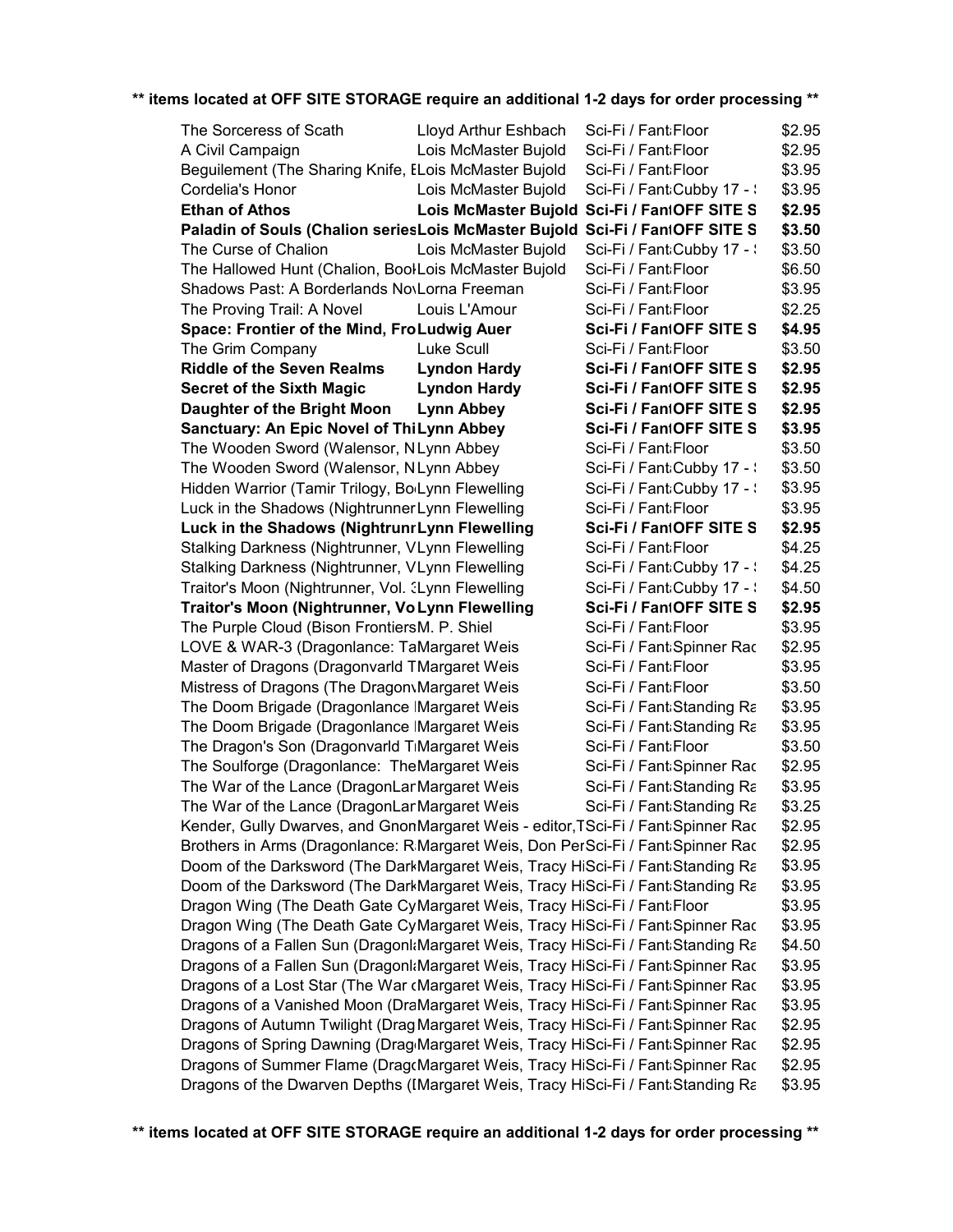\$2.95 \$3.95 **Elven Star (The Death Gate CyclMargaret Weis, Tracy ISci-Fi / FantOFF SITE S \$2.95** \$3.95 **Fire Sea (The Death Gate Cycle, Margaret Weis, Tracy ŀSci-Fi / FantOFF SITE S \$2.95** \$3.50 \$2.95 \$3.95 \$2.95 \$3.95 \$2.95 \$2.95 \$2.95 \$2.95 \$2.95 \$3.95 \$2.95 \$3.95 \$3.95 \$3.50 \$3.25 \$3.25 \$3.95 \$3.50 \$3.95 \$3.95 \$3.95 \$3.50 \$2.95 \$3.95 Reign of Istar MARGARET WEIS, TR/Sci-Fi / Fant،Standing R $\varepsilon$  \$3.95 \$3.95 \$3.95 \$6.50 \$4.25 \$3.50 \$3.95 \$3.95 \$3.95 \$2.95 \$6.50 \$3.50 **OFF SITE STORAGE \$2.95 The Seventh Gate: A Death Gate Novel, Volume 7 (The Death Gate Cycle) Margaret Weis,Tracy Hickman Sci-Fi / Fantasy** \$3.50 \$2.95 \$3.50 \$3.95 \$3.50 \$2.95 Dragons of Winter Night (DragonlaMargaret Weis, Tracy HiSci-Fi / FantaSpinner Rac Elven Star (The Death Gate CycleMargaret Weis, Tracy HiSci-Fi / FantaFloor Fire Sea (The Death Gate Cycle, *Margaret Weis, Tracy HiSci-Fi / FantiCubby 17 - \* Forging the Darksword: The DarksMargaret Weis, Tracy HiSci-Fi / FantiSpinner Rac Guardians of the Lost: Volume TwMargaret Weis, Tracy HiSci-Fi / FantaFloor Into the Labyrinth (Death Gate CymMargaret Weis, Tracy HiSci-Fi / FantaFloor Kender, Gully Dwarves and GnomMargaret Weis, Tracy HiSci-Fi / Fant:Spinner Rac Serpent Mage (The Death Gate C'Margaret Weis, Tracy HiSci-Fi / FantaFloor Serpent Mage (The Death Gate C'Margaret Weis, Tracy HiSci-Fi / FantaSpinner Rac Test of the Twins (DragonLance LMargaret Weis, Tracy HiSci-Fi / FantaStanding Ra Test of the Twins (DragonLance LMargaret Weis, Tracy HiSci-Fi / FantaSpinner Rac Test of the Twins (Dragonlance LeMargaret Weis, Tracy HiSci-Fi / FantaFloor Test of the Twins (Dragonlance LeMargaret Weis, Tracy HiSci-Fi / Fant:Spinner Rac The Hand of Chaos (Death Gate CMargaret Weis, Tracy HiSci-Fi / FantaFloor The Hand of Chaos (Death Gate CMargaret Weis, Tracy HiSci-Fi / FantaSpinner Rac The Paladin of the Night (Rose of Margaret Weis, Tracy HiSci-Fi / FantaFloor The Paladin of the Night (Rose of Margaret Weis, Tracy HiSci-Fi / FantaFloor The Second Generation (DragonlaMargaret Weis, Tracy HiSci-Fi / FantaSpinner Rac The Second Generation (DragonlaMargaret Weis, Tracy HiSci-Fi / FantaStanding Rack Brown Brown Brown and Dragonlance B The Second Generation (DragonlaMargaret Weis, Tracy HiSci-Fi / FantaStanding Rack Brown Brown Brown Science B The Seventh Gate: A Death Gate Margaret Weis, Tracy HiSci-Fi / FantaFloor Time of the Twins: Dragonlance L<sub>'</sub>Margaret Weis, Tracy HiSci-Fi / FantaSpinner Rac Triumph of the Darksword (The DaMargaret Weis, Tracy HiSci-Fi / FantaStanding Rack Brown - Forgotten BRC Triumph of the Darksword (The DaMargaret Weis, Tracy HiSci-Fi / FantaStanding Rack Brown - Forgotten BRC Triumph of the Darksword (The DaMargaret Weis, Tracy HiSci-Fi / FantaStanding Rack Brown - Forgotten BRC Triumph of the Darksword (The DaMargaret Weis, Tracy HiSci-Fi / FantaSpinner Rac War of the Twins (Dragonlance LeMargaret Weis, Tracy HiSci-Fi / Fant Spinner Rac Well of Darkness (The Sovereign Margaret Weis, Tracy HiSci-Fi / FantaFloor The Cataclysm (Dragonlance TaleMargaret Weis, Tracy HiSci-Fi / FantaStanding Rack Brown - Forgotten Rack Brown B Dark Heart: Book I of Dragon's DisMargaret Weis,David BaSci-Fi / FantaFloor Bones of the Dragon (Dragonship: Margaret Weis, Tracy Hicsci-Fi / Fanta Floor Bones of the Dragon: A DragonshiMargaret Weis, Tracy Hicsci-Fi / Fantastanding Rack Brown - Forgotten Realms B Darksword Adventures: The ComrMargaret Weis, Tracy Hicsci-Fi / FantaFloor Dragons of a Lost Star (The War cMargaret Weis, Tracy HicSci-Fi / FantaStanding Ra Dragons of a Lost Star (The War cMargaret Weis, Tracy Hicsci-Fi / FantaStanding Rack Brown - Forgotten BRC Dragons of a Lost Star (The War cMargaret Weis, Tracy Hicsci-Fi / FantaStanding Rack Brown - Forgotten BRC Into the Labyrinth (The Death GattMargaret Weis, Tracy Hit Sci-Fi / Fant: Spinner Rac Secret of the Dragon (Dragonship: Margaret Weis, Tracy Hicsci-Fi / Fanta Floor The Prophet of Akhran (Rose of thMargaret Weis, Tracy Hicsci-Fi / FantaFloor The Will of the Wanderer (Rose of Margaret Weis, Tracy Hickci-Fi / Fanta Floor The Will of the Wanderer (Rose of Margaret Weis, Tracy Hickci-Fi / Fanta Floor Doom of the Darksword (The DarkMargaret Weis; Tracy HiSci-Fi / FantaSpinner Rac Dragons of Spring Dawning (Drag<sub>i</sub>Margaret Weiss, Tracy HSci-Fi / FantaStanding Rack Brown Brown Brown Brown Bro Dragons of Spring Dawning (Drag Margaret Weiss, Tracy HSci-Fi / FantaStanding Rack Brown Brown Brown Brown Bro Dragons of Spring Dawning (Drag<sub>i</sub>Margaret Weiss, Tracy HSci-Fi / FantaStanding Rack Brown Brown Brown Brown Bro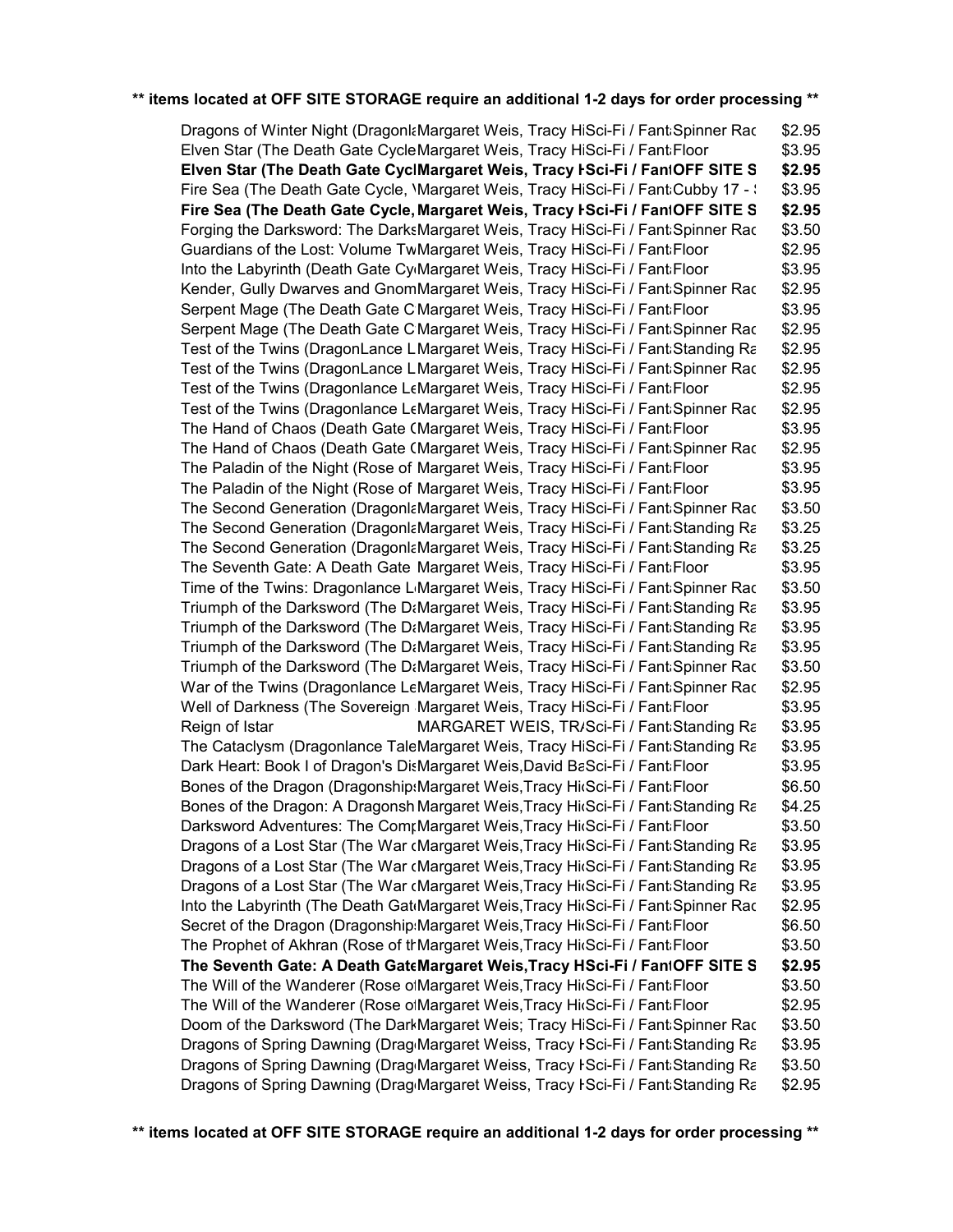|                   | Oath of the Renunciates (The ShaMarion Zimmer Bradley Sci-Fi / Fant Floor                       |                                            |                                                   | \$5.95 |
|-------------------|-------------------------------------------------------------------------------------------------|--------------------------------------------|---------------------------------------------------|--------|
|                   | Priestess of Avalon (Avalon, Book Marion Zimmer Bradley Sci-Fi / Fant Floor                     |                                            |                                                   | \$5.95 |
|                   | The Firebrand                                                                                   | Marion Zimmer Bradley Sci-Fi / Fant Floor  |                                                   | \$6.50 |
|                   | The Firebrand                                                                                   | Marion Zimmer Bradley Sci-Fi / Fant Floor  |                                                   | \$3.25 |
|                   | The Forest House                                                                                | Marion Zimmer Bradley Sci-Fi / Fant Floor  |                                                   | \$6.50 |
|                   | The House Between the Worlds Marion Zimmer Bradle Sci-Fi / FantOFF SITE S                       |                                            |                                                   | \$2.95 |
|                   | Priestess of Avalon                                                                             | Marion Zimmer Bradley, Sci-Fi / Fant Floor |                                                   | \$5.95 |
|                   | Priestess of Avalon                                                                             | Marion Zimmer Bradley, Sci-Fi / Fant Floor |                                                   | \$5.95 |
|                   | Dragon Quartet, Volume II (The DMarjorie B. Kellogg                                             |                                            | Sci-Fi / Fant Floor                               | \$4.50 |
|                   | The Dragon Quartet                                                                              | Marjorie B. Kellogg                        | Sci-Fi / Fant Floor                               | \$4.50 |
|                   | Escape From Undermountain: ForMark Anthony                                                      |                                            | Sci-Fi / Fant Standing Ra                         | \$3.95 |
|                   | Devil's Tower                                                                                   | Mark Sumner                                | Sci-Fi / Fant Cubby 17 - :                        | \$3.95 |
|                   | The Dwarves (The Dwarves (1))                                                                   | Markus Heitz                               | Sci-Fi / Fant Floor                               | \$4.50 |
|                   | Cyborg                                                                                          | Martin Caidin                              | Sci-Fi / Fant Floor                               | \$2.95 |
|                   | Curse of the Wolf Girl                                                                          | <b>Martin Millar</b>                       | Sci-Fi / Fant:Floor                               |        |
|                   | The Good Fairies of New York                                                                    | <b>Martin Millar</b>                       | Sci-Fi / Fant Floor                               | \$5.95 |
|                   |                                                                                                 |                                            |                                                   | \$3.75 |
|                   | Grunts                                                                                          | <b>Mary Gentle</b>                         | Sci-Fi / FantOFF SITE S                           | \$3.50 |
|                   | KENDERMORE (Dragonlance: PriMary Kirchoff                                                       |                                            | Sci-Fi / Fant Standing Ra                         | \$3.95 |
|                   | The Medusa Plague: Defenders o Mary Kirchoff                                                    |                                            | Sci-Fi / Fant Standing Ra                         | \$3.95 |
|                   | The Seventh Sentinel (DragonlancMary Kirchoff                                                   |                                            | Sci-Fi / Fant Standing Ra                         | \$3.95 |
|                   | Flint the King (Dragonlance: Prelu <sub>Mary</sub> Kirchoff, Douglas NSci-Fi / Fant Standing Ra |                                            |                                                   | \$3.95 |
|                   | The Black Wing (DRAGONLANCEMary L. Kirchoff                                                     |                                            | Sci-Fi / Fant Standing Ra                         | \$3.95 |
|                   | The Heavenly Horse from the OtMary Stanton                                                      |                                            | Sci-Fi / FantOFF SITE S                           | \$2.95 |
|                   | The Last Enchantment                                                                            | <b>Mary Stewart</b>                        | Sci-Fi / Fant Floor                               | \$2.95 |
|                   | The Wicked Day                                                                                  | <b>Mary Stewart</b>                        | Sci-Fi / Fant Floor                               | \$3.50 |
|                   | The Wizard of Tizare (Guardians (Matthew J. Costello                                            |                                            | Sci-Fi / Fant Floor                               | \$3.62 |
|                   | Traitor (Star Wars: The New Jedi (Matthew Stover                                                |                                            | Sci-Fi / Fant Standing Ra                         | \$3.95 |
|                   | Heroes Die: A Fantasy Novel (ThMatthew Woodring StoSci-Fi / FantOFF SITE S                      |                                            |                                                   | \$2.95 |
|                   | Offworld                                                                                        | Max Daniels                                | Sci-Fi / Fant Floor                               | \$2.95 |
|                   | The Tainted Crown: The First BoMeg Cowley                                                       |                                            | Sci-Fi / FantOFF SITE S                           | \$4.95 |
|                   | Apocalypse Burning: The Earth's IMel Odom                                                       |                                            | Sci-Fi / Fant Floor                               | \$5.50 |
|                   | Apocalypse Dawn, The Earth's La Mel Odom                                                        |                                            | Sci-Fi / Fant Floor                               | \$5.50 |
|                   | Mimic (Android: Identity Trilogy) Mel Odom                                                      |                                            | Sci-Fi / Fant Floor                               | \$3.95 |
|                   | The Black Road (Diablo, Book 2) Mel Odom                                                        |                                            | Sci-Fi / Fant Floor                               | \$3.95 |
|                   | The Mageborn Traitor (Exiles, Vol.Melanie Rawn                                                  |                                            | Sci-Fi / Fant:Cubby 17 - :                        | \$3.95 |
|                   | The Ruins of Ambrai (Exiles, Vol. Melanie Rawn                                                  |                                            | Sci-Fi / Fant Cubby 17 - \                        | \$4.50 |
|                   | The Star Scroll (Dragon Prince, BrMelanie Rawn                                                  |                                            | Sci-Fi / Fant Floor                               | \$4.50 |
|                   | Dragon Token                                                                                    | <b>MELANIE RAWN</b>                        | Sci-Fi / Fant Cubby 17 - \                        | \$4.50 |
|                   | Elsewhens: Book Two of Glass ThMelanie Rawn                                                     |                                            | Sci-Fi / Fant Floor                               | \$6.50 |
|                   | Skybowl                                                                                         | <b>MELANIE RAWN</b>                        | Sci-Fi / Fant Cubby 17 - \                        | \$3.95 |
|                   | Stronghold (Dragon Star Book 1) Melanie Rawn                                                    |                                            | Sci-Fi / Fant Floor                               | \$4.50 |
|                   | Sunrunner's Fire: Dragon Prince #Melanie Rawn                                                   |                                            | Sci-Fi / Fant Floor                               | \$5.95 |
|                   | The Mageborn Traitor (Exiles, Vol.Melanie Rawn                                                  |                                            | Sci-Fi / Fant Floor                               | \$7.95 |
|                   | The Mageborn Traitor (Exiles, Vol.Melanie Rawn                                                  |                                            | Sci-Fi / Fant Floor                               | \$6.50 |
|                   | Thornlost (Glass Thorns, 3)                                                                     | Melanie Rawn                               | Sci-Fi / Fant Floor                               | \$3.95 |
|                   | The Golden Key                                                                                  |                                            | Melanie Rawn, Jennifer Sci-Fi / Fant Cubby 17 - : | \$3.95 |
|                   | Finnikin of the Rock (The Lumater Melina Marchetta                                              |                                            | Sci-Fi / Fant Floor                               | \$6.50 |
|                   | Alta: Joust #2 (Dragon Jousters) Mercedes Lackey                                                |                                            | Sci-Fi / Fant Floor                               | \$7.95 |
| $\sim$ NEW $\sim$ | The Last Herald-Mage (Magic's P&Mercedes Lackey                                                 |                                            | Sci-Fi / Fant Cubby 17 - :                        | \$5.95 |
|                   |                                                                                                 |                                            |                                                   |        |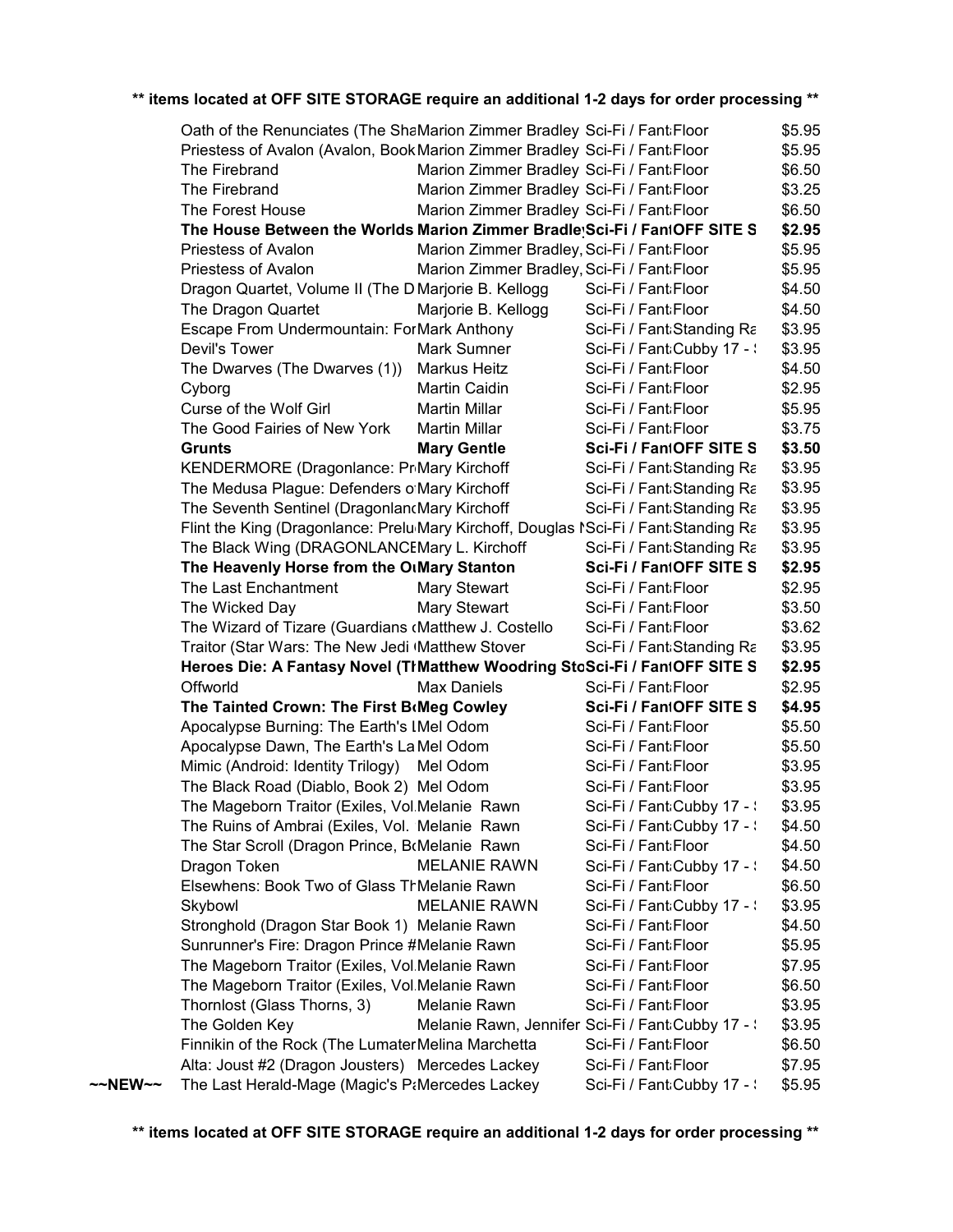| The Robin & the Kestrel (Bardic V Mercedes Lackey                                      |                                           | Sci-Fi / Fant Floor                             | \$2.70 |
|----------------------------------------------------------------------------------------|-------------------------------------------|-------------------------------------------------|--------|
| A Cast of Corbies (Bardic ChoicesMercedes Lackey, JosepSci-Fi / Fant Floor             |                                           |                                                 | \$3.15 |
| The Gormenghast Trilogy: Titus Mervyn Peake                                            |                                           | Sci-Fi / FantOFF SITE S                         | \$4.50 |
| Boris Karloff Presents Tales of the Michael (as Recorded b Sci-Fi / Fant Floor         |                                           |                                                 | \$2.95 |
| The Grand Crusade (The Dragon(Michael A. Stackpole                                     |                                           | Sci-Fi / Fant Cubby 17 - :                      | \$5.50 |
| When Dragons Rage (The Dragor Michael A. Stackpole                                     |                                           | Sci-Fi / Fant Cubby 17 - :                      | \$5.50 |
| THE CELESTIAL STEAM LOCOMMichael Coney                                                 |                                           | Sci-Fi / FantOFF SITE S                         | \$5.95 |
| Winter's Children                                                                      | Michael G Coney                           | Sci-Fi / Fant Floor                             | \$2.95 |
| Rise of Empire, Vol. 2 (Riyria ReMichael J. Sullivan                                   |                                           | Sci-Fi / FantOFF SITE S                         | \$4.95 |
| Enterprise (Star Trek: My Brother': Michael Jan Friedman                               |                                           | Sci-Fi / Fant:Standing Ra                       | \$3.50 |
| Reunion (Star Trek: The Next GenMichael Jan Friedman                                   |                                           | Sci-Fi / Fant:Spinner Rac                       | \$5.25 |
| Caretaker (Star Trek Voyager, No Michael Piller, L.A. Graf, Sci-Fi / Fant: Standing Ra |                                           |                                                 | \$2.95 |
| The Magician (The Secrets of the Michael Scott                                         |                                           | Sci-Fi / Fant Floor                             | \$4.95 |
| The Winter of the World: Volum Michael Scott Rohan                                     |                                           | Sci-Fi / FantOFF SITE S                         | \$3.50 |
| <b>The Thirteen Hallows</b>                                                            |                                           | Michael Scott, Colette FSci-Fi / FantOFF SITE S | \$6.50 |
| The Dog Said Bow-Wow                                                                   | <b>Michael Swanwick</b>                   | Sci-Fi / Fant:Floor                             | \$5.95 |
| The Iron Dragon's Daughter                                                             | <b>Michael Swanwick</b>                   | Sci-Fi / FantOFF SITE S                         | \$3.65 |
| The Oath and the Measure (DragcMichael Williams                                        |                                           | Sci-Fi / Fant Standing Ra                       | \$3.95 |
| The Oath and the Measure (DragcMichael Williams                                        |                                           | Sci-Fi / Fant:Standing Ra                       | \$3.25 |
| <b>WEASEL'S LUCK (Dragonlance: IMichael Williams</b>                                   |                                           | Sci-Fi / Fant Standing Ra                       | \$3.95 |
| <b>WEASEL'S LUCK (Dragonlance: IMichael Williams</b>                                   |                                           | Sci-Fi / Fant Standing Ra                       | \$3.50 |
| WEASEL'S LUCK (Dragonlance: IMichael Williams                                          |                                           | Sci-Fi / Fant:Spinner Rac                       | \$3.50 |
| <b>WEASEL'S LUCK (Dragonlance: IMichael Williams</b>                                   |                                           | Sci-Fi / Fant:Standing Ra                       | \$2.50 |
| Before the Mask (Dragonlance Sa Michael Williams, Teri WSci-Fi / Fant Standing Ra      |                                           |                                                 | \$3.95 |
| The Uncrowned King (The Sun SvMichelle West                                            |                                           | Sci-Fi / Fant:Cubby 17 - :                      | \$3.95 |
| Beyond Ragnarok (Renshai ChrorMickey Zucker Reichert Sci-Fi / Fant Floor               |                                           |                                                 | \$6.50 |
| By Chaos Cursed (Bifrost Guardia Mickey Zucker Reichert Sci-Fi / Fant Floor            |                                           |                                                 | \$3.50 |
| Godslayer (Bifrost Guardians #1) Mickey Zucker Reichert Sci-Fi / Fant Floor            |                                           |                                                 | \$3.60 |
| Shadow Climber (Bifrost GuardiMickey Zucker ReicherSci-Fi / FantOFF SITE S             |                                           |                                                 | \$3.20 |
| Shadow's Realm (The Bifrost GiMickey Zucker ReicherSci-Fi / FantOFF SITE S             |                                           |                                                 | \$3.20 |
| The Last of the Renshai (Renshai Mickey Zucker Reichert Sci-Fi / Fant:Cubby 17 - :     |                                           |                                                 | \$3.96 |
| <b>Dragonrank Master</b>                                                               |                                           | Mickey Zucker ReicherSci-Fi / FantOFF SITE S    | \$2.25 |
| A Miracle of Rare Design: A Tra Mike Resnick                                           |                                           | Sci-Fi / FantOFF SITE S                         | \$2.95 |
| Inferno: A Chronicle of a Distan Mike Resnick                                          |                                           | Sci-Fi / FantOFF SITE S                         | \$2.95 |
| <b>Purgatory: A Chronicle of a DistMike Resnick</b>                                    |                                           | Sci-Fi / FantOFF SITE S                         | \$2.95 |
| Soothsayer                                                                             | <b>Mike Resnick</b>                       | Sci-Fi / FantOFF SITE S                         | \$2.95 |
| <b>Stalking The Unicorn</b>                                                            | <b>Mike Resnick</b>                       | Sci-Fi / FantOFF SITE S                         | \$2.95 |
| Too Long a Sacrifice                                                                   | Mildred Downey Broxon Sci-Fi / Fant Floor |                                                 | \$4.25 |
| The Glasswrights' Progress: The (Mindy L. Klasky                                       |                                           | Sci-Fi / Fant:Cubby 17 - :                      | \$3.50 |
| When Will You Rise: Stories to EnMira Grant                                            |                                           | Sci-Fi / Fant Floor                             | \$4.95 |
| Blood Red Road: Dustlands: 1                                                           | Moira Young                               | Sci-Fi / Fant Floor                             | \$4.50 |
| Pride of Lions                                                                         | Morgan Llywelyn                           | Sci-Fi / Fant Floor                             | \$6.50 |
| Armored Saint (The Sacred Thron Myke Cole                                              |                                           | Sci-Fi / Fant Floor                             | \$4.95 |
| Sixteenth Watch                                                                        | Myke Cole                                 | Sci-Fi / Fant Floor                             | \$5.95 |
| Archangel's War (A Guild Hunter Malini Singh                                           |                                           | Sci-Fi / Fant Floor                             | \$3.95 |
| The FAERY CONVENTION                                                                   | Nancy Davis                               | Sci-Fi / Fant Floor                             | \$2.95 |
| Stormblade (Dragonlance: HeroesNancy Var Berberick                                     |                                           | Sci-Fi / Fant:Standing Ra                       | \$3.95 |
| Stormblade (Dragonlance: HeroesNancy Var Berberick                                     |                                           | Sci-Fi / Fant Standing Ra                       | \$3.95 |
| Stormblade (Dragonlance: HeroesNancy Var Berberick                                     |                                           | Sci-Fi / Fant:Standing Ra                       | \$3.95 |
|                                                                                        |                                           |                                                 |        |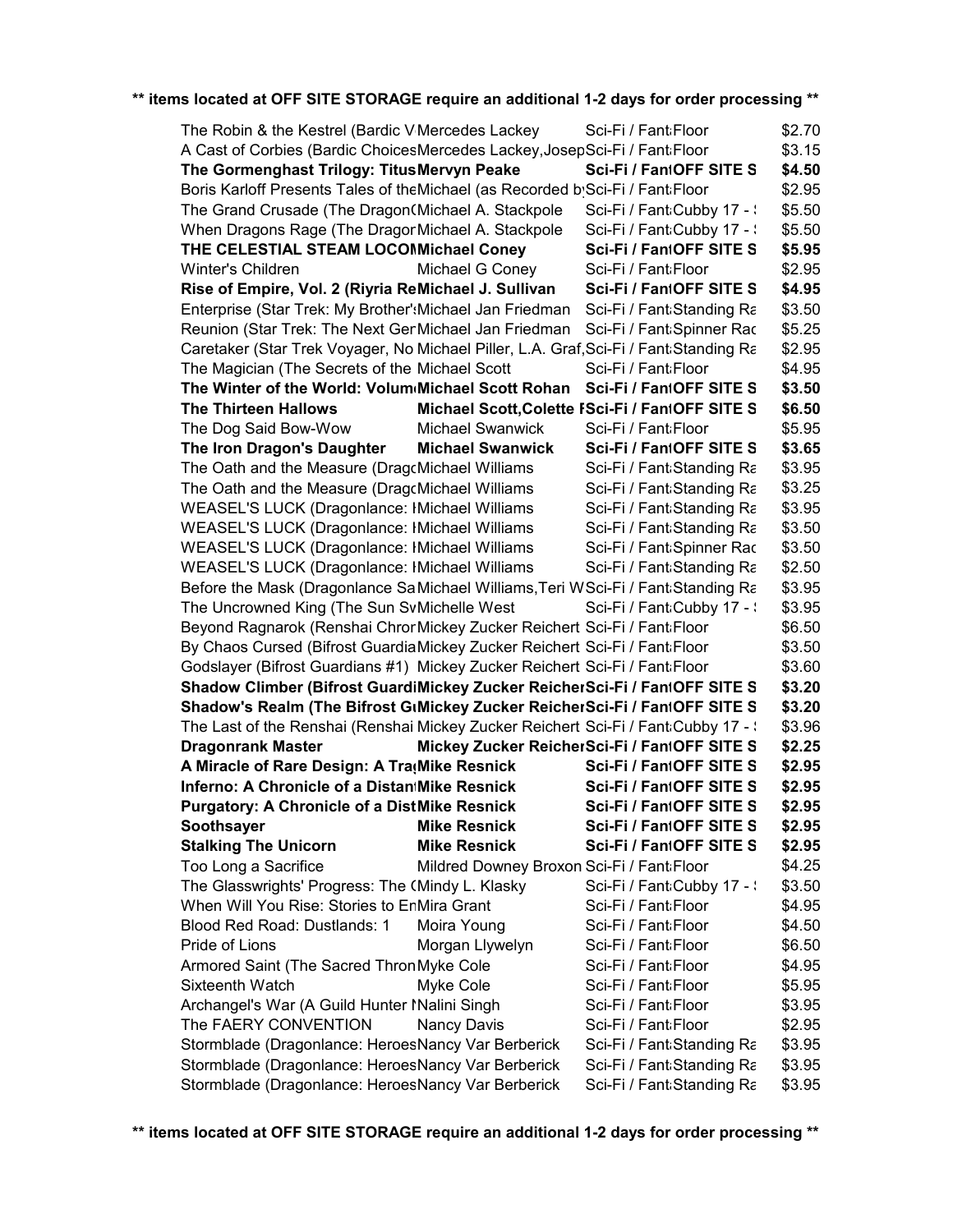| Stormblade (Dragonlance: HeroesNancy Var Berberick                           |                                               | Sci-Fi / Fant:Spinner Rac  | \$3.95 |
|------------------------------------------------------------------------------|-----------------------------------------------|----------------------------|--------|
| Stormblade (Dragonlance: HeroesNancy Var Berberick                           |                                               | Sci-Fi / Fant:Standing Ra  | \$2.50 |
| Turning the Storm (Eliana's Song) Naomi Kritzer                              |                                               | Sci-Fi / Fant Cubby 17 - : | \$3.50 |
| The Departure: The Owner: Book Neal Asher                                    |                                               | Sci-Fi / Fant Floor        | \$5.95 |
| Cryptonomicon                                                                | <b>Neal Stephenson</b>                        | Sci-Fi / Fant Floor        | \$4.95 |
| Quicksilver (The Baroque Cycle Neal Stephenson                               |                                               | Sci-Fi / FantOFF SITE S    | \$6.50 |
| Quicksilver (The Baroque Cycle, VNeal Stephenson                             |                                               | Sci-Fi / Fant Cubby 17 - : | \$6.50 |
| Quicksilver (The Baroque Cycle, VNeal Stephenson                             |                                               | Sci-Fi / Fant Floor        | \$5.50 |
| Quicksilver (The Baroque Cycle, VNeal Stephenson                             |                                               | Sci-Fi / Fant Floor        | \$5.50 |
| The End of the World: Stories of theil Gaiman, George R. Sci-Fi / Fant Floor |                                               |                            | \$4.50 |
| On the Boundaries of Darkness: VNeil Hancock                                 |                                               | Sci-Fi / Fant Floor        | \$2.95 |
| The Road to the Middle Islands (WNeil Hancock                                |                                               | Sci-Fi / Fant Floor        | \$2.95 |
| Vulkan Lives (26) (Horus Heresy) Nick Kyme                                   |                                               | Sci-Fi / Fant Spinner Rac  | \$5.95 |
| The Gnomewrench in the DwarfwoNick O'Donohoe                                 |                                               | Sci-Fi / Fant Floor        | \$3.95 |
| Bridge of Dawn (Windameir Circle Niel Hancock                                |                                               | Sci-Fi / Fant Floor        | \$3.95 |
| The Plains of the Sea: Wilderne: Niel Hancock                                |                                               | Sci-Fi / FantOFF SITE S    | \$2.95 |
| Keeper of the King                                                           | Nigel Bennett, P. N. Elro(Sci-Fi / Fant Floor |                            | \$3.95 |
| The Druid's Tune                                                             | O. R. Melling, Siobhan MSci-Fi / Fant Floor   |                            | \$2.95 |
| Forsaken: Assassin's Creed Book Oliver Bowden                                |                                               | Sci-Fi / Fant Floor        | \$5.50 |
| Children of the Mind (Ender, Book Orson Scott Card                           |                                               | Sci-Fi / Fant Floor        | \$3.95 |
| Children of the Mind (Ender, Bo <sub>'</sub> Orson Scott Card                |                                               | Sci-Fi / FantOFF SITE S    | \$3.95 |
| Empire (Tor Science Fiction)                                                 | Orson Scott Card                              | Sci-Fi / Fant Floor        | \$3.95 |
| <b>Empire (Tor Science Fiction)</b>                                          | <b>Orson Scott Card</b>                       | Sci-Fi / FantOFF SITE S    | \$3.95 |
| Enchantment: A Classic Fantas Orson Scott Card                               |                                               | Sci-Fi / FantOFF SITE S    | \$3.95 |
| Ender in Exile: Limited Edition (Th Orson Scott Card                         |                                               | Sci-Fi / Fant Floor        | \$6.50 |
| Ender's Shadow (The Shadow SeiOrson Scott Card                               |                                               | Sci-Fi / Fant Floor        | \$4.50 |
|                                                                              |                                               | Sci-Fi / Fant Floor        | \$5.95 |
| Homecoming Harmony: The Mem Orson Scott Card                                 |                                               |                            |        |
| Homecoming: Earth                                                            | <b>Orson Scott Card</b>                       | Sci-Fi / Fant Floor        | \$5.95 |
| Homecoming: Earth                                                            | <b>Orson Scott Card</b>                       | Sci-Fi / Fant Floor        | \$5.95 |
| Homecoming: Harmony                                                          | Orson Scott Card                              | Sci-Fi / Fant Floor        | \$5.95 |
| <b>Magic Street</b>                                                          | Orson Scott Card                              | Sci-Fi / Fant Floor        | \$5.95 |
| <b>Red Prophet (Alvin Maker)</b>                                             | <b>Orson Scott Card</b>                       | Sci-Fi / FantOFF SITE S    | \$3.95 |
| Ruins (Pathfinder Trilogy)                                                   | Orson Scott Card                              | Sci-Fi / Fant Floor        | \$5.95 |
| Shadow of the Giant (Ender, Bo Orson Scott Card                              |                                               | Sci-Fi / FantOFF SITE S    | \$3.95 |
| Shadow of the Hegemon (The Sh&Orson Scott Card                               |                                               | Sci-Fi / Fant Floor        | \$3.95 |
| Shadow of the Hegemon (The Sh&Orson Scott Card                               |                                               | Sci-Fi / Fant:Floor        | \$3.95 |
| Shadow of the Hegemon (The SlOrson Scott Card                                |                                               | Sci-Fi / FantOFF SITE S    | \$3.95 |
| <b>Shadow Puppets (The Shadow : Orson Scott Card</b>                         |                                               | Sci-Fi / FantOFF SITE S    | \$3.95 |
| Speaker for the Dead (Ender, BooOrson Scott Card                             |                                               | Sci-Fi / Fant Floor        | \$3.95 |
| Speaker for the Dead (Ender, BcOrson Scott Card                              |                                               | Sci-Fi / FantOFF SITE S    | \$3.95 |
| The Memory of Earth                                                          | Orson Scott Card                              | Sci-Fi / Fant Floor        | \$3.95 |
| The Ships of Earth (Homecoming) Orson Scott Card                             |                                               | Sci-Fi / Fant Floor        | \$5.95 |
| <b>The Worthing Saga</b>                                                     | <b>Orson Scott Card</b>                       | Sci-Fi / FantOFF SITE S    | \$3.25 |
| <b>Treason</b>                                                               | <b>Orson Scott Card</b>                       | Sci-Fi / FantOFF SITE S    | \$2.95 |
| <b>Wyrms</b>                                                                 | <b>Orson Scott Card</b>                       | Sci-Fi / FantOFF SITE S    | \$2.95 |
| Xenocide (Ender, Book 3) (Ender Orson Scott Card                             |                                               | Sci-Fi / Fant:Floor        | \$3.95 |
| Xenocide (Ender, Book 3) (Ender Orson Scott Card                             |                                               | Sci-Fi / Fant Floor        | \$3.95 |
| Xenocide (Ender, Book 3) (EndeOrson Scott Card                               |                                               | Sci-Fi / FantOFF SITE S    | \$3.95 |
| Dark of the Gods                                                             | P. C. Hodgell                                 | Sci-Fi / Fant Cubby 17 - : | \$5.50 |
|                                                                              |                                               |                            |        |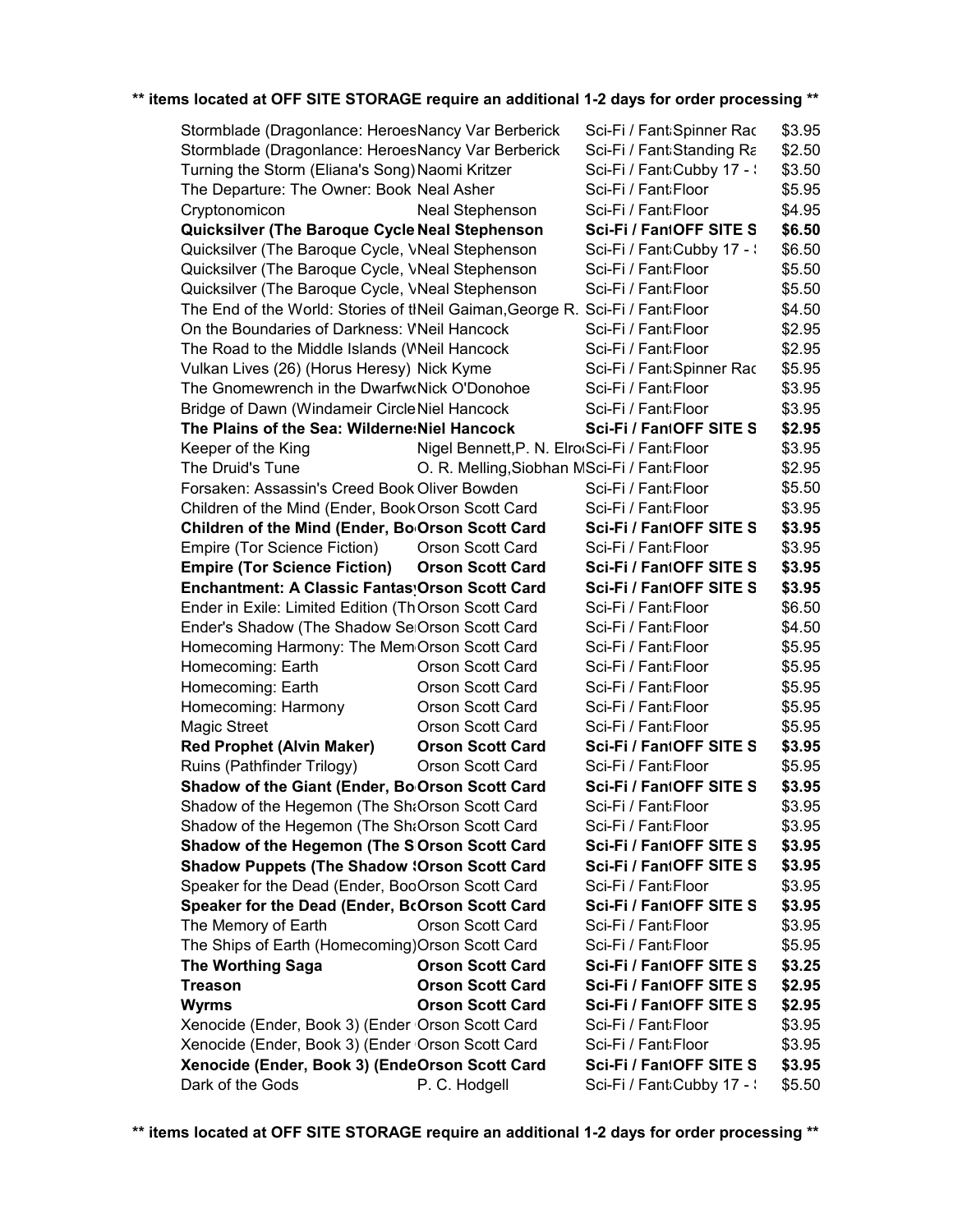| The Gates of Tagmeth (8) (KencyiP. C. Hodgell                                     |                                       | Sci-Fi / Fant:Floor                               | \$5.95 |
|-----------------------------------------------------------------------------------|---------------------------------------|---------------------------------------------------|--------|
| The Qualinesti                                                                    |                                       | P.; Carter T. Thompson Sci-Fi / Fant: Standing Ra | \$3.95 |
| By Demons Possessed (6) (KencyP.C. Hodgell                                        |                                       | Sci-Fi / Fant Floor                               | \$5.95 |
| Honor's Paradox (Chronicles of th <sub>'</sub> P.C. Hodgell                       |                                       | Sci-Fi / Fant Floor                               | \$3.95 |
| The City, Not Long After                                                          | Pat Murphy                            | Sci-Fi / Fant Floor                               | \$2.95 |
| The Book of Atrix Wolfe                                                           | Patricia A. McKillip                  | Sci-Fi / FantOFF SITE S                           | \$3.25 |
| The Changeling Sea (Firebird FanPatricia A. McKillip                              |                                       | Sci-Fi / Fant:Floor                               | \$2.95 |
| Harp Of Imach                                                                     | <b>Patricia C. Wrede</b>              | Sci-Fi / FantOFF SITE S                           | \$2.36 |
| Snow White and Rose Red (Fairy Patricia C. Wrede                                  |                                       | Sci-Fi / Fant Floor                               | \$2.95 |
| DARKNESS & LIGHT (Dragonland Paul B. Thompson, Tom Sci-Fi / Fant Standing Ra      |                                       |                                                   | \$3.25 |
| Firstborn (Dragonlance Elven Nati Paul B. Thompson, Ton Sci-Fi / Fant Standing Ra |                                       |                                                   | \$3.95 |
| The New Trek Programme Guide Paul Cornell, Martin Day, Sci-Fi / Fant Standing Ra  |                                       |                                                   | \$2.95 |
| The Left Hand of God                                                              | Paul Hoffman                          | Sci-Fi / Fant Floor                               | \$6.50 |
| Hawkwood's Voyage (Monarchi Paul Kearney                                          |                                       | Sci-Fi / FantOFF SITE S                           | \$2.95 |
| Muddle Earth                                                                      | Paul Stewart                          | Sci-Fi / Fant:Floor                               | \$3.50 |
| The Eagle and the Raven                                                           | <b>Pauline Gedge</b>                  | Sci-Fi / FantOFF SITE S                           | \$2.50 |
| <b>Fantastic Four</b>                                                             | Peter David                           | Sci-Fi / Fant Floor                               | \$3.50 |
| Imzadi (Star Trek: The Next Gene Peter David                                      |                                       | Sci-Fi / Fant:Spinner Rac                         | \$4.95 |
| Spider-Man                                                                        | <b>Peter David</b>                    | Sci-Fi / Fant Floor                               | \$3.50 |
| The Vicars of Christ: Dark Side of Peter De Rosa                                  |                                       | Sci-Fi / Fant Cubby 17 - :                        | \$4.50 |
| The Naked God (The Night's Daw Peter F. Hamilton                                  |                                       | Sci-Fi / Fant Floor                               | \$5.95 |
| The Neutronium Alchemist (Night':Peter F. Hamilton                                |                                       | Sci-Fi / Fant Floor                               | \$4.95 |
| The Neutronium Alchemist (The NPeter F. Hamilton                                  |                                       | Sci-Fi / Fant Floor                               | \$5.95 |
| The Words Of The Papermaker Peter G Angelin                                       |                                       | Sci-Fi / Fant Floor                               | \$5.50 |
| The Unremembered: Book One Peter Orullian                                         |                                       | Sci-Fi / FantOFF SITE S                           | \$6.50 |
| The Folk of the Air                                                               | Peter S. Beagle                       | Sci-Fi / FantOFF SITE S                           | \$2.95 |
| The Innkeeper's Song                                                              | Peter S. Beagle                       | Sci-Fi / Fant Floor                               | \$5.95 |
| The Last Unicorn                                                                  | Peter S. Beagle                       | Sci-Fi / Fant:Cubby 17 - :                        | \$4.50 |
|                                                                                   |                                       | Sci-Fi / FantOFF SITE S                           | \$2.95 |
| Squire (Squire Trilogy, Book 1) Peter Telep                                       |                                       | Sci-Fi / FantOFF SITE S                           |        |
| <b>United States of Japan</b>                                                     | <b>Peter Tieryas</b><br>Peter Tieryas |                                                   | \$4.95 |
| United States of Japan                                                            |                                       | Sci-Fi / Fant Floor                               | \$3.95 |
| The Nitpicker's Guide for Next GerPhil Farrand                                    |                                       | Sci-Fi / Fant:DVD shelve                          | \$5.95 |
| Era                                                                               | <b>Philip Boast</b>                   | Sci-Fi / Fant Floor                               | \$3.95 |
| Dayworld                                                                          | Philip Jose Farmer                    | Sci-Fi / Fant Floor                               | \$2.95 |
| Dayworld Rebel (Dayworld Trilogy Philip Jose Farmer                               |                                       | Sci-Fi / Fant:Floor                               | \$3.95 |
| Lord Tyger (Grandmaster Series) Philip Jose Farmer                                |                                       | Sci-Fi / Fant:Floor                               | \$4.95 |
| <b>Private Cosmos</b>                                                             | Philip Jose Farmer                    | Sci-Fi / Fant Floor                               | \$2.95 |
| Riverworld Series 1-6 (To Your (Philip Jose Farmer                                |                                       | Sci-Fi / FantOFF SITE S                           | \$2.50 |
| The Fabulous Riverboat: RiverwPhilip Jos <sub>59</sub> Farmer                     |                                       | Sci-Fi / FantOFF SITE S                           | \$2.50 |
| Shadow In The North (Plus)                                                        | Philip Pullman                        | Sci-Fi / Fant:Floor                               | \$3.50 |
| Bearing An Hourglass (Incarnatior Piers Anthony                                   |                                       | Sci-Fi / Fant:Floor                               | \$3.95 |
| <b>But What of Earth?</b>                                                         | <b>Piers Anthony</b>                  | Sci-Fi / FantOFF SITE S                           | \$2.95 |
| Chaining the Lady (Cluster, Book : Piers Anthony                                  |                                       | Sci-Fi / Fant Floor                               | \$4.50 |
| Chaos Mode (Mode, No. 3)                                                          | <b>Piers Anthony</b>                  | Sci-Fi / Fant:Floor                               | \$3.95 |
| Cluster (Cluster, Book 1)                                                         | <b>Piers Anthony</b>                  | Sci-Fi / Fant:Floor                               | \$1.95 |
| Cluster (Cluster, Book 1)                                                         | <b>Piers Anthony</b>                  | Sci-Fi / Fant:Floor                               | \$1.95 |
| Faith Of Tarot                                                                    | <b>Piers Anthony</b>                  | Sci-Fi / Fant:Floor                               | \$1.95 |
| <b>Firefly</b>                                                                    | <b>Piers Anthony</b>                  | Sci-Fi / FantOFF SITE S                           | \$3.95 |
| For Love of Evil (Book Six of IncarPiers Anthony                                  |                                       | Sci-Fi / Fant Floor                               | \$3.50 |
|                                                                                   |                                       |                                                   |        |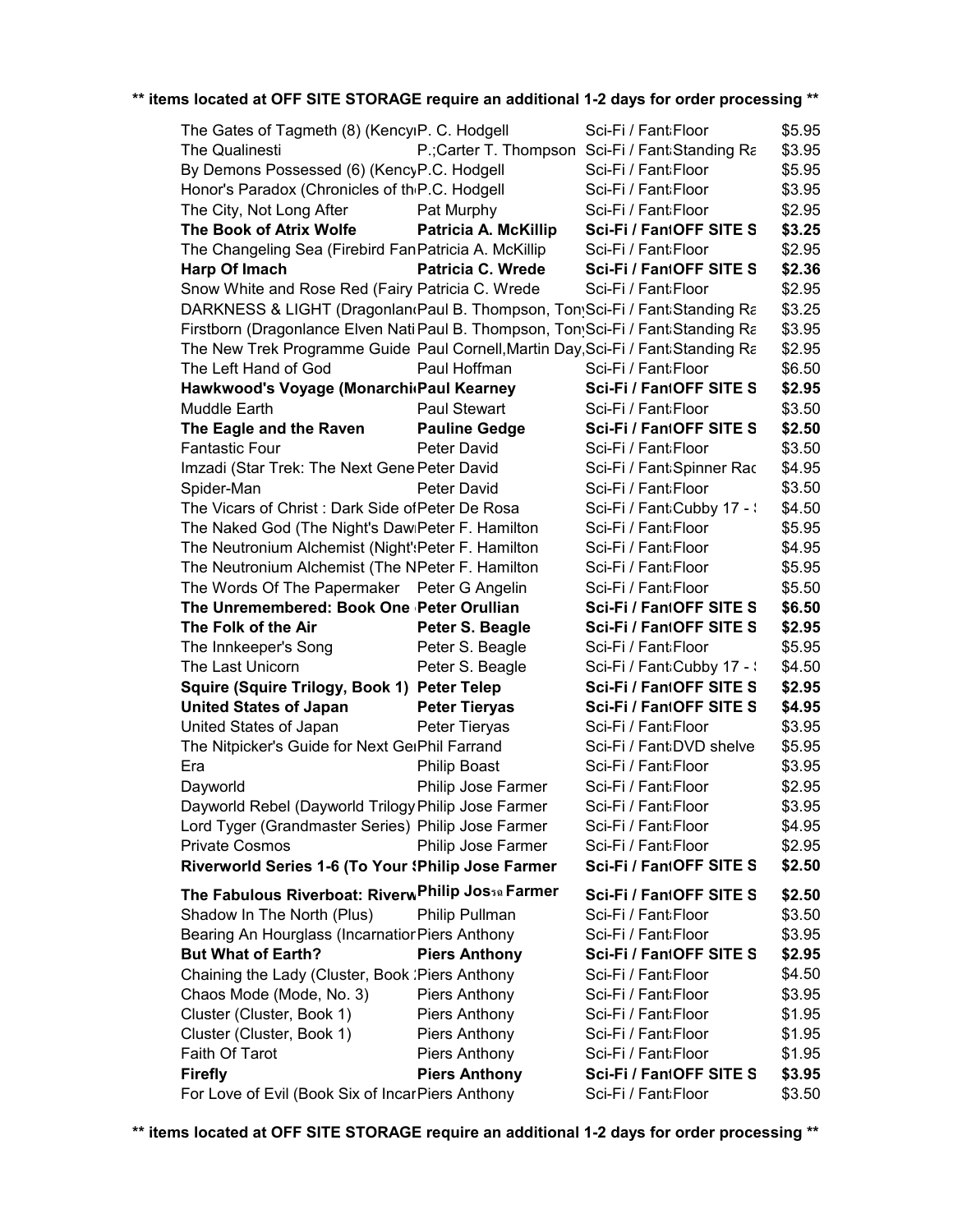| Fractal Mode (Mode, No. 2)                                                    | Piers Anthony                                | Sci-Fi / Fant:Floor                           | \$2.95 |
|-------------------------------------------------------------------------------|----------------------------------------------|-----------------------------------------------|--------|
| Ghost                                                                         | Piers Anthony                                | Sci-Fi / Fant Floor                           | \$2.95 |
| <b>Hard Sell</b>                                                              | Piers Anthony                                | Sci-Fi / Fant Floor                           | \$2.95 |
| Hasan                                                                         | Piers Anthony                                | Sci-Fi / Fant Floor                           | \$2.50 |
| Isle of Woman (Geodyssy, Book 1Piers Anthony                                  |                                              | Sci-Fi / Fant Floor                           | \$2.95 |
| Juxtaposition (The Apprentice AdePiers Anthony                                |                                              | Sci-Fi / Fant Floor                           | \$3.60 |
| Kirlian Quest (Cluster, Book 3)                                               | <b>Piers Anthony</b>                         | Sci-Fi / Fant Floor                           | \$2.95 |
| Kirlian Quest (Cluster, Book 3)                                               | Piers Anthony                                | Sci-Fi / Fant Floor                           | \$2.95 |
| Kirlian Quest (Cluster, Book 3) Piers Anthony                                 |                                              | Sci-Fi / FantOFF SITE S                       | \$2.95 |
| Mute                                                                          | <b>Piers Anthony</b>                         | Sci-Fi / Fant Floor                           | \$2.95 |
| Out of Phaze (Apprentice Adept, EPiers Anthony                                |                                              | Sci-Fi / Fant Floor                           | \$2.50 |
| Politician (Bio of a Space Tyrant) Piers Anthony                              |                                              | Sci-Fi / Fant Floor                           | \$2.95 |
| Shade of the Tree                                                             | <b>Piers Anthony</b>                         | Sci-Fi / Fant Floor                           | \$2.95 |
| Shame of Man (Geodyssey)                                                      | <b>Piers Anthony</b>                         | Sci-Fi / Fant Floor                           | \$2.95 |
| Split Infinity (The Apprentice AdepPiers Anthony                              |                                              | Sci-Fi / Fant Floor                           | \$4.50 |
| <b>Tatham Mound</b>                                                           | <b>Piers Anthony</b>                         | Sci-Fi / Fant Floor                           | \$2.50 |
| THE CLUSTER SERIES BOOKS PIERS ANTHONY                                        |                                              | Sci-Fi / Fant Floor                           | \$2.95 |
| Thousandstar (Cluster, Bk. 4)                                                 | <b>Piers Anthony</b>                         | Sci-Fi / Fant Floor                           | \$2.95 |
| Unicorn Point (Apprentice Adept) Piers Anthony                                |                                              | Sci-Fi / Fant Floor                           | \$6.95 |
| Unicorn Point (The Apprentice Ad Piers Anthony                                |                                              | Sci-Fi / Fant Floor                           | \$2.95 |
| Virtual Mode (Mode, Book 1)                                                   | Piers Anthony                                | Sci-Fi / Fant Floor                           | \$3.95 |
| Viscous Circle (Cluster, Bk. 5)                                               | <b>Piers Anthony</b>                         | Sci-Fi / FantOFF SITE S                       | \$2.95 |
| Viscous Circle (Cluster, Bk. 5)                                               | Piers Anthony                                | Sci-Fi / Fant Floor                           | \$1.95 |
| Vision of Tarot (Tarot, No. 2)                                                | Piers Anthony                                | Sci-Fi / Fant Floor                           | \$2.95 |
| Yon III Wind                                                                  | PIERS ANTHONY                                | Sci-Fi / Fant Floor                           | \$2.95 |
| Pretender                                                                     | Piers Anthony, Frances Sci-Fi / Fant: Floor  |                                               | \$2.95 |
| Pretender                                                                     | Piers Anthony, Frances Sci-Fi / Fant: Floor  |                                               | \$1.95 |
| Dead Morn                                                                     | Piers Anthony, Roberto   Sci-Fi / FantaFloor |                                               | \$5.95 |
| The Quest for the Fallen Star                                                 |                                              | Piers Anthony, James FSci-Fi / FantOFF SITE S | \$2.95 |
| Adventures of Kelvin of Rud AcrosPiers Anthony, Robert E. Sci-Fi / Fant Floor |                                              |                                               | \$2.95 |
| A Midsummer Tempest                                                           | Poul Anderson                                | Sci-Fi / Fant Floor                           | \$2.95 |
| A Stone in Heaven (Dominic FlancPoul Anderson                                 |                                              | Sci-Fi / Fant Floor                           | \$2.95 |
| <b>Agent of the Terran Empire</b>                                             | <b>Poul Anderson</b>                         | Sci-Fi / FantOFF SITE S                       | \$2.50 |
| <b>Ensign Flandry</b>                                                         | <b>Poul Anderson</b>                         | Sci-Fi / FantOFF SITE S                       | \$2.50 |
| Flandry of Terra (Flandry Stories) Poul Anderson                              |                                              | Sci-Fi / Fant Floor                           | \$2.50 |
| Genesis                                                                       | Poul Anderson                                | Sci-Fi / Fant Floor                           | \$2.50 |
| <b>Past Times</b>                                                             | <b>Poul Anderson</b>                         | Sci-Fi / FantOFF SITE S                       | \$2.50 |
| The Earth Book of Stormgate                                                   | Poul Anderson                                | Sci-Fi / Fant:Floor                           | \$2.95 |
| The Fleet of Stars                                                            | Poul Anderson                                | Sci-Fi / Fant Floor                           | \$3.95 |
| The Long Way Home                                                             | Poul Anderson                                | Sci-Fi / Fant Floor                           | \$2.95 |
| The Merman's Children                                                         | Poul Anderson                                | Sci-Fi / Fant Floor                           | \$2.95 |
| <b>Earthman's Burden</b>                                                      |                                              | Poul Anderson, Gordor Sci-Fi / FantOFF SITE S | \$2.50 |
| Canticle (Forgotten Realms Novel R. A. Salvatore                              |                                              | Sci-Fi / Fant:Standing Ra                     | \$3.50 |
| Child of a Mad God: A Tale of the R. A. Salvatore                             |                                              | Sci-Fi / Fant Floor                           | \$3.95 |
| Fallen Fortress (Forgotten RealmsR. A. Salvatore                              |                                              | Sci-Fi / Fant:Standing Ra                     | \$3.95 |
| In Sylvan Shadows (Forgotten ReaR. A. Salvatore                               |                                              | Sci-Fi / Fant Standing Ra                     | \$3.95 |
| In Sylvan Shadows (Forgotten ReaR. A. Salvatore                               |                                              | Sci-Fi / Fant Standing Ra                     | \$3.95 |
| Night Masks (Forgotten Realms) R. A. Salvatore                                |                                              | Sci-Fi / Fant Standing Ra                     | \$3.95 |
| Reckoning of Fallen Gods: A Tale R. A. Salvatore                              |                                              | Sci-Fi / Fant Floor                           | \$3.95 |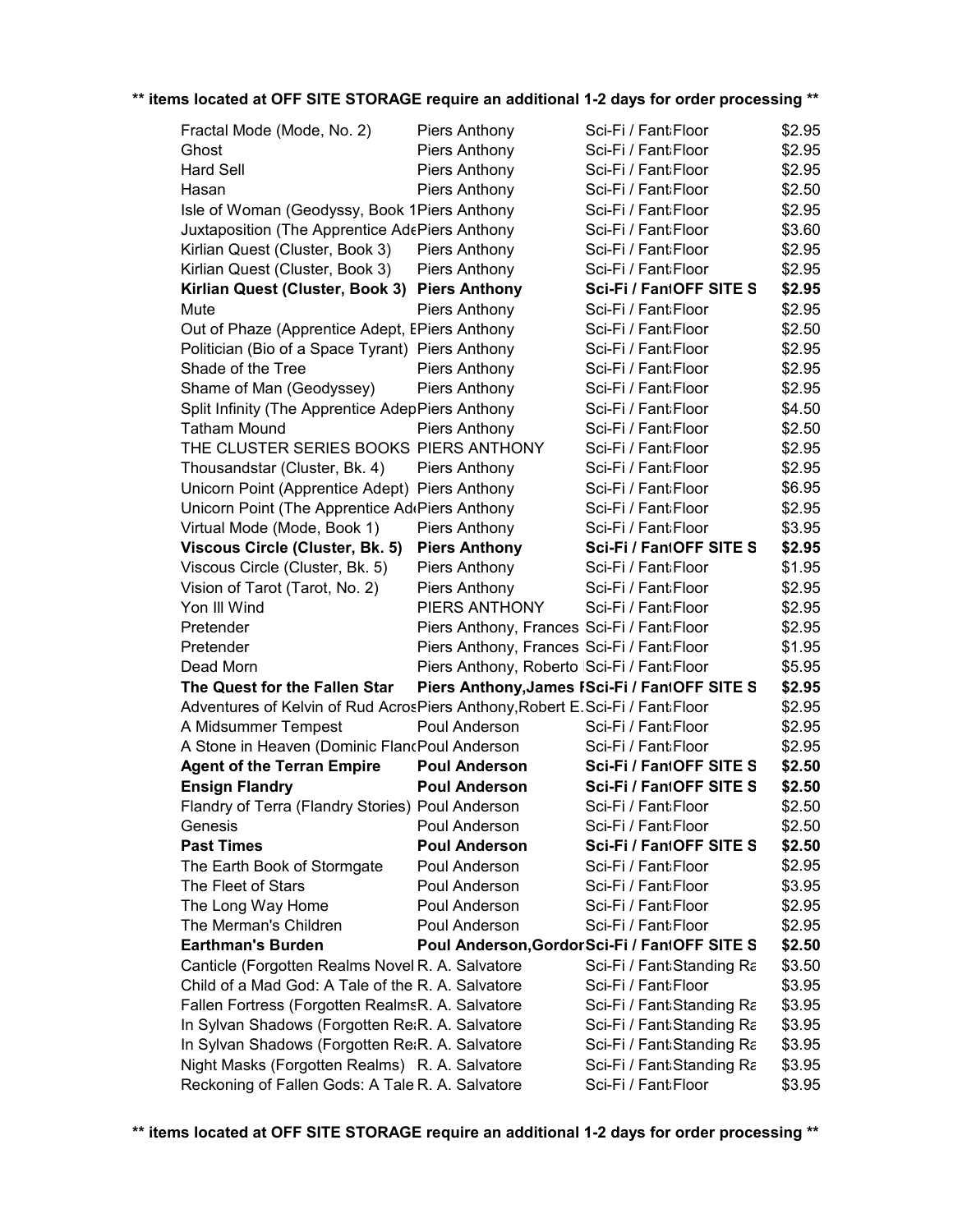|         | Star Wars Episode II: Attack of the R. A. Salvatore                                  |  | Sci-Fi / Fant:Spinner Rac  | \$6.50 |
|---------|--------------------------------------------------------------------------------------|--|----------------------------|--------|
|         | The Chaos Curse (Forgotten Real R. A. Salvatore                                      |  | Sci-Fi / Fant Standing Ra  | \$3.95 |
|         | The Dame (Saga of the First King)R. A. Salvatore                                     |  | Sci-Fi / Fant Floor        | \$6.50 |
|         | The Halfling's Gem (Forgotten Re&R. A. Salvatore                                     |  | Sci-Fi / Fant Standing Ra  | \$3.95 |
|         | The Halfling's Gem (Forgotten ReaR. A. Salvatore                                     |  | Sci-Fi / Fant Standing Ra  | \$3.95 |
|         | The Halfling's Gem (Forgotten ReaR. A. Salvatore                                     |  | Sci-Fi / Fant:Spinner Rac  | \$2.95 |
|         | The Highwayman (Saga of the Fir:R. A. Salvatore                                      |  | Sci-Fi / Fant Floor        | \$4.50 |
|         | The Sword of Bedwyr (Crimson SIR. A. Salvatore                                       |  | Sci-Fi / Fant Floor        | \$3.95 |
|         | Where Dragons Rule<br>R. A. V. Salsitz                                               |  | Sci-Fi / Fant Floor        | \$2.95 |
|         | Canticle (Forgotten Realms) (Bk. 'R.A. Salvatore                                     |  | Sci-Fi / Fant:Standing Ra  | \$3.95 |
|         | Exile: The Dark Elf Trilogy, Book TR.A. Salvatore                                    |  | Sci-Fi / Fant:Standing Ra  | \$3.95 |
|         | Exile: The Dark Elf Trilogy, Book TR.A. Salvatore                                    |  | Sci-Fi / Fant Standing Ra  | \$3.95 |
|         | Exile: The Dark Elf Trilogy, Book TR.A. Salvatore                                    |  | Sci-Fi / Fant Standing Ra  | \$3.95 |
|         | In Sylvan Shadows (Forgotten ReaR.A. Salvatore                                       |  | Sci-Fi / Fant Standing Ra  | \$3.95 |
|         | Mortalis (The Demonwars Saga) R.A. Salvatore                                         |  | Sci-Fi / Fant Floor        | \$3.95 |
|         | Night Masks (Forgotten Realms: TR.A. Salvatore                                       |  | Sci-Fi / Fant Standing Ra  | \$3.95 |
|         | Passage to Dawn (Forgotten Real R.A. Salvatore                                       |  | Sci-Fi / Fant Standing Ra  | \$3.95 |
|         | Promise of the Witch-King (ForgotR.A. Salvatore                                      |  | Sci-Fi / Fant Standing Ra  | \$3.95 |
| ~~NEW~~ | Siege of Darkness (Forgotten ReaR.A. Salvatore                                       |  | Sci-Fi / Fant:Spinner Rac  | \$6.50 |
|         | Sojourn: The Dark Elf Trilogy, BooR.A. Salvatore                                     |  | Sci-Fi / Fant:Standing Ra  | \$3.95 |
|         | Sojourn: The Dark Elf Trilogy, BooR.A. Salvatore                                     |  | Sci-Fi / Fant Standing Ra  | \$3.95 |
|         | Starless Night (Forgotten Realms: R.A. Salvatore                                     |  | Sci-Fi / Fant:Spinner Rac  | \$3.95 |
| ~~NEW~~ | STARLESS NIGHT (Forgotten ReR.A. Salvatore                                           |  | Sci-Fi / Fant:Spinner Rac  | \$6.50 |
|         | Streams of Silver (Forgotten RealrR.A. Salvatore                                     |  | Sci-Fi / Fant:Standing Ra  | \$3.95 |
|         | Streams of Silver (Forgotten RealrR.A. Salvatore                                     |  | Sci-Fi / Fant:Standing Ra  | \$3.95 |
|         | The Chaos Curse (Forgotten Real R.A. Salvatore                                       |  | Sci-Fi / Fant:Standing Ra  | \$3.95 |
|         | The Chaos Curse (Forgotten Real R.A. Salvatore                                       |  | Sci-Fi / Fant Standing Ra  | \$3.95 |
|         | The Demon Awakens (The DemorR.A. Salvatore                                           |  | Sci-Fi / Fant Floor        | \$3.50 |
|         |                                                                                      |  | Sci-Fi / Fant Floor        | \$2.95 |
|         | The Demon Spirit (The DemonWaR.A. Salvatore                                          |  |                            |        |
|         | The Fallen Fortress (Forgotten ReR.A. Salvatore                                      |  | Sci-Fi / Fant Standing Ra  | \$3.95 |
|         | The Fallen Fortress (Forgotten ReR.A. Salvatore                                      |  | Sci-Fi / Fant:Standing Ra  | \$3.95 |
|         | The Silent Blade (Forgotten RealnR.A. Salvatore                                      |  | Sci-Fi / Fant:Standing Ra  | \$3.95 |
|         | The Two Swords (The Hunter's BlaR.A. Salvatore                                       |  | Sci-Fi / Fant Standing Ra  | \$3.95 |
|         | Vector Prime (Star Wars: The NevR.A. Salvatore                                       |  | Sci-Fi / Fant Standing Ra  | \$3.95 |
|         | Servant of the Shard (Paths of Da R.A. Salvatore, R. A. Sa Sci-Fi / Fant Standing Ra |  |                            | \$3.95 |
|         | R.W.W. Greene<br>The Light Years                                                     |  | Sci-Fi / Fant Cubby 17 - : | \$4.95 |
|         | The Book of D'Ni (Myst, Book 3) Rand Miller, David WinSci-Fi / FantOFF SITE S        |  |                            | \$2.95 |
|         | The Book of Ti'Ana (Myst, Book Rand Miller, David WinSci-Fi / FantOFF SITE S         |  |                            | \$2.95 |
|         | The Book of Atrus (Myst, Book 1Rand Miller, Robyn Mill Sci-Fi / FantOFF SITE S       |  |                            | \$2.95 |
|         | The Book of Atrus (Myst, Book 1Rand Miller, Robyn Mill Sci-Fi / FantOFF SITE S       |  |                            | \$2.95 |
|         | The Gandalara Cycle: Volume I<br><b>Randall Garrett</b>                              |  | Sci-Fi / Fant Floor        | \$2.95 |
|         | From the Dust Returned<br>Ray Bradbury                                               |  | Sci-Fi / Fant Cubby 17 - \ | \$3.95 |
|         | Something Wicked This Way ComRay Bradbury                                            |  | Sci-Fi / Fant Cubby 17 - : | \$2.95 |
|         | Something Wicked This Way ComRay Bradbury                                            |  | Sci-Fi / Fant Cubby 17 - : | \$2.95 |
|         | The October Country F 580<br>Ray Bradbury                                            |  | Sci-Fi / Fant:Cubby 17 - : | \$2.95 |
|         | A Kingdom Besieged: Book One oRaymond E Feist                                        |  | Sci-Fi / Fant:Floor        | \$6.95 |
|         | Exile's Return (Conclave of ShadoRaymond E Feist                                     |  | Sci-Fi / Fant Floor        | \$6.95 |
|         | Rage of a Demon King: Book ThreRaymond E Feist                                       |  | Sci-Fi / Fant Floor        | \$3.95 |
|         | Shards of a Broken Crown (Serpe Raymond E Feist                                      |  | Sci-Fi / Fant:Floor        | \$3.95 |
|         |                                                                                      |  |                            |        |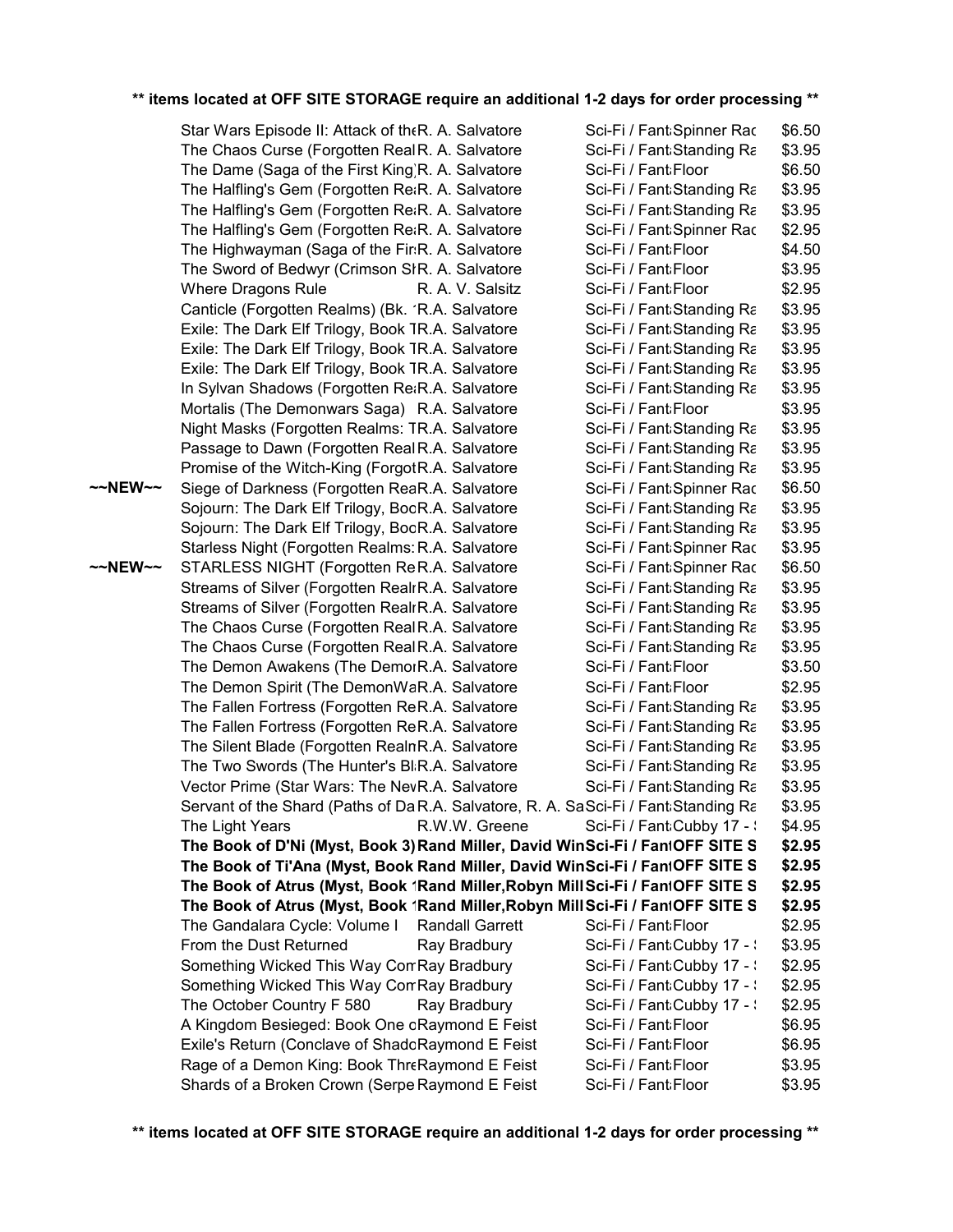| Hit or Myth (M.Y.T.H., Bk. 4)                                                                        |                                              | Robert Asprin, Walter VSci-Fi / FantOFF SITE S | \$2.95           |
|------------------------------------------------------------------------------------------------------|----------------------------------------------|------------------------------------------------|------------------|
| <b>Thieves' World</b>                                                                                | <b>Robert Asprin</b>                         | Sci-Fi / FantOFF SITE S                        | \$2.95           |
| The Dead of Winter: Thieves' WorRobert Asprin                                                        |                                              | Sci-Fi / Fant Floor                            | \$2.25           |
| Myth-Nomers and Im-Pervections Robert Asprin                                                         |                                              | Sci-Fi / Fant Floor                            | \$2.95           |
| <b>Myth Conceptions</b>                                                                              | Robert Asprin                                | Sci-Fi / Fant Floor                            | \$2.95           |
| Little Myth Marker                                                                                   | Robert Asprin                                | Sci-Fi / Fant Floor                            | \$2.95           |
| To Sail Beyond the Sunset                                                                            | Robert A. Heinlein                           | Sci-Fi / Fant Floor                            | \$3.95           |
| Stranger in a Strange Land (RemeRobert A. Heinlein                                                   |                                              | Sci-Fi / Fant Cubby 17 - \                     | \$4.50           |
| Past Through Tomorrow: Bk. 1                                                                         | Robert A. Heinlein                           | Sci-Fi / Fant Floor                            | \$3.95           |
| Glory Road                                                                                           | Robert A. Heinlein                           | Sci-Fi / Fant Floor                            | \$2.25           |
| <b>Expanded Universe</b>                                                                             | Robert A. Heinlein                           | Sci-Fi / Fant Floor                            | \$3.95           |
| Year Zero: A Novel                                                                                   | <b>Rob Reid</b>                              | Sci-Fi / FantOFF SITE S                        | \$6.50           |
| The Pied Piper                                                                                       | <b>Ridley Pearson</b>                        | Sci-Fi / Fant Floor                            | \$6.50           |
| <b>WIZARD'S BANE</b>                                                                                 | <b>Rick Cook</b>                             | Sci-Fi / FantOFF SITE S                        | \$2.95           |
| The Cobra Event                                                                                      | <b>Richard Preston</b>                       | Sci-Fi / Fant:Floor                            | \$3.95           |
| <b>Woken Furies</b>                                                                                  | <b>Richard Morgan</b>                        | Sci-Fi / FantOFF SITE S                        | \$2.95           |
| Dark Defiles                                                                                         | <b>Richard Morgan</b>                        | Sci-Fi / Fant Floor                            | \$5.50           |
| <b>Cold Commands</b>                                                                                 | <b>Richard Morgan</b>                        | Sci-Fi / Fant Floor                            | \$5.95           |
| <b>Broken Angels (GollanczF.)</b>                                                                    | <b>Richard Morgan</b>                        | Sci-Fi / FantOFF SITE S                        | \$2.95           |
| <b>A Stir of Echoes</b>                                                                              | <b>Richard Matheson</b>                      | Sci-Fi / FantOFF SITE S                        | \$2.95           |
| Undead: Haunted Lands, Book II (Richard Lee Byers                                                    |                                              | Sci-Fi / Fant Standing Ra                      | \$2.95           |
| Dissolution (Forgotten Realms: R. Richard Lee Byers                                                  |                                              | Sci-Fi / Fant:Standing Ra                      | \$3.95           |
| <b>Woken Furies</b>                                                                                  | Richard K. Morgan                            | Sci-Fi / Fant Floor                            | \$5.95           |
| Final Gate (Forgotten Realms: The Richard Baker                                                      |                                              | Sci-Fi / Fant Standing Ra                      | \$3.95           |
| Shadowdale (Forgotten Realms: /Richard Awlinson                                                      |                                              | Sci-Fi / Fant:Spinner Rac                      | \$2.95           |
| Day of the Dragon (WarCraft, BcRichard A. Knaak, Rich Sci-Fi / FantOFF SITE S                        |                                              |                                                | \$3.95           |
| World of Warcraft: Wolfheart                                                                         | Richard A. Knaak                             | Sci-Fi / Fant:Spinner Rac                      | \$6.50           |
| Warcraft: War of the Ancients #1: Richard A. Knaak                                                   |                                              | Sci-Fi / Fant:Spinner Rac                      | \$3.95           |
| Tides of Blood: The Minotaur Warrichard a. Knaak                                                     |                                              | Sci-Fi / Fant Standing Ra                      | \$3.95           |
| The Dragonrealm: Ice Dragon                                                                          | Richard A. Knaak                             | Sci-Fi / Fant Floor                            | \$2.95           |
| Night of Blood (Dragonlance: The Richard A. Knaak                                                    |                                              | Sci-Fi / Fant Standing Ra                      | \$3.95           |
| LEGEND OF HUMA (DragonlanceRichard A. Knaak                                                          |                                              | Sci-Fi / Fant:Standing Ra                      | \$3.95           |
| Empire of Blood (Dragonlance: ThRichard A. Knaak                                                     |                                              | Sci-Fi / Fant:Standing Ra                      | \$3.95           |
| Unicorn Dancer                                                                                       | Rhondi Ann Vilott SalsitzSci-Fi / Fant Floor |                                                | \$2.95           |
| Mistress of the Empire (Empire TriRaymond Feist, Janny VSci-Fi / Fant Floor                          |                                              |                                                | \$3.95           |
| Honored Enemy (Legends of the FRaymond E. Feist, WilliaSci-Fi / FantaFloor                           |                                              |                                                | \$3.95           |
| Servant of the Empire (Riftwar CycRaymond E. Feist, Jann Sci-Fi / Fant: Floor                        |                                              |                                                | \$3.95           |
| Daughter of the Empire: An Epic SRaymond E. Feist, Jann Sci-Fi / Fant Floor                          |                                              |                                                | \$3.95           |
| Shadow of a Dark Queen (The SeRaymond E. Feist                                                       |                                              | Sci-Fi / Fant Floor                            | \$3.95           |
| Rise of a Merchant Prince: Book TRaymond E. Feist                                                    |                                              | Sci-Fi / Fant Floor                            | \$3.95           |
| Prince of the Blood (Spectra FantaRaymond E. Feist                                                   |                                              | Sci-Fi / Fant Floor                            | \$3.95           |
| Krondor the Betrayal:: Book One cRaymond E. Feist                                                    |                                              | Sci-Fi / Fant Cubby 17 - :                     | \$3.95           |
| Krondor the Assassins (The RiftwaRaymond E. Feist<br>Krondor the Betrayal:: Book On Raymond E. Feist |                                              | Sci-Fi / FantOFF SITE S                        | \$3.95           |
| King of Foxes (Conclave of ShadoRaymond E. Feist                                                     |                                              | Sci-Fi / Fant Floor<br>Sci-Fi / Fant Floor     | \$3.95<br>\$3.95 |
| Faerie Tale                                                                                          | Raymond E. Feist                             | Sci-Fi / Fant Floor                            | \$3.50           |
| <b>Faerie Tale</b>                                                                                   | Raymond E. Feist                             | Sci-Fi / Fant Floor                            | \$3.95           |
| Murder in LaMut (Legends of th Raymond E Feist, Joel Sci-Fi / FantOFF SITE S                         |                                              |                                                | \$5.50           |
| Wrath of a Mad God (The Darkwa Raymond E Feist                                                       |                                              | Sci-Fi / Fant:Floor                            | \$6.50           |
|                                                                                                      |                                              |                                                |                  |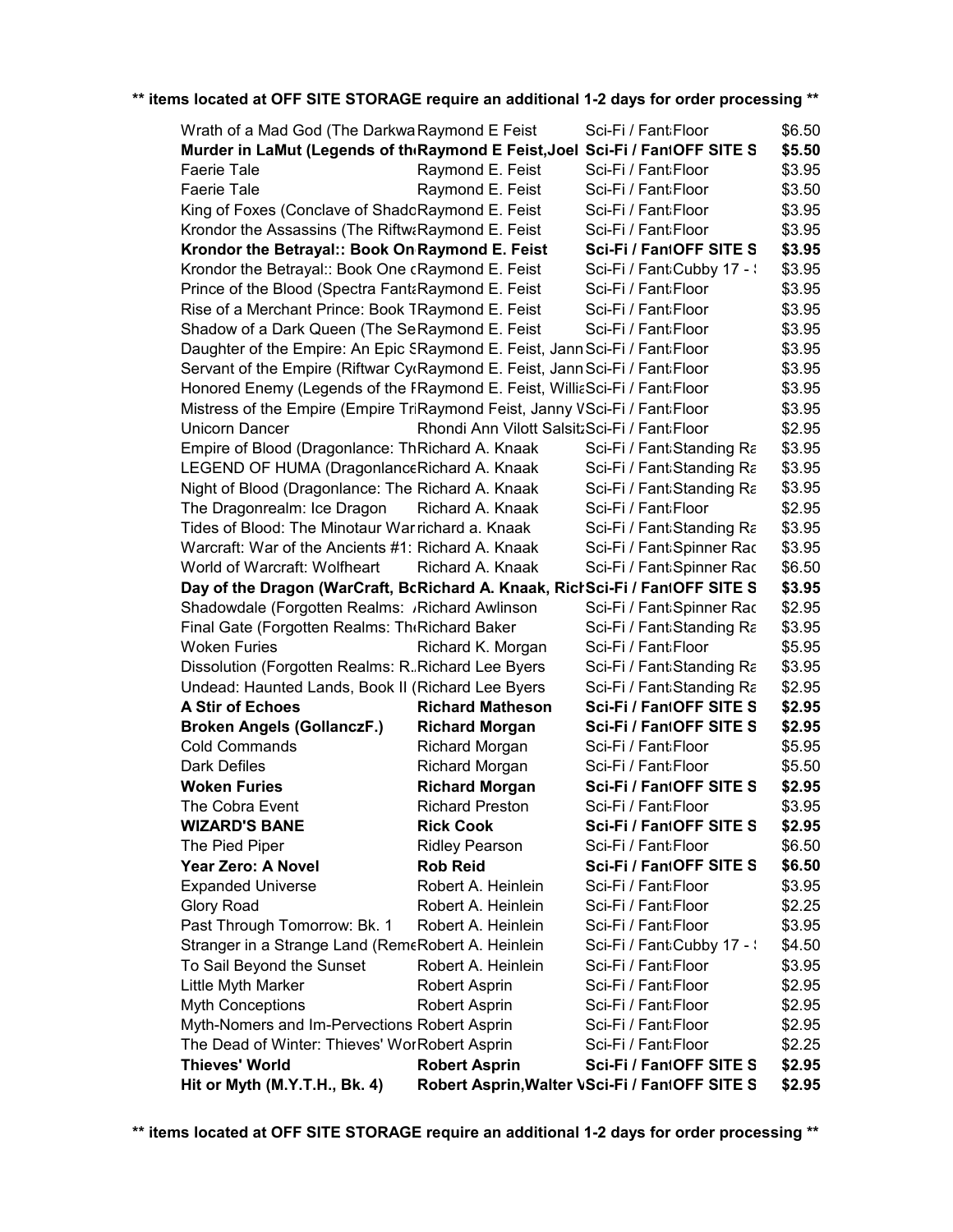|         | Orphan's Alliance (Jason Wander, Robert Buettner                               |                                            | Sci-Fi / Fant Standing Ra  | \$3.95 |
|---------|--------------------------------------------------------------------------------|--------------------------------------------|----------------------------|--------|
|         | Orphan's Destiny (Jason Wander, Robert Buettner                                |                                            | Sci-Fi / Fant:Standing Ra  | \$3.95 |
|         | Orphan's Journey (Jason Wander Robert Buettner                                 |                                            | Sci-Fi / Fant Standing Ra  | \$3.95 |
|         | Orphan's Triumph (Jason Wander Robert Buettner                                 |                                            | Sci-Fi / Fant Standing Ra  | \$3.95 |
|         | Orphanage (Jason Wander, 1)                                                    | <b>Robert Buettner</b>                     | Sci-Fi / Fant Standing Ra  | \$3.95 |
|         | Axis                                                                           | Robert Charles Wilson Sci-Fi / Fant: Floor |                            | \$2.95 |
|         | Darwinia: A Novel of a Very Diff Robert Charles Wilson Sci-Fi / FantOFF SITE S |                                            |                            | \$3.15 |
|         | Mysterium                                                                      | Robert Charles Wilson Sci-Fi / Fant Floor  |                            | \$4.25 |
|         | The Chronoliths                                                                | Robert Charles Wilson Sci-Fi / Fant: Floor |                            | \$3.95 |
|         | <b>Psychic Warrior</b>                                                         | Robert Doherty                             | Sci-Fi / Fant Floor        | \$3.95 |
|         | Quantum Night                                                                  | Robert J Sawyer                            | Sci-Fi / Fant Floor        | \$4.95 |
|         | Wake: Book One In The WWW TRobert J Sawyer                                     |                                            | Sci-Fi / FantOFF SITE S    | \$4.50 |
|         | Watch: Book Two In The WWW Robert J Sawyer                                     |                                            | Sci-Fi / FantOFF SITE S    | \$4.50 |
|         | Wonder (The WWW Trilogy, BocRobert J Sawyer                                    |                                            | Sci-Fi / FantOFF SITE S    | \$6.50 |
|         | <b>Calculating God</b>                                                         | <b>Robert J. Sawyer</b>                    | Sci-Fi / FantOFF SITE S    | \$3.95 |
|         | <b>Flashforward</b>                                                            | Robert J. Sawyer                           | Sci-Fi / FantOFF SITE S    | \$3.95 |
|         | Humans (The Neanderthal ParallaRobert J. Sawyer                                |                                            | Sci-Fi / Fant Floor        | \$6.50 |
|         | Hybrids (Neanderthal Parallax)                                                 | Robert J. Sawyer                           | Sci-Fi / Fant Floor        | \$6.50 |
|         | <b>Mindscan</b>                                                                | Robert J. Sawyer                           | Sci-Fi / FantOFF SITE S    | \$5.50 |
|         | Rollback (Sci Fi Essential Book: Robert J. Sawyer                              |                                            | Sci-Fi / FantOFF SITE S    | \$5.95 |
|         | Rollback: A Novel                                                              | Robert J. Sawyer                           | Sci-Fi / Fant Floor        | \$5.50 |
|         | The Terminal Experiment                                                        | Robert J. Sawyer                           | Sci-Fi / Fant Floor        | \$3.95 |
|         | <b>Triggers</b>                                                                | Robert J. Sawyer                           | Sci-Fi / Fant Floor        | \$3.95 |
|         | A Crown of Swords (The Wheel of Robert Jordan                                  |                                            | Sci-Fi / Fant Floor        | \$4.95 |
|         | Lord of Chaos (The Wheel of Tim Robert Jordan                                  |                                            | Sci-Fi / Fant Floor        | \$4.95 |
|         | New Spring: The Novel (Jordan, RRobert Jordan                                  |                                            | Sci-Fi / Fant Floor        | \$6.50 |
|         | The Fires of Heaven (The Wheel (Robert Jordan                                  |                                            | Sci-Fi / Fant Floor        | \$4.95 |
|         | The Path of Daggers (The Wheel Robert Jordan                                   |                                            | Sci-Fi / Fant Floor        | \$6.50 |
|         | The Path of Daggers (The Wheel Robert Jordan                                   |                                            | Sci-Fi / Fant Floor        | \$4.95 |
|         | The Path of Daggers (The Wheel Robert Jordan                                   |                                            | Sci-Fi / Fant Cubby 17 - : | \$4.50 |
|         | The Fallon Blood                                                               | Robert Jordan, Reagan Sci-Fi / Fant Floor  |                            | \$3.50 |
|         | The Walking Dead: The Fall of the Robert Kirkman, Jay BonSci-Fi / Fant Floor   |                                            |                            | \$6.50 |
|         | The Walking Dead: The Road to VRobert Kirkman, Jay BonSci-Fi / Fant Floor      |                                            |                            | \$6.50 |
|         | The Walking Dead: The Road to VRobert Kirkman, Jay BonSci-Fi / Fant Floor      |                                            |                            | \$6.50 |
|         | Rise of the Blood Royal: Volum Robert Newcomb                                  |                                            | Sci-Fi / FantOFF SITE S    | \$2.95 |
|         | The Fifth Sorceress (The ChroniRobert Newcomb                                  |                                            | Sci-Fi / FantOFF SITE S    | \$4.05 |
|         | The Fifth Sorceress (The Chronicl Robert Newcomb                               |                                            | Sci-Fi / Fant Floor        | \$2.50 |
|         | The Scrolls of the Ancients (The CRobert Newcomb                               |                                            | Sci-Fi / Fant Floor        | \$3.95 |
|         | The Hollow Chocolate Bunnies of Robert Rankin                                  |                                            | Sci-Fi / Fant Floor        | \$3.95 |
|         | <b>At Winter's End</b>                                                         | <b>Robert Silverberg</b>                   | Sci-Fi / FantOFF SITE S    | \$2.95 |
|         | <b>Hawksbill Station</b>                                                       | <b>Robert Silverberg</b>                   | Sci-Fi / FantOFF SITE S    | \$3.25 |
|         | L. Ron Hubbard Presents WriterRobert Silverberg                                |                                            | Sci-Fi / FantOFF SITE S    | \$3.95 |
|         | The Alien Years                                                                | <b>Robert Silverberg</b>                   | Sci-Fi / Fant Floor        | \$6.50 |
|         | The Longest Way Home                                                           | <b>Robert Silverberg</b>                   | Sci-Fi / Fant Floor        | \$5.50 |
|         | The World Inside                                                               | <b>Robert Silverberg</b>                   | Sci-Fi / Fant Floor        | \$4.95 |
|         | To Live Again                                                                  | <b>Robert Silverberg</b>                   | Sci-Fi / Fant Floor        | \$2.95 |
|         | In Another Country/Vintage Sea Robert Silverberg, C. L.Sci-Fi / FantOFF SITE S |                                            |                            | \$2.95 |
| ~~NEW~~ | River of Shadows                                                               | Robert V. S. Redick                        | Sci-Fi / Fant Cubby 17 - \ | \$5.95 |
|         | Mortal Bane                                                                    | ROBERTA GELLIS                             | Sci-Fi / Fant Floor        | \$3.95 |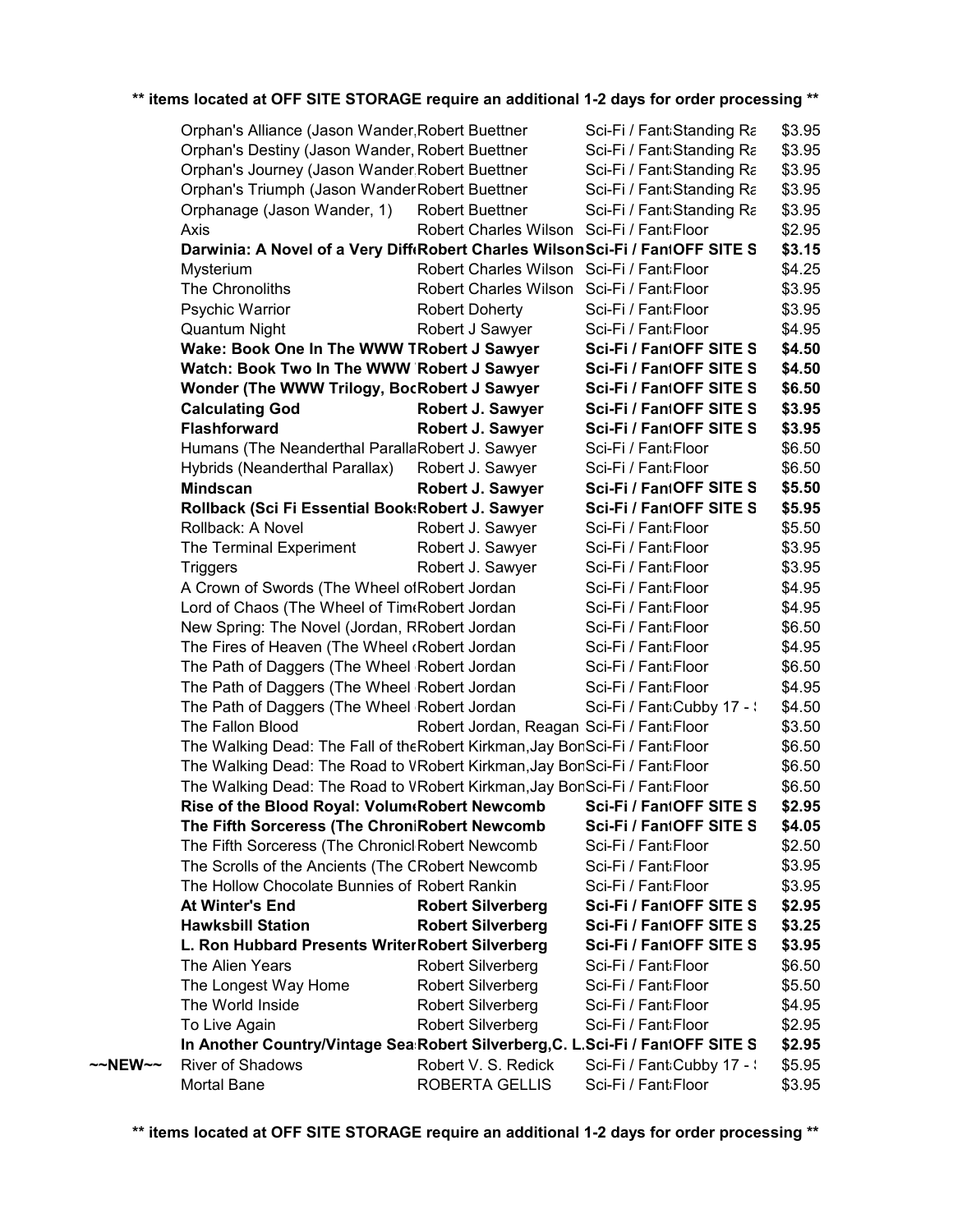| The Ice Warrior and Other Stories Robin Chambers                                                 |                                            | Sci-Fi / Fant Floor                               | \$2.95           |
|--------------------------------------------------------------------------------------------------|--------------------------------------------|---------------------------------------------------|------------------|
| Renegade's Magic (The Soldier ScRobin Hobb                                                       |                                            | Sci-Fi / Fant Floor                               | \$6.50           |
| Shaman's Crossing: Book One of Robin Hobb                                                        |                                            | Sci-Fi / Fant Floor                               | \$3.95           |
| <b>Chances Are</b>                                                                               | Robin Lee Hatcher                          | Sci-Fi / Fant Floor                               | \$3.95           |
| The Hero and the Crown                                                                           | Robin Mckinley                             | Sci-Fi / Fant Floor                               | \$5.95           |
| The Blue Sword[BLUE SWORD][FRobinMcKinley                                                        |                                            | Sci-Fi / Fant Floor                               | \$2.95           |
| The Depths of Time (Bantam SperRoger Macbride Allen                                              |                                            | Sci-Fi / Fant Floor                               | \$5.50           |
| Dream Finder                                                                                     | Roger Taylor                               | Sci-Fi / Fant Cubby 17 - :                        | \$3.95           |
| Stargate Tie-in                                                                                  |                                            | Roland Emmerich, DearSci-Fi / Fant:Standing Ra    | \$2.95           |
| Knights of the Crown (Dragonlanc Roland Green                                                    |                                            | Sci-Fi / Fant Standing Ra                         | \$3.95           |
| Knights of the Rose (Dragonlance Roland Green                                                    |                                            | Sci-Fi / Fant:Standing Ra                         | \$3.95           |
| Knights of the Sword (Dragonlanc Roland Green                                                    |                                            | Sci-Fi / Fant Standing Ra                         | \$3.95           |
| The Wayward Knights (Dragonlan Roland Green                                                      |                                            | Sci-Fi / Fant Standing Ra                         | \$3.95           |
| L. Ron Hubbard Presents Writers Ron L. Hubbard                                                   |                                            | Sci-Fi / Fant Floor                               | \$3.95           |
| City of the Dead: Ed Greenwood FRosemary Jones                                                   |                                            | Sci-Fi / Fant Standing Ra                         | \$3.95           |
| <b>The Free</b>                                                                                  | <b>Ruckley, Brian</b>                      | Sci-Fi / FantOFF SITE S                           | \$5.50           |
| The Right Hand of God (Fire of HeRussell Kirkpatrick                                             |                                            | Sci-Fi / Fant Floor                               | \$3.60           |
| Against the Tide of Years                                                                        | S. M. Stirling                             | Sci-Fi / Fant Floor                               | \$3.60           |
| Lord of Mountains (A Novel of tlS. M. Stirling                                                   |                                            | Sci-Fi / FantOFF SITE S                           | \$4.50           |
| Prince of Outcasts (A Novel of tIS. M. Stirling                                                  |                                            | Sci-Fi / FantOFF SITE S                           | \$4.50           |
| The Sword of the Lady (A Novel S. M. Stirling                                                    |                                            | Sci-Fi / FantOFF SITE S                           | \$4.50           |
| Avatar Book One (Star Trek: DeerS.D. Perry                                                       |                                            | Sci-Fi / Fant Standing Ra                         | \$3.95           |
| T2: Infiltrator                                                                                  | S.M. Stirling                              | Sci-Fi / Fant Floor                               | \$6.50           |
| The Anvil (The Raj Whitehall SerieS.M. Stirling, David DrakSci-Fi / Fant Floor                   |                                            |                                                   | \$3.50           |
| Stargate Atlantis: Mirror, Mirror: Sabine C. Bauer                                               |                                            | Sci-Fi / FantOFF SITE S                           | \$3.95           |
| The City Stained Red (Bring DovSam Sykes                                                         |                                            | Sci-Fi / FantOFF SITE S                           | \$5.50           |
| Excalibur                                                                                        | Sanders Anne Laubenth Sci-Fi / Fant: Floor |                                                   | \$3.95           |
| The Authorized Left Behind Handt Sandi L. Swanson, Tim LSci-Fi / Fant Floor                      |                                            |                                                   | \$4.95           |
| The Big Game (Star Trek Deep St Sandy Schofield, Dean \Sci-Fi / Fant Standing Ra                 |                                            |                                                   | \$2.95           |
| Darkwitch Rising: Book Three of TSara Douglass                                                   |                                            | Sci-Fi / Fant Cubby 17 - :                        | \$3.95           |
| Enchanter (Axis Trilogy)                                                                         | Sara Douglass                              | Sci-Fi / Fant Floor                               | \$4.50           |
| Enchanter (Axis Trilogy)                                                                         | Sara Douglass                              | Sci-Fi / Fant Floor                               | \$4.50           |
| Pilgrim (Wayfarer Redemption)                                                                    | Sara Douglass                              | Sci-Fi / Fant Floor                               | \$4.50           |
| Pilgrim (Wayfarer Redemption)                                                                    | Sara Douglass                              |                                                   |                  |
| Sinner (Wayfarer Redemption)                                                                     |                                            |                                                   |                  |
| Starman (Axis Trilogy)                                                                           |                                            | Sci-Fi / Fant Floor<br>Sci-Fi / Fant Floor        | \$4.50<br>\$4.50 |
|                                                                                                  | Sara Douglass                              |                                                   |                  |
|                                                                                                  | Sara Douglass                              | Sci-Fi / Fant Cubby 17 - \                        | \$4.50           |
| <b>Gentleman Takes a Chance</b>                                                                  | Sarah A. Hoyt                              | Sci-Fi / FantOFF SITE S                           | \$3.60           |
| Lord of Snow and Shadows: Book Sarah Ash<br>Prisoner of the Iron Tower: Book TSarah Ash          |                                            | Sci-Fi / Fant Floor                               | \$3.95           |
|                                                                                                  | Scott Adams                                | Sci-Fi / Fant Cubby 17 - \<br>Sci-Fi / Fant Floor | \$3.95<br>\$5.95 |
| The Religion War                                                                                 |                                            | Sci-Fi / Fant Floor                               | \$4.95           |
| Swords of the Six (The Sword of tIScott Appleton<br>Ancient Games (The Elven Ways, Scott Ciencin |                                            | Sci-Fi / Fant Floor                               | \$3.50           |
| Shadowdale (Forgotten Realms: AScott Ciencin                                                     |                                            |                                                   | \$3.95           |
|                                                                                                  |                                            | Sci-Fi / Fant:Standing Ra                         |                  |
| The Night Parade (Forgotten Real Scott Ciencin                                                   |                                            | Sci-Fi / Fant Standing Ra                         | \$3.95           |
| The Night Parade (Forgotten Real Scott Ciencin                                                   |                                            | Sci-Fi / Fant Spinner Rac<br>Sci-Fi / Fant Floor  | \$3.95<br>\$3.50 |
| The Ways of Magic (The Elven W Scott Ciencin<br>The Library at Mount Char                        | <b>Scott Hawkins</b>                       | Sci-Fi / Fant Cubby 17 - \                        | \$4.95           |
| <b>Warrior Prophet</b>                                                                           | Scott R. Bakker                            | Sci-Fi / Fant:Cubby 17 - :                        | \$3.95           |
| Glass Dragons (The Moonworlds 'Sean McMullen                                                     |                                            | Sci-Fi / Fant Cubby 17 - :                        | \$3.95           |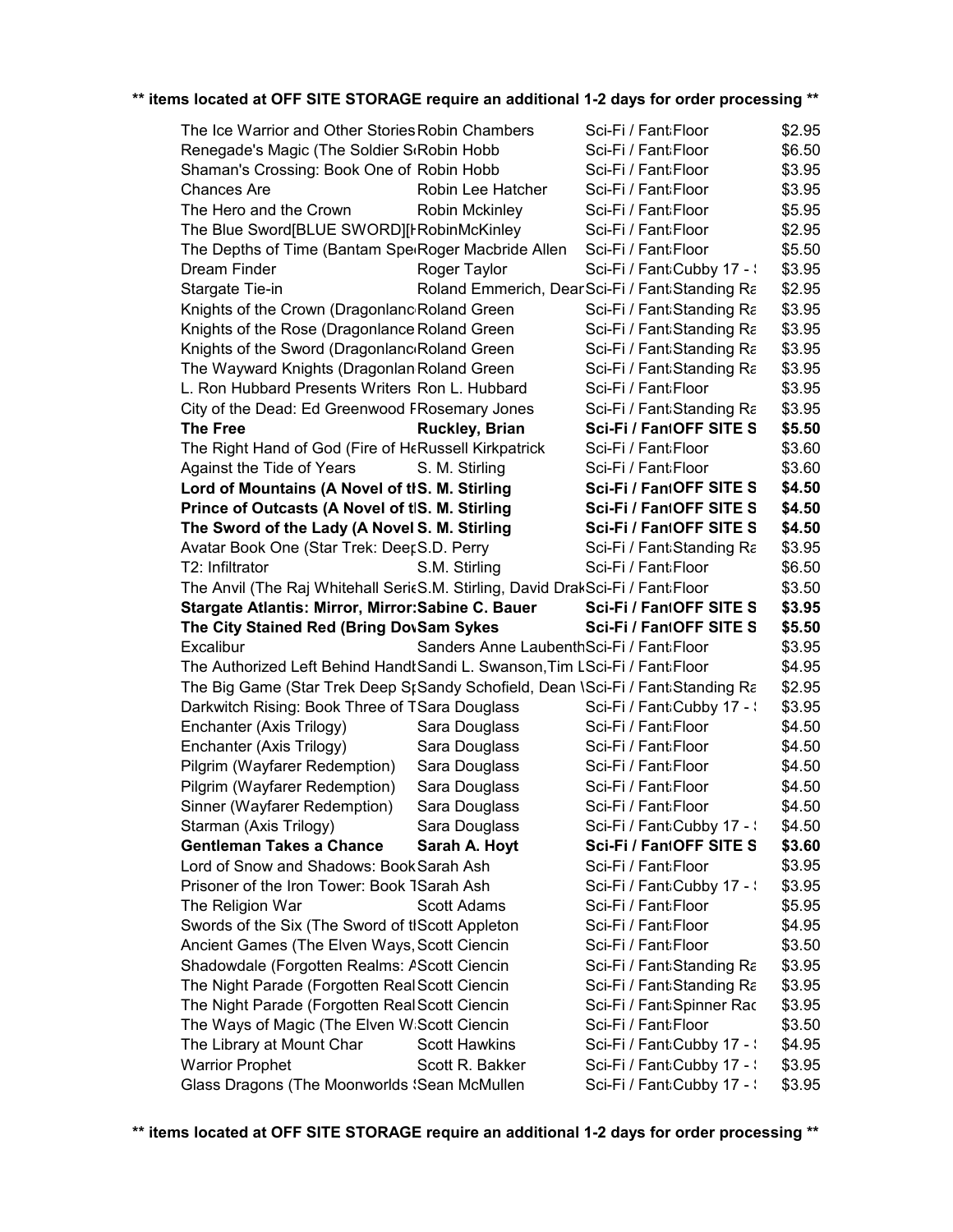|                   | Sea Without a Shore (Moontide MSean Russell                               |                                            | Sci-Fi / Fant Cubby 17 - \                    | \$4.50 |
|-------------------|---------------------------------------------------------------------------|--------------------------------------------|-----------------------------------------------|--------|
| $\sim$ NEW $\sim$ | Sea Without a Shore (Moontide MSean Russell                               |                                            | Sci-Fi / Fant Cubby 17 - :                    | \$4.50 |
|                   | The Isle of Battle (The Swans' WaSean Russell                             |                                            | Sci-Fi / Fant:Cubby 17 - :                    | \$3.95 |
|                   | The Shadow Roads: Book Three (Sean Russell                                |                                            | Sci-Fi / Fant Cubby 17 - :                    | \$3.95 |
|                   | World without End (Moontide MagSean Russell                               |                                            | Sci-Fi / Fant Floor                           | \$3.50 |
|                   | World without End (Moontide MagSean Russell                               |                                            | Sci-Fi / Fant Floor                           | \$3.50 |
|                   | Nobody's Son                                                              | Sean Stewart                               | Sci-Fi / Fant Floor                           | \$4.50 |
|                   | Nobody's Son                                                              | Sean Stewart                               | Sci-Fi / Fant Cubby 17 - :                    | \$2.95 |
|                   | <b>Nobody's Son</b>                                                       | <b>Sean Stewart</b>                        | Sci-Fi / FantOFF SITE S                       | \$2.48 |
|                   | Evergence 2: The Dying Light                                              | Sean Williams, Shane DiSci-Fi / Fant Floor |                                               | \$3.50 |
|                   | <b>Chaos Choreography (InCryptid Seanan McGuire</b>                       |                                            | Sci-Fi / FantOFF SITE S                       | \$4.05 |
|                   | The Day Watch (Watch, Book 2) Sergei Lukyanenko                           |                                            | Sci-Fi / Fant Floor                           | \$5.25 |
|                   | Worlds of the Federation (Star TreShane Johnson                           |                                            | Sci-Fi / Fant Floor                           | \$5.95 |
|                   | <b>Rebel Sutra</b>                                                        | <b>Shariann Lewitt</b>                     | Sci-Fi / Fant Floor                           | \$5.95 |
|                   | Mists of the Ages                                                         | Sharon Green                               | Sci-Fi / Fant Floor                           | \$2.95 |
|                   | Dragon's Lair (Queens Man)                                                | Sharon Kay Penman                          | Sci-Fi / Fant Floor                           | \$4.50 |
|                   | Here Be Dragons: A Novel (WelshSharon Kay Penman                          |                                            | Sci-Fi / Fant Floor                           | \$4.50 |
|                   | Archangel (Samaria, Book 1)                                               | Sharon Shinn                               | Sci-Fi / Fant Floor                           | \$3.95 |
|                   | Archangel (Samaria, Book 1)                                               | Sharon Shinn                               | Sci-Fi / Fant Cubby 17 - :                    | \$3.95 |
|                   | Dark Moon Defender (The Twelve Sharon Shinn                               |                                            | Sci-Fi / Fant Cubby 17 - :                    | \$3.95 |
|                   | Fortune and Fate (A Twelve Hous Sharon Shinn                              |                                            | Sci-Fi / Fant Cubby 17 - :                    | \$3.95 |
|                   | The Thirteenth House (The Twelv Sharon Shinn                              |                                            | Sci-Fi / Fant Cubby 17 - :                    | \$4.05 |
|                   | The Boy from the Burren: First Bo Sheila Gilluly                          |                                            | Sci-Fi / Fant Floor                           | \$3.50 |
|                   | Singer from the Sea                                                       | Sheri S Tepper                             | Sci-Fi / Fant Floor                           | \$3.95 |
|                   | Beauty: A Novel (Spectra SpeciaSheri S. Tepper                            |                                            | Sci-Fi / FantOFF SITE S                       | \$2.95 |
|                   | <b>Grass</b>                                                              | <b>Sheri S. Tepper</b>                     | Sci-Fi / FantOFF SITE S                       | \$2.95 |
|                   | <b>Shadow's End</b>                                                       | <b>Sheri S. Tepper</b>                     | Sci-Fi / FantOFF SITE S                       | \$2.95 |
|                   | <b>Six Moon Dance</b>                                                     | <b>Sheri S. Tepper</b>                     | Sci-Fi / FantOFF SITE S                       | \$2.95 |
|                   | The Family Tree                                                           | Sheri S. Tepper                            | Sci-Fi / Fant Floor                           | \$3.95 |
|                   | The Gate to Women's Country                                               | <b>Sheri S. Tepper</b>                     | Sci-Fi / FantOFF SITE S                       | \$2.95 |
|                   | Time Untime (Dark-Hunter)                                                 | Sherrilyn Kenyon                           | Sci-Fi / Fant Floor                           | \$3.95 |
|                   | A Sword Named Truth (Rise of the Sherwood Smith                           |                                            | Sci-Fi / Fant Floor                           | \$3.95 |
|                   | Crown Duel (Crown Duel / Court ESherwood Smith                            |                                            | Sci-Fi / Fant Floor                           | \$3.95 |
|                   | Guards of Haven: The Adventures Simon R. Green                            |                                            | Sci-Fi / Fant:Cubby 17 - :                    | \$4.25 |
|                   | Grey Lensman: classic Lensman sSmith, E.E.'Doc"                           |                                            | Sci-Fi / Fant Floor                           | \$2.95 |
|                   | The Year of Our War (Fourlands SSteph Swainston                           |                                            | Sci-Fi / Fant Floor                           | \$5.50 |
|                   | Emperor: Time's Tapestry #1                                               | Stephen Baxter                             | Sci-Fi / Fant Floor                           | \$6.50 |
|                   | Manifold: Time                                                            | Stephen Baxter                             | Sci-Fi / Fant Floor                           | \$4.50 |
|                   | Crystals of Air and Water (ParsinaStephen Goldin                          |                                            | Sci-Fi / Fant Floor                           | \$2.95 |
|                   | Shrine of the Desert Mage (ParsinStephen Goldin                           |                                            | Sci-Fi / Fant Floor                           | \$2.95 |
|                   | STORYTELLER AND JANN (ParsStephen Goldin                                  |                                            | Sci-Fi / Fant Floor                           | \$3.50 |
|                   | The Eternity Brigade                                                      | Stephen Goldin                             | Sci-Fi / Fant Floor                           | \$2.95 |
|                   | <b>Getaway World</b>                                                      |                                            | Stephen Goldin E. E. DSci-Fi / FantOFF SITE S | \$2.95 |
|                   | <b>Lemurian Stone</b>                                                     | <b>Stephen Hickman</b>                     | Sci-Fi / FantOFF SITE S                       | \$2.95 |
|                   | In the Hall of the Dragon King (TheStephen R Lawhead                      |                                            | Sci-Fi / Fant Floor                           | \$2.92 |
|                   | A Man Rides Through                                                       | Stephen R. Donaldson Sci-Fi / Fant Floor   |                                               | \$3.95 |
|                   | Lord Foul's Bane (The Chronicles Stephen R. Donaldson Sci-Fi / Fant Floor |                                            |                                               | \$3.60 |
| ~~NEW~~           | POWER THAT PRESERVES (ChiStephen R. Donaldson Sci-Fi / Fant:Cubby 17 -:   |                                            |                                               | \$2.95 |
|                   | Reave the Just and Other Tales Stephen R. Donaldson Sci-Fi / Fant Floor   |                                            |                                               | \$3.50 |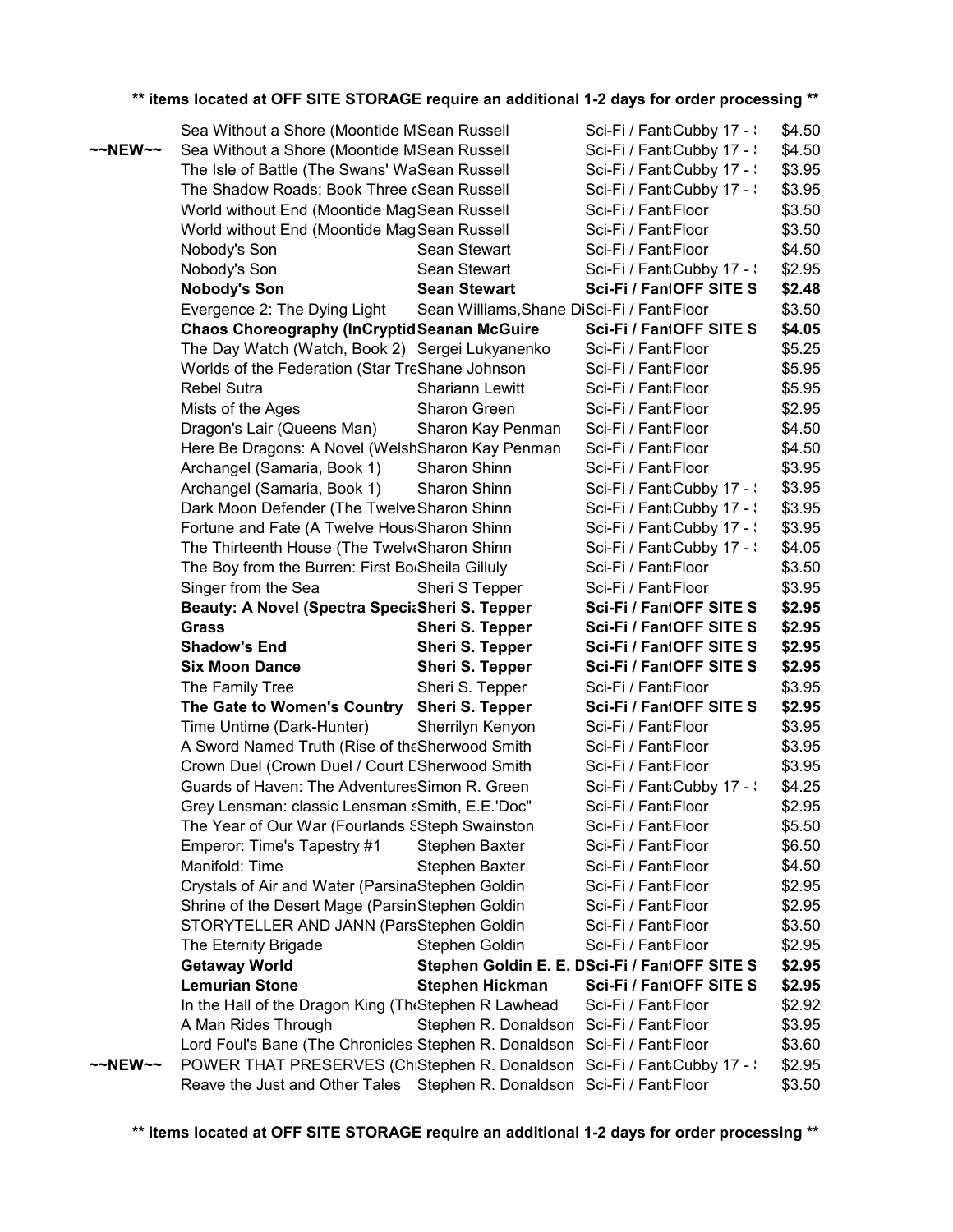| ~~NEW~~ | The Illearth War (Chronicles of Th Stephen R. Donaldson Sci-Fi / Fant Cubby 17 - : |                                              |                                                | \$2.95 |
|---------|------------------------------------------------------------------------------------|----------------------------------------------|------------------------------------------------|--------|
|         | The Last Dark (Last Chronicles of Stephen R. Donaldson Sci-Fi / Fant Floor         |                                              |                                                | \$5.50 |
|         | The Mirror of Her Dreams (MordarStephen R. Donaldson Sci-Fi / Fant:Floor           |                                              |                                                | \$3.95 |
|         | The Power That Preserves (The CStephen R. Donaldson Sci-Fi / Fant Floor            |                                              |                                                | \$3.95 |
|         | Arthur (Pendragon Cycle)                                                           | Stephen R. Lawhead                           | Sci-Fi / Fant Floor                            | \$3.25 |
|         | Pendragon (The Pendragon CycleStephen R. Lawhead                                   |                                              | Sci-Fi / Fant Floor                            | \$3.50 |
|         | Taliesin (The Pendragon Cycle, B <sub>'</sub> Stephen R. Lawhead                   |                                              | Sci-Fi / Fant Floor                            | \$2.50 |
|         | The Sword and the Flame (Drag Steve Lawhead                                        |                                              | Sci-Fi / FantOFF SITE S                        | \$2.70 |
|         | The Warlords of Nin (The Dragon Steve Lawhead                                      |                                              | Sci-Fi / Fant Floor                            | \$2.70 |
|         | <b>Brother Death</b>                                                               | <b>Steve Perry</b>                           | Sci-Fi / FantOFF SITE S                        | \$2.95 |
|         | Imperative (7) (Starfire)                                                          | Steve White, Charles E (Sci-Fi / Fant: Floor |                                                | \$3.50 |
|         | Extremis (Starfire)                                                                | Steve White, Charles E. Sci-Fi / Fant Floor  |                                                | \$3.95 |
|         | Wanderlust (Dragonlance: The McSteve Winter, Mary KirclSci-Fi / Fant Standing Ra   |                                              |                                                | \$3.25 |
|         | The Cestus Deception (Star Wars Steven Barnes                                      |                                              | Sci-Fi / Fant:Spinner Rac                      | \$6.50 |
|         | The Descent of Anansi                                                              |                                              | Steven Barnes, Larry N Sci-Fi / FantOFF SITE S | \$3.50 |
|         | Freedom & Necessity                                                                | Steven Brust, Emma Bull Sci-Fi / Fant: Floor |                                                | \$3.95 |
|         | Blackstaff Tower: Ed Greenwood ISteven E. Schend                                   |                                              | Sci-Fi / Fant:Standing Ra                      | \$3.95 |
|         | Forge of Darkness: Book One o'Steven Erikson                                       |                                              | Sci-Fi / FantOFF SITE S                        | \$4.95 |
|         | Gardens of the Moon                                                                | Steven Erikson                               | Sci-Fi / Fant Cubby 17 - \                     | \$3.95 |
|         | Gardens of the Moon (Malazan BcSteven Erikson                                      |                                              | Sci-Fi / Fant Floor                            | \$4.50 |
|         | Helm                                                                               | <b>Steven Gould</b>                          | Sci-Fi / FantOFF SITE S                        | \$3.15 |
|         | <b>Jumper: Griffin's Story</b>                                                     | <b>Steven Gould</b>                          | Sci-Fi / FantOFF SITE S                        | \$3.50 |
|         | <b>Reflex: A Jumper Novel</b>                                                      | <b>Steven Gould</b>                          | Sci-Fi / FantOFF SITE S                        | \$3.50 |
|         | Wildside                                                                           | Steven Gould                                 | Sci-Fi / Fant Floor                            | \$2.95 |
|         | Unity (Battlestar Galactica)                                                       | Steven Harper                                | Sci-Fi / Fant Standing Ra                      | \$3.95 |
|         | Last Tango in Cyberspace: A NoviSteven Kotler                                      |                                              | Sci-Fi / Fant Floor                            | \$6.50 |
|         | Last of the Amazons: A Novel                                                       | <b>Steven Pressfield</b>                     | Sci-Fi / Fant Floor                            | \$6.50 |
|         | Close Encounters of the Third Kin Steven Spielberg                                 |                                              | Sci-Fi / Fant Floor                            | \$4.95 |
|         | John Carter: The Movie Novelizati Stuart Moore, Edgar Rict Sci-Fi / Fant Floor     |                                              |                                                | \$5.50 |
|         | The Mountains of Channadran (WSusan Dexter                                         |                                              | Sci-Fi / Fant Floor                            | \$3.95 |
|         | The Ring of Allaire                                                                | Susan Dexter                                 | Sci-Fi / Fant Floor                            | \$2.95 |
|         | The Shadowy Horses                                                                 | Susanna Kearsley                             | Sci-Fi / Fant Floor                            | \$4.95 |
|         | Finding the Line                                                                   | <b>Sylvain St-Pierre</b>                     | Sci-Fi / Fant Floor                            | \$4.95 |
|         | The Fires of Merlin (Lost Years OfT. A. Barron                                     |                                              | Sci-Fi / Fant Floor                            | \$3.95 |
|         | The Seven Songs of Merlin (DIGET. A. Barron                                        |                                              | Sci-Fi / Fant Floor                            | \$3.95 |
|         | Shadowmarch: Shadowmarch: VoTad Williams                                           |                                              | Sci-Fi / Fant Floor                            | \$4.95 |
|         | Shadowmarch: Shadowmarch: VoTad Williams                                           |                                              | Sci-Fi / Fant Floor                            | \$2.50 |
|         | The Dragonbone Chair (Memory, 'Tad Williams                                        |                                              | Sci-Fi / Fant Floor                            | \$4.50 |
|         | The Stone of Farewell (Memory, STad Williams                                       |                                              | Sci-Fi / Fant Floor                            | \$4.50 |
|         | The War Of The Flowers                                                             | <b>Tad Williams</b>                          | Sci-Fi / Fant Floor                            | \$4.50 |
|         | The War Of The Flowers                                                             | <b>Tad Williams</b>                          | Sci-Fi / Fant Floor                            | \$2.95 |
|         | Terrier (The Legend of Beka Co Tamora Pierce                                       |                                              | Sci-Fi / FantOFF SITE S                        | \$4.95 |
|         | Dark Dance (Blood Opera SequeTanith Lee                                            |                                              | Sci-Fi / FantOFF SITE S                        | \$2.95 |
|         | The Claidi Collection: Books I-III - Tanith Lee                                    |                                              | Sci-Fi / Fant Floor                            | \$6.95 |
|         |                                                                                    |                                              | Sci-Fi / Fant Floor                            | \$3.50 |
|         | Blood Debt (Victory Nelson)                                                        | Tanya Huff                                   |                                                |        |
|         | Blood Debt (Victory Nelson)                                                        | Tanya Huff                                   | Sci-Fi / Fant Floor                            | \$3.50 |
|         | <b>Blood Pact</b>                                                                  | Tanya Huff                                   | Sci-Fi / Fant Floor                            | \$3.95 |
|         | <b>The Enchantment Emporium</b>                                                    | <b>Tanya Huff</b>                            | Sci-Fi / FantOFF SITE S                        | \$3.95 |
|         | The Future Falls (The EnchantmerTanya Huff                                         |                                              | Sci-Fi / Fant Floor                            | \$3.95 |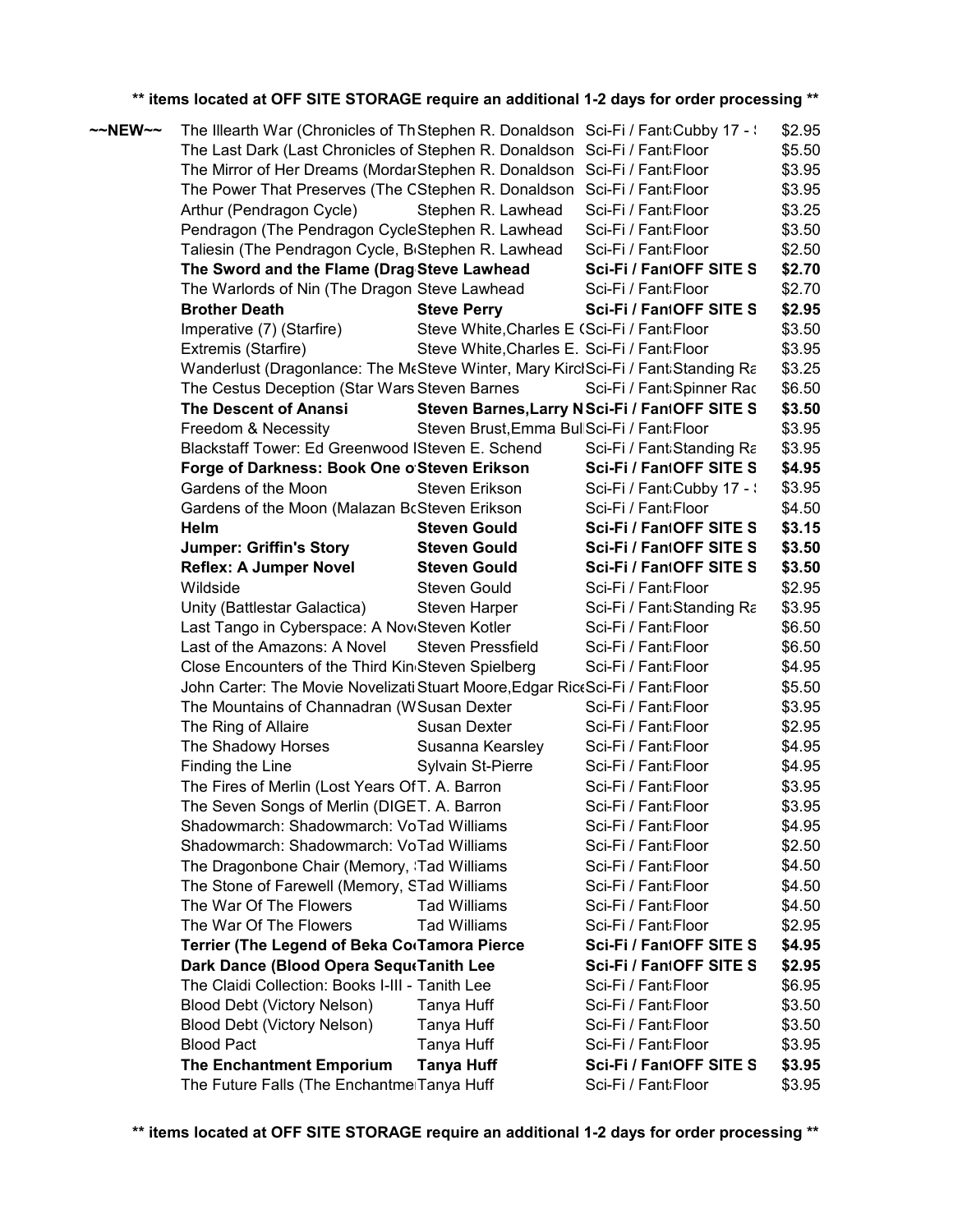| The Wild Ways (The Enchantmen Tanya Huff        |                        | Sci-Fi / Fant Floor        | \$6.50 |
|-------------------------------------------------|------------------------|----------------------------|--------|
| Wizard of the Grove                             | Tanya Huff             | Sci-Fi / Fant Floor        | \$5.50 |
| Distant Thunders (DestroyermerTaylor Anderson   |                        | Sci-Fi / FantOFF SITE S    | \$3.95 |
| The Gnome's Engine                              | <b>Teresa Edgerton</b> | Sci-Fi / Fant Cubby 17 - : | \$2.95 |
| A Knight of the Word (The Word aTerry Brooks    |                        | Sci-Fi / Fant:Floor        | \$4.50 |
| Angel Fire East (The Word and the Terry Brooks  |                        | Sci-Fi / Fant Floor        | \$4.50 |
| Antrax (The Voyage of the Jerle STerry Brooks   |                        | Sci-Fi / Fant Floor        | \$4.50 |
| Antrax (The Voyage of the Jerle STerry Brooks   |                        | Sci-Fi / Fant Floor        | \$2.50 |
| Antrax (Voyage of the Jerle Shanr Terry Brooks  |                        | Sci-Fi / Fant Floor        | \$6.50 |
| Armageddon's Children (The GentTerry Brooks     |                        | Sci-Fi / Fant Floor        | \$4.50 |
| Bearers of the Black Staff (LegencTerry Brooks  |                        | Sci-Fi / Fant Floor        | \$6.95 |
| First King of Shannara                          | <b>Terry Brooks</b>    | Sci-Fi / Fant Floor        | \$4.50 |
| First King of Shannara                          | <b>Terry Brooks</b>    | Sci-Fi / Fant Floor        | \$3.95 |
| Hook                                            | <b>Terry Brooks</b>    | Sci-Fi / Fant Floor        | \$2.95 |
| Ilse Witch (The Voyage of the Jerl Terry Brooks |                        | Sci-Fi / Fant Floor        | \$6.95 |
| Ilse Witch (The Voyage of the Jerl Terry Brooks |                        | Sci-Fi / Fant:Floor        | \$4.50 |
| Ilse Witch (The Voyage of the Jerl Terry Brooks |                        | Sci-Fi / Fant Floor        | \$4.50 |
| Jarka Ruus (High Druid of ShannaTerry Brooks    |                        | Sci-Fi / Fant Floor        | \$4.50 |
| Jarka Ruus (High Druid of ShannaTerry Brooks    |                        | Sci-Fi / Fant Floor        | \$3.95 |
| Morgawr (The Voyage of the JerleTerry Brooks    |                        | Sci-Fi / Fant Floor        | \$4.50 |
| Running With the Demon (The WrTerry Brooks      |                        | Sci-Fi / Fant:Floor        | \$3.95 |
| Star Wars, Episode I: The PhantorTerry Brooks   |                        | Sci-Fi / Fant Standing Ra  | \$3.95 |
| Straken (High Druid of Shannara, Terry Brooks   |                        | Sci-Fi / Fant Floor        | \$3.95 |
| Tanequil (High Druid of Shannara, Terry Brooks  |                        | Sci-Fi / Fant Floor        | \$5.95 |
| Tanequil (High Druid of Shannara, Terry Brooks  |                        | Sci-Fi / Fant Floor        | \$5.50 |
| The Black Unicorn (The Magic KinTerry Brooks    |                        | Sci-Fi / Fant Floor        | \$4.00 |
| The Black Unicorn (The Magic KinTerry Brooks    |                        | Sci-Fi / Fant Floor        | \$3.50 |
| The Black Unicorn (The Magic KTerry Brooks      |                        | Sci-Fi / FantOFF SITE S    | \$2.50 |
| The Druid of Shannara (The Herit Terry Brooks   |                        | Sci-Fi / Fant Floor        | \$3.95 |
| The Druid of Shannara (The Herit Terry Brooks   |                        | Sci-Fi / Fant Floor        | \$3.95 |
| The Druid of Shannara (The Herit Terry Brooks   |                        | Sci-Fi / Fant Floor        | \$3.95 |
| The Druid of Shannara (The Herit Terry Brooks   |                        | Sci-Fi / Fant Floor        | \$3.50 |
| The Elf Queen of Shannara (Herit:Terry Brooks   |                        | Sci-Fi / Fant Floor        | \$3.95 |
| The Elf Queen of Shannara (Herit:Terry Brooks   |                        | Sci-Fi / Fant Floor        | \$3.95 |
| The Elfstones of Shannara (ShanrTerry Brooks    |                        | Sci-Fi / Fant Floor        | \$4.50 |
| The Elves of Cintra (Genesis of SITerry Brooks  |                        | Sci-Fi / Fant:Floor        | \$4.50 |
| The Gypsy Morph (Genesis of ShaTerry Brooks     |                        | Sci-Fi / Fant:Floor        | \$4.50 |
| The Scions of Shannara (Heritage Terry Brooks   |                        | Sci-Fi / Fant:Floor        | \$4.50 |
| The Sword of Shannara                           | <b>Terry Brooks</b>    | Sci-Fi / Fant:Floor        | \$4.50 |
| The Sword of Shannara                           | <b>Terry Brooks</b>    | Sci-Fi / Fant Floor        | \$4.50 |
| The Talismans of Shannara (The ITerry Brooks    |                        | Sci-Fi / Fant Floor        | \$3.95 |
| The Talismans of Shannara (The ITerry Brooks    |                        | Sci-Fi / Fant Floor        | \$3.95 |
| The Talismans of Shannara (The ITerry Brooks    |                        | Sci-Fi / Fant Floor        | \$3.95 |
| The Talismans of Shannara (The ITerry Brooks    |                        | Sci-Fi / Fant Floor        | \$3.50 |
| The Tangle Box (Magic Kingdom (Terry Brooks     |                        | Sci-Fi / Fant Floor        | \$3.95 |
| The Wishsong of Shannara (The STerry Brooks     |                        | Sci-Fi / Fant Floor        | \$4.50 |
| Witches' Brew (The Magic Kingdo Terry Brooks    |                        | Sci-Fi / Fant Floor        | \$3.95 |
| Witches' Brew (The Magic Kingdo Terry Brooks    |                        | Sci-Fi / Fant Floor        | \$3.95 |
| Wizard at Large (Magic Kingdom (Terry Brooks    |                        | Sci-Fi / Fant Floor        | \$3.25 |

| Sci-Fi / Fant:Floor                        | \$6.50           |
|--------------------------------------------|------------------|
| Sci-Fi / Fant:Floor                        | \$5.50           |
| Sci-Fi / FantOFF SITE S                    | \$3.95           |
| Sci-Fi / Fant:Cubby 17 - :                 | \$2.95           |
| Sci-Fi / Fant:Floor                        | \$4.50           |
| Sci-Fi / Fant:Floor                        | \$4.50           |
| Sci-Fi / Fant:Floor                        | \$4.50           |
| Sci-Fi / Fant:Floor                        | \$2.50           |
| Sci-Fi / Fant:Floor                        | \$6.50           |
| Sci-Fi / Fant:Floor                        | \$4.50           |
| Sci-Fi / Fant:Floor                        | \$6.95           |
| Sci-Fi / Fant:Floor                        | \$4.50           |
| Sci-Fi / Fant:Floor                        | \$3.95           |
| Sci-Fi / Fant:Floor                        | \$2.95           |
| Sci-Fi / Fant:Floor                        | \$6.95           |
| Sci-Fi / Fant:Floor                        | \$4.50           |
| Sci-Fi / Fant:Floor                        | \$4.50           |
| Sci-Fi / Fant:Floor                        | \$4.50           |
| Sci-Fi / Fant:Floor                        | \$3.95           |
| Sci-Fi / Fant:Floor                        | \$4.50           |
| Sci-Fi / Fant:Floor                        | \$3.95           |
| Sci-Fi / Fant:Standing Ra                  | \$3.95           |
| Sci-Fi / Fant:Floor                        | \$3.95           |
| Sci-Fi / Fant:Floor                        | \$5.95           |
|                                            |                  |
|                                            |                  |
| Sci-Fi / Fant:Floor                        | \$5.50           |
| Sci-Fi / Fant:Floor<br>Sci-Fi / Fant:Floor | \$4.00<br>\$3.50 |
| Sci-Fi / FantOFF SITE S                    | \$2.50           |
| Sci-Fi / Fant:Floor                        | \$3.95           |
| Sci-Fi / Fant:Floor                        | \$3.95           |
| Sci-Fi / Fant:Floor                        | \$3.95           |
| Sci-Fi / Fant:Floor                        | \$3.50           |
| Sci-Fi / Fant:Floor                        | \$3.95           |
| Sci-Fi / Fant:Floor                        | \$3.95           |
| Sci-Fi / Fant:Floor                        | \$4.50           |
| Sci-Fi / Fant،Floor                        | \$4.50           |
| Sci-Fi / Fant:Floor                        | \$4.50           |
| Sci-Fi / Fant Floor                        | \$4.50           |
| Sci-Fi / Fant:Floor                        | \$4.50           |
| Sci-Fi / Fant Floor                        | \$4.50           |
| Sci-Fi / Fant:Floor                        | \$3.95           |
| Sci-Fi / Fant:Floor                        | \$3.95           |
| Sci-Fi / Fant:Floor                        | \$3.95           |
| Sci-Fi / Fant Floor                        | \$3.50           |
| Sci-Fi / Fant Floor                        | \$3.95           |
| Sci-Fi / Fant:Floor                        | \$4.50           |
| Sci-Fi / Fant:Floor                        | \$3.95           |
| Sci-Fi / Fant:Floor                        | \$3.95           |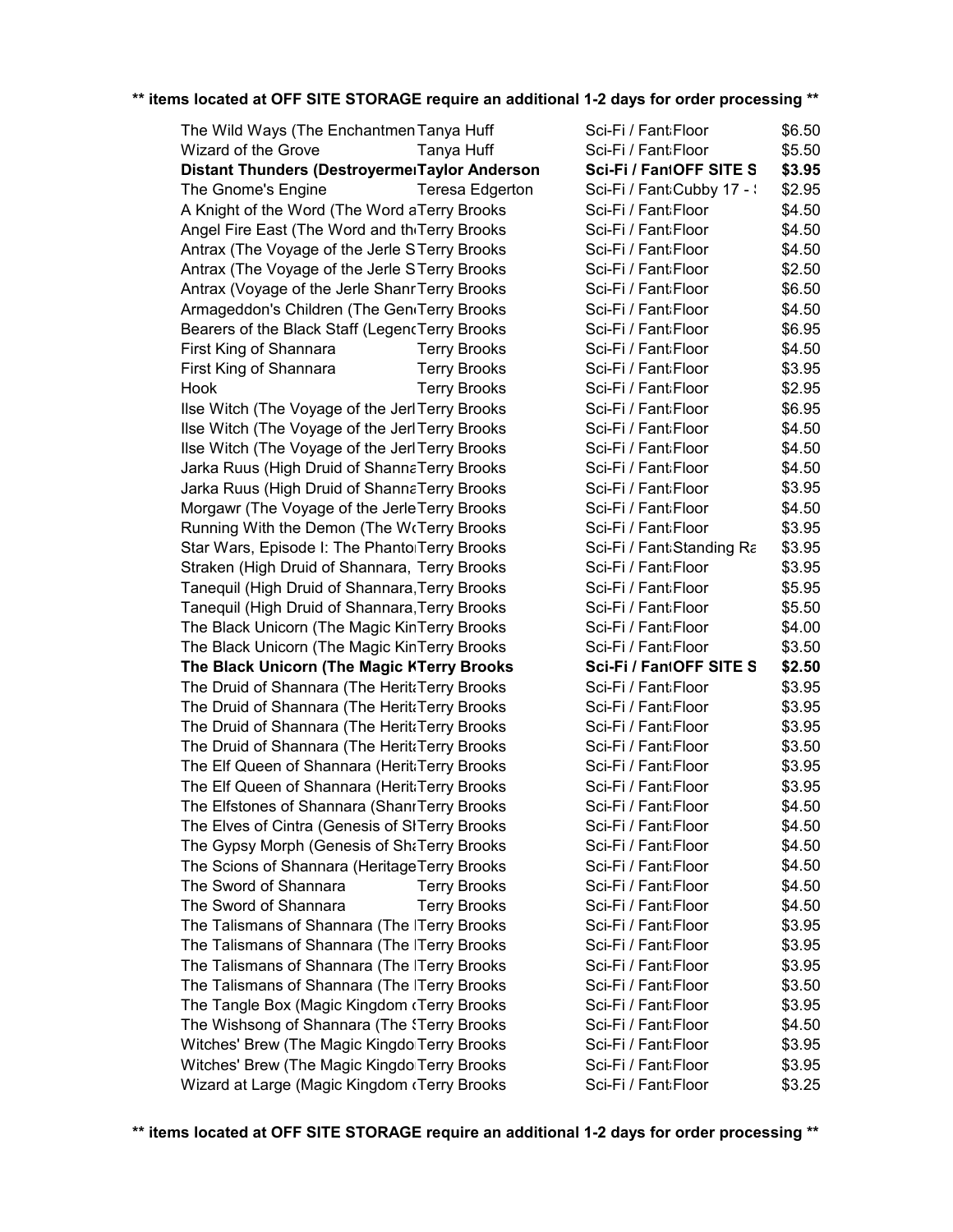|                    | <b>Wizard at Large (Magic KingdonTerry Brooks)</b>                               |                                         | Sci-Fi / FantOFF SITE S                         | \$2.95 |
|--------------------|----------------------------------------------------------------------------------|-----------------------------------------|-------------------------------------------------|--------|
| $\sim$ NEW $\sim$  | Star Wars, Episode 1: The PhantcTerry Brooks, George LtSci-Fi / Fant:Spinner Rac |                                         |                                                 | \$6.50 |
|                    | <b>Masters of Fantasy</b>                                                        | <b>Terry Carr</b>                       | Sci-Fi / Fant Floor                             | \$6.50 |
|                    | Blood of the Fold (Sword of Truth, Terry Goodkind                                |                                         | Sci-Fi / Fant Floor                             | \$4.50 |
|                    | Blood of the Fold (Sword of Truth, Terry Goodkind                                |                                         | Sci-Fi / Fant Floor                             | \$4.50 |
|                    | Blood of the Fold (Sword of Truth, Terry Goodkind                                |                                         | Sci-Fi / Fant Floor                             | \$4.50 |
|                    | Blood of the Fold (Sword of Truth, Terry Goodkind                                |                                         | Sci-Fi / Fant Floor                             | \$4.05 |
|                    | Blood of the Fold (Sword of Tru Terry Goodkind                                   |                                         | Sci-Fi / FantOFF SITE S                         | \$3.50 |
|                    | Chainfire: Chainfire Trilogy, Part 1 Terry Goodkind                              |                                         | Sci-Fi / Fant Floor                             | \$4.50 |
|                    | <b>Chainfire: Chainfire Trilogy, ParTerry Goodkind</b>                           |                                         | Sci-Fi / FantOFF SITE S                         | \$4.50 |
|                    | Confessor (The Sword of Truth, B <sub>'</sub> Terry Goodkind                     |                                         | Sci-Fi / Fant Floor                             | \$4.50 |
|                    | Debt of Bones (Sword of Truth PreTerry Goodkind                                  |                                         | Sci-Fi / Fant Floor                             | \$3.95 |
|                    | Faith of the Fallen (Sword of TruthTerry Goodkind                                |                                         | Sci-Fi / Fant Floor                             | \$4.50 |
|                    | Faith of the Fallen (Sword of TruthTerry Goodkind                                |                                         | Sci-Fi / Fant Floor                             | \$4.50 |
|                    | Naked Empire (Sword of Truth) Terry Goodkind                                     |                                         | Sci-Fi / Fant Floor                             | \$6.50 |
|                    | Naked Empire (Sword of Truth) Terry Goodkind                                     |                                         | Sci-Fi / Fant Floor                             | \$4.05 |
|                    | Phantom: Chainfire Trilogy, Part 2 Terry Goodkind                                |                                         | Sci-Fi / Fant Floor                             | \$6.50 |
|                    | Phantom: Chainfire Trilogy, Part 2 Terry Goodkind                                |                                         | Sci-Fi / Fant Floor                             | \$6.50 |
|                    | Phantom: Chainfire Trilogy, Part 2 Terry Goodkind                                |                                         | Sci-Fi / Fant Floor                             | \$4.50 |
|                    | Phantom: Chainfire Trilogy, Part 2 Terry Goodkind                                |                                         | Sci-Fi / Fant Floor                             | \$3.95 |
|                    | Soul of the Fire (Sword of Truth, BTerry Goodkind                                |                                         | Sci-Fi / Fant Floor                             | \$4.50 |
|                    | Soul of the Fire (Sword of Truth, BTerry Goodkind                                |                                         | Sci-Fi / Fant Floor                             | \$4.50 |
|                    | Soul of the Fire (Sword of Truth, BTerry Goodkind                                |                                         | Sci-Fi / Fant Floor                             | \$4.05 |
|                    | Soul of the Fire (Sword of Truth, BTerry Goodkind                                |                                         | Sci-Fi / Fant Cubby 17 - :                      | \$3.95 |
|                    | Stone of Tears (Sword of Truth, B <sub>I</sub> Terry Goodkind                    |                                         | Sci-Fi / Fant Floor                             | \$4.50 |
|                    | Stone of Tears (Sword of Truth, Terry Goodkind                                   |                                         | Sci-Fi / FantOFF SITE S                         | \$3.50 |
|                    | Temple of the Winds (Sword of Tr Terry Goodkind                                  |                                         | Sci-Fi / Fant Floor                             | \$4.50 |
|                    | Temple of the Winds (Sword of Tr Terry Goodkind                                  |                                         | Sci-Fi / Fant Floor                             | \$4.50 |
|                    | Temple of the Winds (Sword of Tr Terry Goodkind                                  |                                         | Sci-Fi / Fant Cubby 17 - :                      | \$4.50 |
|                    | The Law of Nines                                                                 | <b>Terry Goodkind</b>                   | Sci-Fi / Fant Floor                             | \$6.50 |
|                    | The Law of Nines                                                                 | <b>Terry Goodkind</b>                   | Sci-Fi / FantOFF SITE S                         | \$3.95 |
|                    | The Law of Nines                                                                 | <b>Terry Goodkind</b>                   | Sci-Fi / FantOFF SITE S                         | \$3.50 |
|                    | The Omen Machine (Sword Of TruTerry Goodkind                                     |                                         | Sci-Fi / Fant Floor                             | \$6.95 |
|                    | The Omen Machine: A Richard an Terry Goodkind                                    |                                         | Sci-Fi / Fant Floor                             | \$3.95 |
|                    | The Omen Machine: A Richard an Terry Goodkind                                    |                                         | Sci-Fi / Fant Floor                             | \$3.95 |
|                    | The Omen Machine: Sword of TiTerry Goodkind                                      |                                         | Sci-Fi / FantOFF SITE S                         | \$3.95 |
|                    | The Pillars of Creation (Sword of TTerry Goodkind                                |                                         | Sci-Fi / Fant Floor                             | \$4.50 |
|                    | The Pillars of Creation (Sword oTerry Goodkind                                   |                                         | Sci-Fi / FantOFF SITE S                         | \$3.95 |
|                    | Legends 2 : Short Novels by the Terry Goodkind, GeorgSci-Fi / FantOFF SITE S     |                                         |                                                 | \$3.95 |
| $~\sim$ NEW $\sim$ | Bored of the Rings: A Parody                                                     | The Harvard Lampoon Sci-Fi / Fant Floor |                                                 | \$2.95 |
|                    | The Strange Case of the Alchemis Theodora Goss                                   |                                         | Sci-Fi / Fant Customer re                       | \$6.25 |
| $\sim$ NEW $\sim$  | The Atlantis Prophecy                                                            | <b>Thomas Greanias</b>                  | Sci-Fi / Fant Cubby 17 - :                      | \$3.50 |
|                    | The Shadow of Ararat (Oath of EnThomas Harlan                                    |                                         | Sci-Fi / Fant Cubby 17 - :                      | \$3.50 |
|                    | Dragonking of Mystara (The DraThorarinn GunnarssonSci-Fi / FantOFF SITE S        |                                         |                                                 | \$2.95 |
|                    | Dragonmage of Mystara (MystarThorarinn GunnarssonSci-Fi / FantOFF SITE S         |                                         |                                                 | \$2.95 |
|                    | <b>Dragonlord of Mystara</b>                                                     |                                         | <b>THORARINN GUNNAR:Sci-Fi / Fan1OFF SITE S</b> | \$2.95 |
|                    | The Europa Conspiracy (Babylon   Tim Lahaye, Bob Phillips Sci-Fi / Fant Floor    |                                         |                                                 | \$6.50 |
|                    | The Rising: Antichrist Is Born (BefiTim LaHaye, Jerry B. JerSci-Fi / Fant Floor  |                                         |                                                 | \$6.50 |
|                    | Predator - Incursion: The Rage W Tim Lebbon                                      |                                         | Sci-Fi / Fant Floor                             | \$3.95 |
|                    |                                                                                  |                                         |                                                 |        |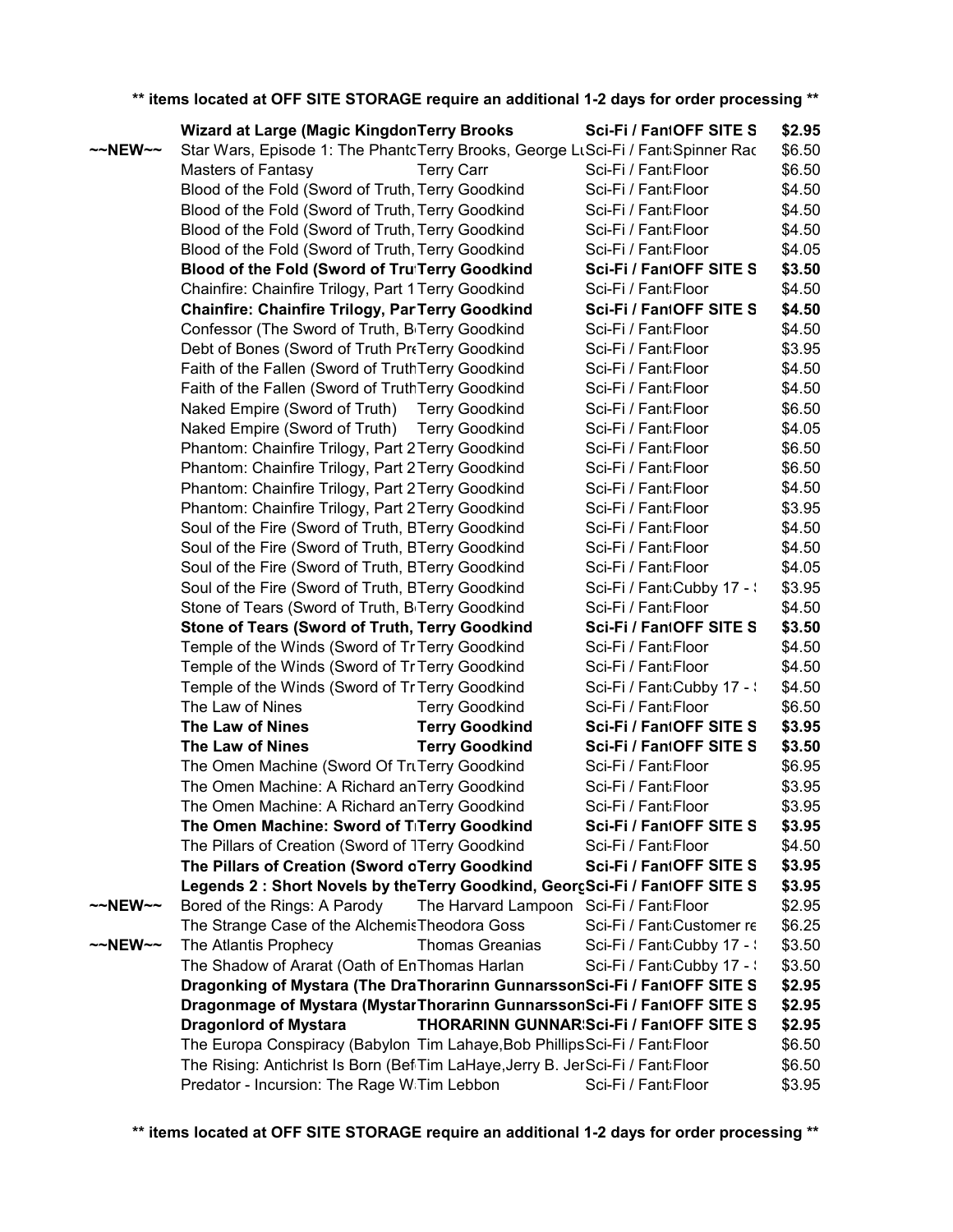| <b>Tim Pratt</b><br><b>Briarpatch</b>                                           | Sci-Fi / Fant:Cubby 17 - : | \$4.50 |
|---------------------------------------------------------------------------------|----------------------------|--------|
| By Timothy Zahn - Conquerors PriTimothy Zahn                                    | Sci-Fi / Fant Floor        | \$2.95 |
| Dark Force Rising (Star Wars: The Timothy Zahn                                  | Sci-Fi / Fant:Standing Ra  | \$3.95 |
| <b>Deadman Switch</b><br><b>Timothy Zahn</b>                                    | Sci-Fi / FantOFF SITE S    | \$2.95 |
| Dark Heart (Dragonlance: The Me Tina Daniell                                    | Sci-Fi / Fant:Standing Ra  | \$3.25 |
| Tobias S. Buckell<br>The Cole Protocol (Halo)                                   | Sci-Fi / Fant Floor        | \$5.50 |
| Halo: Evolutions: Essential Tales (Tobias S. Buckell, Brian Sci-Fi / Fant Floor |                            | \$5.50 |
| Dragonheart: Anne McCaffrey's DiTodd J. McCaffrey                               | Sci-Fi / Fant Floor        | \$3.95 |
| Dragonsblood (Pern)<br>Todd J. McCaffrey                                        | Sci-Fi / Fant Floor        | \$3.95 |
| Patriot Games (A Jack Ryan NoveTom Clancy                                       | Sci-Fi / Fant:B8 - Clancy/ | \$4.50 |
| Windmaster's Bane<br>Tom Deitz                                                  | Sci-Fi / Fant Floor        | \$2.95 |
| The Well of Time<br>Tom Henighan                                                | Sci-Fi / Fant Floor        | \$3.95 |
| The Grave Thief (Gollancz)<br>Tom Lloyd                                         | Sci-Fi / Fant Floor        | \$5.50 |
| The Grave Thief (Twilight Reign)Tom Lloyd                                       | Sci-Fi / FantOFF SITE S    | \$5.50 |
| The Stormcaller (The Twilight R Tom Lloyd                                       | Sci-Fi / FantOFF SITE S    | \$5.50 |
| The Stormcaller (The Twilight ReisTom Lloyd                                     | Sci-Fi / Fant Floor        | \$4.95 |
| The Twilight Herald (Twilight ReigrTom Lloyd                                    | Sci-Fi / Fant Floor        | \$4.95 |
| The Twilight Herald (Twilight ReTom Lloyd                                       | Sci-Fi / FantOFF SITE S    | \$4.95 |
| Speed of Darkness (StarCraft #3) Tracy Hickman                                  | Sci-Fi / Fant:Standing Ra  | \$3.50 |
| Lies of Descent (FALLEN GODSTroy Carrol Bucher                                  | Sci-Fi / FantOFF SITE S    | \$3.95 |
| Dragonwall (Forgotten Realms: TrTroy Denning                                    | Sci-Fi / Fant:Standing Ra  | \$3.95 |
| Dragonwall (Forgotten Realms: ThTroy Denning                                    | Sci-Fi / Fant:Standing Ra  | \$3.95 |
| Invincible (Star Wars: Legacy of thTroy Denning                                 | Sci-Fi / Fant Spinner Rac  | \$6.50 |
| <b>TROY DENNING</b><br>Parched Sea                                              | Sci-Fi / Fant:Standing Ra  | \$3.95 |
| Parched Sea<br><b>TROY DENNING</b>                                              | Sci-Fi / Fant:Standing Ra  | \$2.95 |
| The Cerulean Storm (Dark Sun) Troy Denning                                      | Sci-Fi / FantOFF SITE S    | \$2.95 |
| The Crimson Legion (Dark Sun ITroy Denning                                      | Sci-Fi / FantOFF SITE S    | \$2.95 |
| The Giant Among Us (Forgotten RTroy Denning                                     | Sci-Fi / Fant:Standing Ra  | \$3.95 |
| The Obsidian Oracle (Dark Sun Troy Denning                                      | Sci-Fi / FantOFF SITE S    | \$2.95 |
| The Ogre's Pact: The Twilight GiarTroy Denning                                  | Sci-Fi / Fant:Standing Ra  | \$3.95 |
| The Sorcerer: Return of the ArchwTroy Denning                                   | Sci-Fi / Fant Standing Ra  | \$3.95 |
| The Titan of Twilight (Forgotten RtTroy Denning                                 | Sci-Fi / Fant:Standing Ra  | \$3.95 |
| The Verdant Passage (Dark Sun VTroy Denning                                     | Sci-Fi / Fant Floor        | \$2.95 |
| The Magician's Apprentice<br>Trudi Canavan                                      | Sci-Fi / Fant Floor        | \$5.25 |
| <b>Phobos (Tor Science Fiction)</b><br><b>Ty Drago</b>                          | Sci-Fi / FantOFF SITE S    | \$2.95 |
| "Satan's World" Poul Anderson 19Unknown                                         | Sci-Fi / Fant Floor        | \$4.50 |
| [(The Elder Gods)] [Author: David Unknown                                       | Sci-Fi / Fant Floor        | \$3.95 |
| After the King: Stories In Honor Unknown                                        | Sci-Fi / FantOFF SITE S    | \$2.95 |
| Aftermath: Thieves' World, Book 1Unknown                                        | Sci-Fi / Fant Floor        | \$2.25 |
| Baker's Dozen: 13 Short Fantasy IUnknown                                        | Sci-Fi / Fant Floor        | \$6.50 |
| <b>Beyond This Horizon</b><br><b>Unknown</b>                                    | Sci-Fi / Fant Cubby 17 -   | \$2.95 |
| Blood Ties: Thieves' World, Book Unknown                                        | Sci-Fi / Fant Floor        | \$2.25 |
|                                                                                 | Sci-Fi / Fant Floor        |        |
| By Edward E. "Doc" Smith SeconcUnknown                                          |                            | \$2.95 |
| <b>Creature Fantastic</b><br>Unknown                                            | Sci-Fi / Fant Floor        | \$3.95 |
| Dark Star by Alan Dean Foster (19Unknown                                        | Sci-Fi / Fant:Floor        | \$2.95 |
| Dragons of Chaos (Dragonlance EUnknown                                          | Sci-Fi / Fant:Standing Ra  | \$3.95 |
| Dragons of Chaos (Dragonlance EUnknown                                          | Sci-Fi / Fant:Spinner Rac  | \$3.95 |
| Farnham's Freehold (Signet SF T2Unknown                                         | Sci-Fi / Fant Cubby 17 - \ | \$2.95 |
| First contact<br>Unknown                                                        | Sci-Fi / Fant:Floor        | \$2.95 |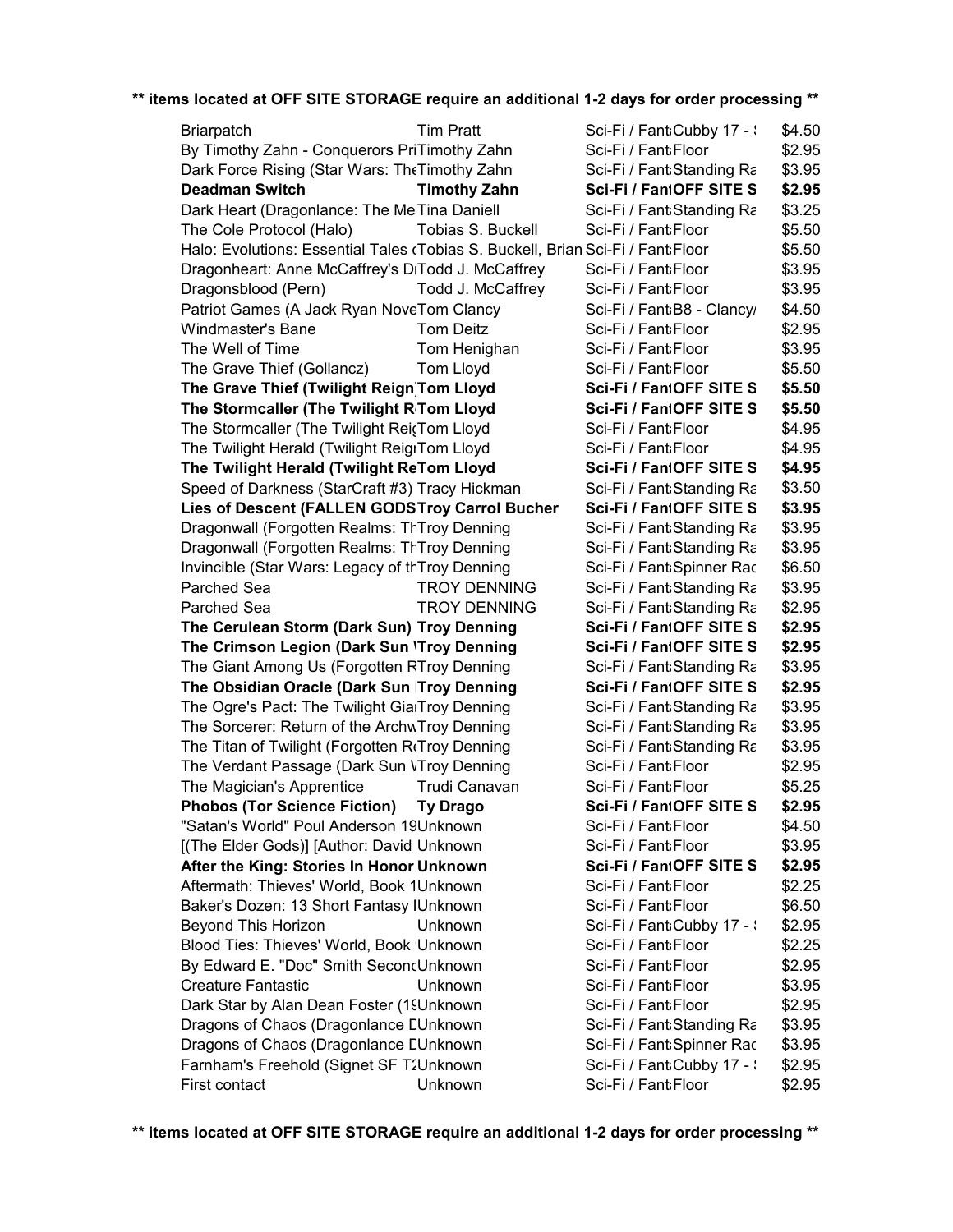| Foundations of Fear                                    | Unknown                                   | Sci-Fi / Fant:Floor        | \$5.50 |
|--------------------------------------------------------|-------------------------------------------|----------------------------|--------|
| <b>Future Weapons of War</b>                           | <b>Unknown</b>                            | Sci-Fi / FantOFF SITE S    | \$2.95 |
| Futureshocks                                           | Unknown                                   | Sci-Fi / Fant Floor        | \$4.95 |
| L. Ron Hubbard Presents Writers Unknown                |                                           | Sci-Fi / Fant Floor        | \$3.95 |
| L. Ron Hubbard Presents WriterUnknown                  |                                           | Sci-Fi / FantOFF SITE S    | \$3.95 |
| Leading Edge Science Fiction and Unknown               |                                           | Sci-Fi / Fant Floor        | \$4.25 |
| Leading Edge Science Fiction and Unknown               |                                           | Sci-Fi / Fant Floor        | \$4.25 |
| Leading Edge Science Fiction and Unknown               |                                           | Sci-Fi / Fant Floor        | \$4.25 |
| Legends-Vol. 3 Stories By The NUnknown                 |                                           | Sci-Fi / FantOFF SITE S    | \$3.95 |
| Life Story Movie Magic Star Wars(Unknown               |                                           | Sci-Fi / Fant:DVD shelve   | \$3.00 |
| <b>Man-Kzin Wars IX</b>                                | <b>Unknown</b>                            | Sci-Fi / FantOFF SITE S    | \$3.50 |
| Mark of Calth (25) (The Horus HerUnknown               |                                           | Sci-Fi / Fant Spinner Rac  | \$4.50 |
| Masked                                                 | Unknown                                   | Sci-Fi / Fant Floor        | \$5.50 |
| Masterpieces: The Best Science FUnknown                |                                           | Sci-Fi / Fant Floor        | \$4.95 |
| Nbs - First Contact Byron Preiss a Unknown             |                                           | Sci-Fi / Fant Floor        | \$5.95 |
| Nebula Winners: 12                                     | Unknown                                   | Sci-Fi / Fant Floor        | \$5.50 |
| One Lamp                                               | Unknown                                   | Sci-Fi / Fant Floor        | \$4.25 |
| Out of Avalon: An Anthology of Ol <sub>l</sub> Unknown |                                           | Sci-Fi / Fant Floor        | \$3.95 |
| Reach For Infinity (3) (The InfinitUnknown             |                                           | Sci-Fi / FantOFF SITE S    | \$4.25 |
| Realms of Magic (Forgotten RealnUnknown                |                                           | Sci-Fi / Fant:Standing Ra  | \$3.95 |
| Realms Of Mystery (Forgotten ReaUnknown                |                                           | Sci-Fi / Fant Standing Ra  | \$3.95 |
| Roger Zelazny CHANGELING 198unknown                    |                                           | Sci-Fi / Fant Floor        | \$4.95 |
| Running with the Pack                                  | Unknown                                   | Sci-Fi / Fant Floor        | \$5.50 |
| <b>Shadows Of Sanctuary</b>                            | <b>Unknown</b>                            | Sci-Fi / FantOFF SITE S    | \$2.95 |
| Swords Against Darkness, Vol. 4 Unknown                |                                           | Sci-Fi / Fant Floor        | \$2.95 |
| <b>Tesseracts Nine: New CanadianUnknown</b>            |                                           | Sci-Fi / FantOFF SITE S    | \$4.25 |
| The Aurora Awards: Thirty YearUnknown                  |                                           | Sci-Fi / FantOFF SITE S    | \$5.95 |
| The Empire Strikes Back (Star WaUnknown                |                                           | Sci-Fi / Fant Spinner Rac  | \$6.50 |
| The Grinding House                                     | Unknown                                   | Sci-Fi / Fant Floor        | \$4.95 |
| The Innocent Man                                       | Unknown                                   | Sci-Fi / Fant Cubby 18 - I | \$4.50 |
| The Living Dead 2                                      | Unknown                                   | Sci-Fi / Fant Floor        | \$5.95 |
| The Search for Power: Dragons fr Unknown               |                                           | Sci-Fi / Fant:Standing Ra  | \$3.95 |
| The Year's Best Fantasy and HoUnknown                  |                                           | Sci-Fi / FantOFF SITE S    | \$5.50 |
| The Year's Best Science Fiction & Unknown              |                                           | Sci-Fi / Fant Floor        | \$5.95 |
| The Year's Best Science Fiction Unknown                |                                           | Sci-Fi / FantOFF SITE S    | \$4.95 |
| Time Machines: The Best Time TrUnknown                 |                                           | Sci-Fi / Fant:Floor        | \$5.50 |
| Wastelands 2: More Stories of the Unknown              |                                           | Sci-Fi / Fant Floor        | \$4.50 |
| Weird Heroes (Vol. 6)                                  | <b>Unknown</b>                            | Sci-Fi / FantOFF SITE S    | \$2.95 |
| Wings of Omen: Thieves World #(Unknown                 |                                           | Sci-Fi / Fant Floor        | \$2.25 |
| A Wizard of Earthsea                                   | Ursula K. Le Guin                         | Sci-Fi / Fant Cubby 17 - \ | \$4.50 |
| Neena Gathering                                        | Valerie Nieman ColandeSci-Fi / Fant Floor |                            | \$3.50 |
| The Riddled Night (Everien, Book Valery Leith          |                                           | Sci-Fi / Fant Cubby 17 - : | \$3.95 |
| War in Tethyr (Forgotten Realms: Victor Milan          |                                           | Sci-Fi / Fant:Standing Ra  | \$3.95 |
| The Healer's Keep                                      | Victoria Hanley                           | Sci-Fi / Fant Floor        | \$3.95 |
| The Garden of the Stone                                | Victoria Strauss                          | Sci-Fi / Fant Floor        | \$3.60 |
| Countermeasures (Forbidden Bor(W. Michael Gear         |                                           | Sci-Fi / Fant Floor        | \$3.50 |
| Countermeasures (Forbidden Bor(W. Michael Gear         |                                           | Sci-Fi / Fant Floor        | \$3.50 |
| Relic of Empire (Forbidden BorderW. Michael Gear       |                                           | Sci-Fi / Fant Floor        | \$3.50 |
| The Warriors of Spider (Spider TriW. Michael Gear      |                                           | Sci-Fi / Fant Floor        | \$3.25 |